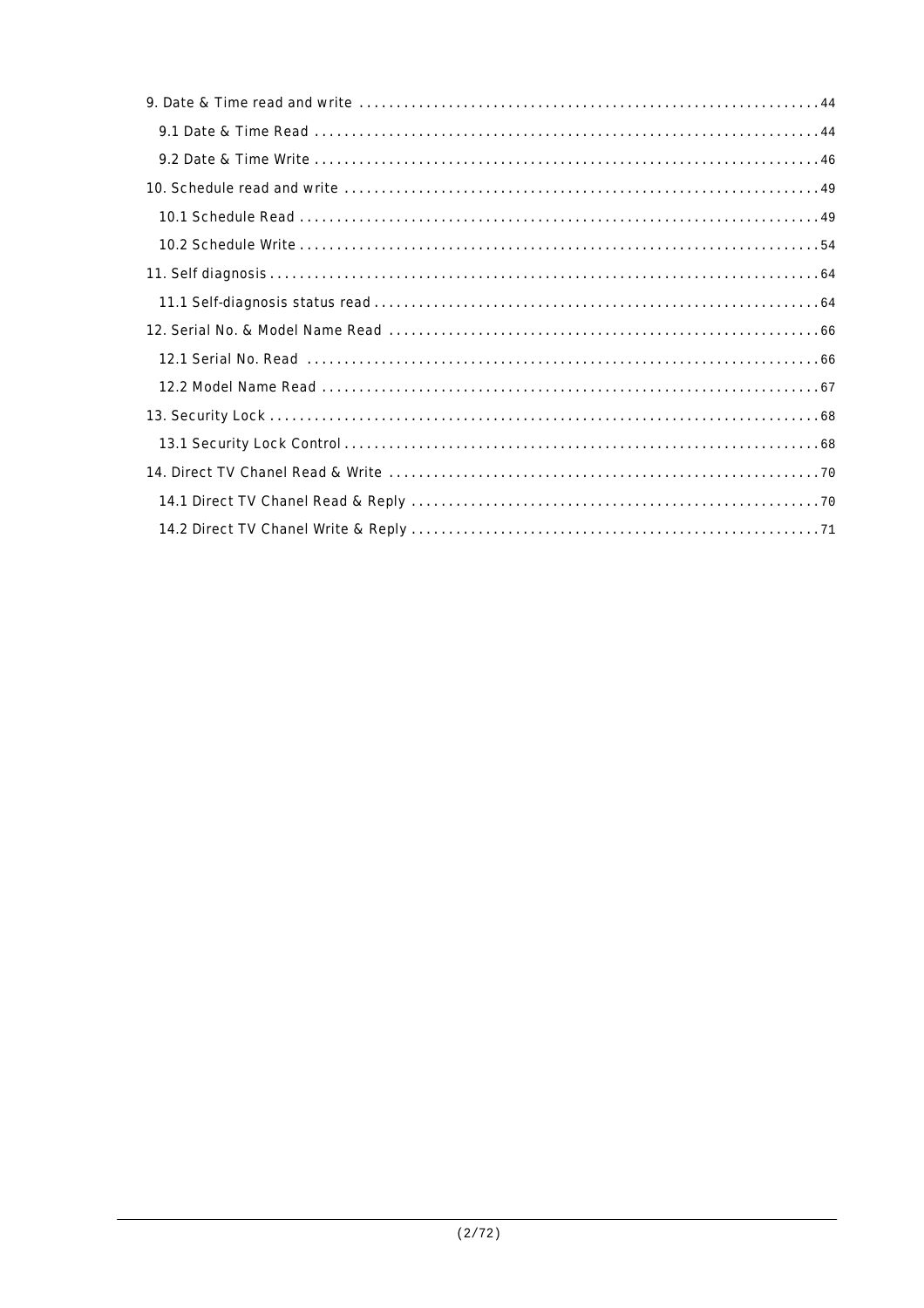# I. Application

This document defines the communications method for control of the NEC LCD monitor, MultiSync P402 /P462 /P552 /P702 /V422 /V462 /V551 /V651 /V322 /V652 /V552 /X461S /X551S /X401S /X463UN /X551UN /V463 /V423 when using an external controller.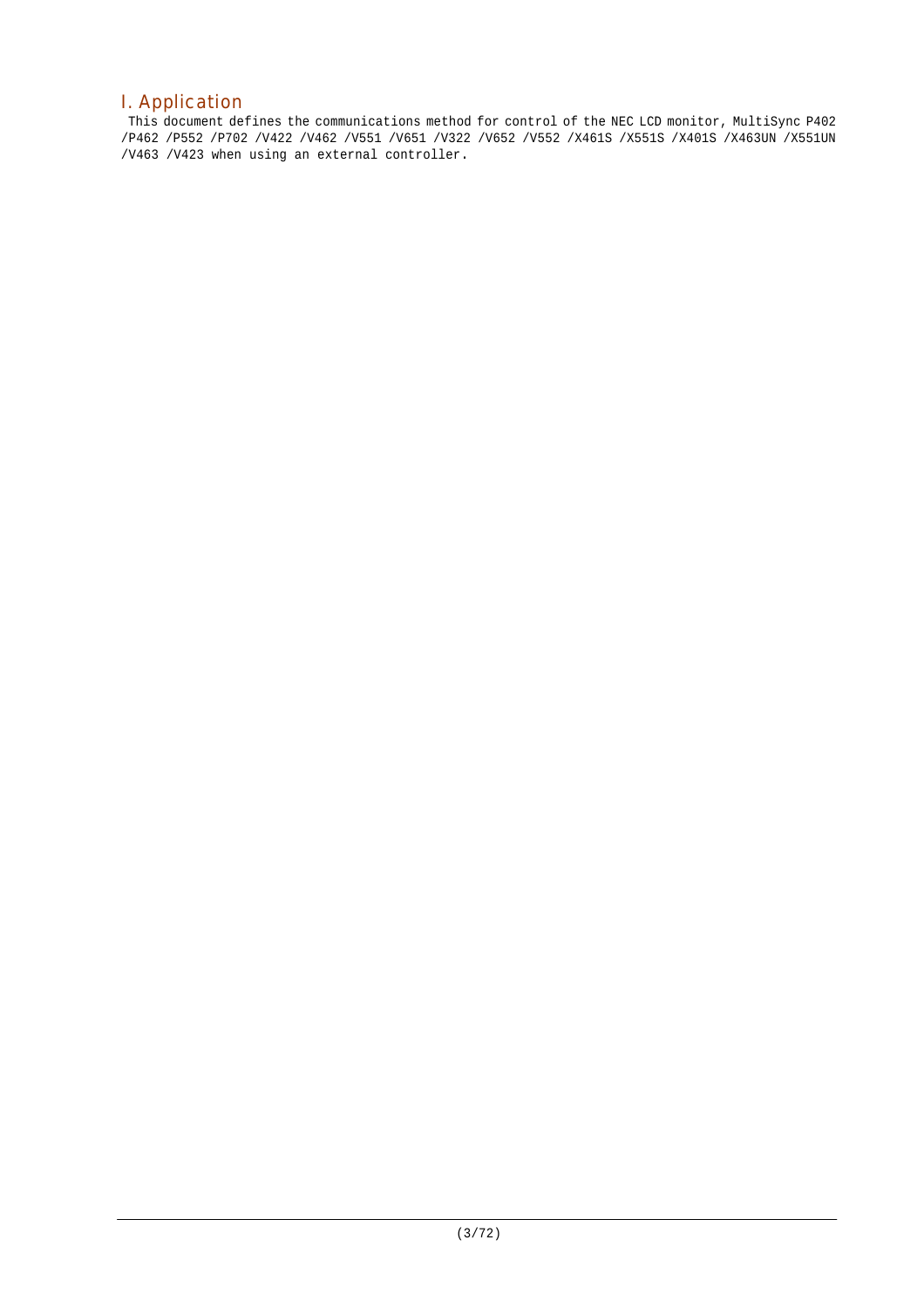# II. Preparation

# 2. Connectors and wiring

## 2.1 RS-232C Remote control

Connector: 9-pin D-Sub Cable: Cross (reversed) cable or null modem cable

#### Connection



(Please refer "Controlling the LCD monitor via RS-232C Remote control" on User's manual.)

## 2.2 LAN control

Connector: RJ-45 10/100 BASE-T Cable: Category 5 or higher LAN cable

#### **Example of LAN connection:**



(Please refer "Controlling the LCD monitor via LAN control" on User's manual.)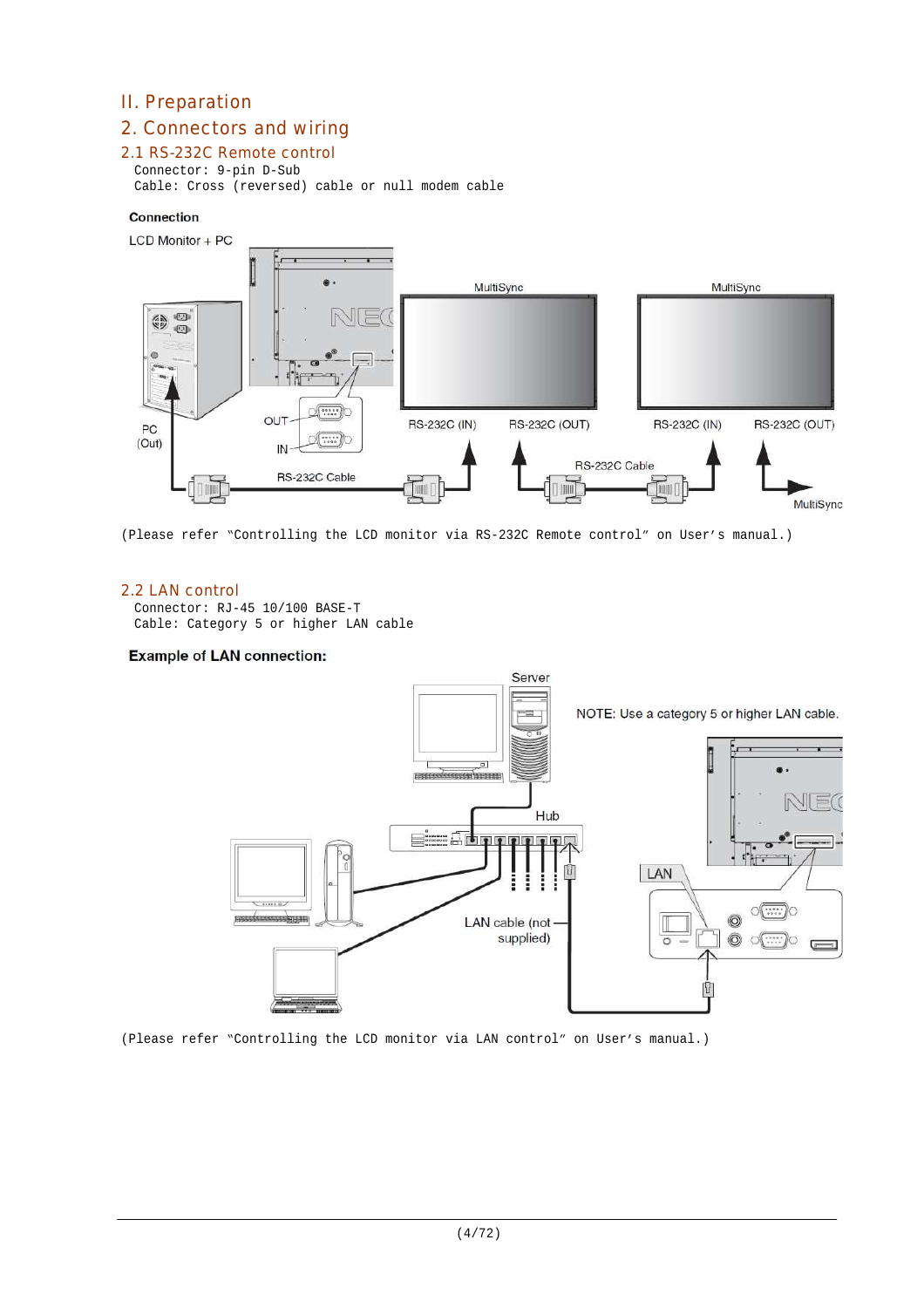# III. Communication specification

# 3. Communication Parameter

## 3.1 RS-232C Remote control

| (1) Communication system |  |
|--------------------------|--|
|--------------------------|--|

| (2) Interface   | RS-232C    |
|-----------------|------------|
| (3) Baud rate   | $9600$ bps |
| (4) Data length | 8bits      |
| (5) Parity      | None       |
| $(6)$ Stop bit  | 1 bit      |

(7) Communication code ASCII

## 3.2 LAN control

| (1) Communication system<br>(2) Interface | TCP/IP (Internet protocol suite)<br>Ethernet (CSMA/CD) |
|-------------------------------------------|--------------------------------------------------------|
| (3) Communication layer                   | Transport layer (TCP)                                  |
|                                           | * Using the payload of TCP segment.                    |
| (4) IP address                            | (Default) 192.168.0.10                                 |
|                                           | * If you need to change,                               |
|                                           | Please refer "Network settings" on User's manual.      |
| $(5)$ Port No.                            | 7142 (Fixed)                                           |

Asynchronous

(Note)

The monitor will disconnect the connection if no packet data is received for 15 minutes. And the controller (PC) has to re-connect to control the monitor again, after 15 minutes or more.

## 3.3 Communication timing

The controller should wait for a packet interval before next command is sent. The packet interval needs to be longer than 600msec for the LCD monitor.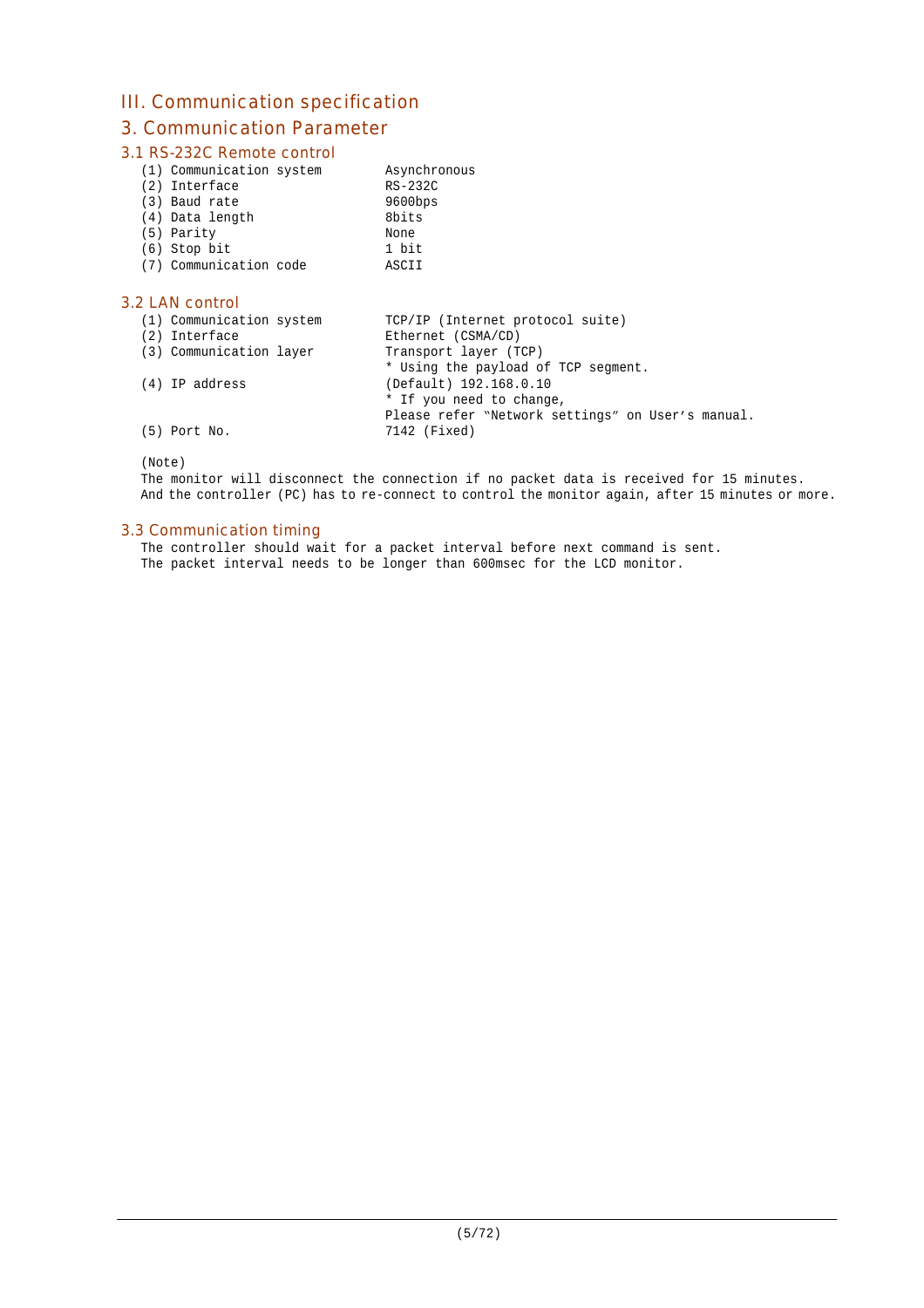# 4. Communication Format

|--|

The command packet consists of four parts, Header, Message, Check code and Delimiter.

Recommended sequence of a typical procedure to control a monitor is as follows, [A controller and a monitor, two-way communication composition figure]

For the general command (see the part "6.3. Operation Code (OP code) Table")



For the special command (see the part 7 to 14. and 5.5.2)

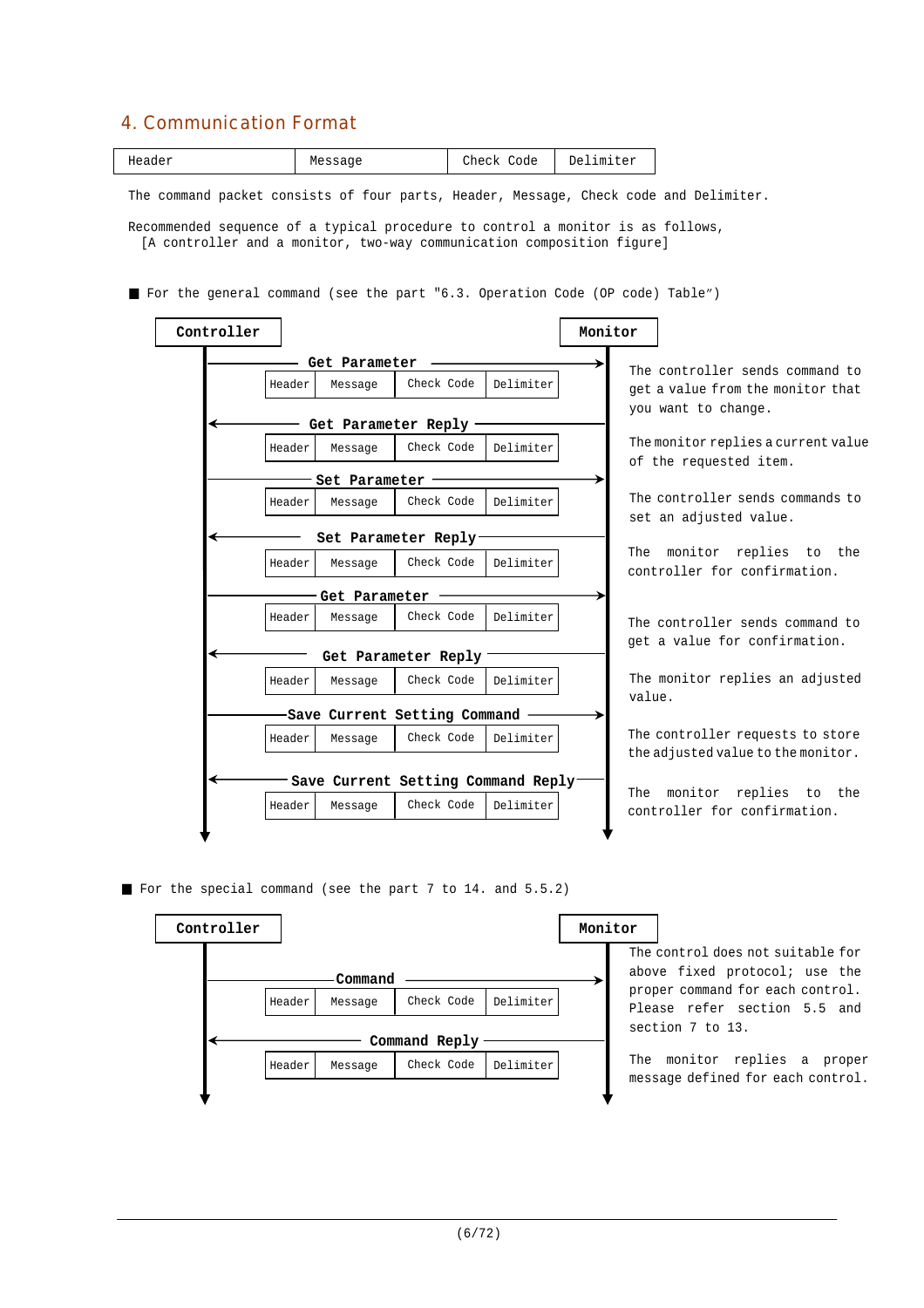## 4.1 Header block format (fixed length)

Header | Message | Check code | Delimiter

| SOH  | Reserved | Destination  | Source | Message<br>$T$ vpe | Message<br>Length                          |  |
|------|----------|--------------|--------|--------------------|--------------------------------------------|--|
| - st | ∽nd      | $\lambda$ rd | UП     | $-$ LH             | $-11$<br>- 611<br>$\overline{\phantom{a}}$ |  |

1 st byte) SOH: Start of Header ASCII SOH (01h)

2<sup>nd</sup>byte) Reserved: Reserved for future extensions.

On this monitor, it must be ASCII '0'(30h).

3<sup>rd</sup>byte) Destination: Destination equipment ID. (Receiver)

Specify a commands receiver's address.

The controller sets the "MONITOR ID" or "GROUP ID" of the monitor controlled in here.

On the reply, the monitor sets '0' (30h), always.

"MONITOR ID", "GROUP ID" to "Destination Address" conversion table is as follows,

| Monitor         | Destination    | Monitor | Destination     | Monitor | Destination | Monitor | Destination     |
|-----------------|----------------|---------|-----------------|---------|-------------|---------|-----------------|
| ID              | Address        | ID      | Address         | ID      | Address     | ID      | Address         |
| 1               | 41h('A')       | 26      | 5Ah('Z')        | 51      | 73h         | 76      | 8Ch             |
| 2               | 42h('B')       | 27      | 5Bh             | 52      | 74h         | 77      | 8Dh             |
| 3               | 43h('C')       | 28      | 5Ch             | 53      | 75h         | 78      | 8Eh             |
| $\overline{4}$  | 44h('D')       | 29      | 5Dh             | 54      | 76h         | 79      | 8Fh             |
| 5               | 45h('E')       | 30      | 5Eh             | 55      | 77h         | 80      | 90h             |
| 6               | 46h('F')       | 31      | 5Fh             | 56      | 78h         | 81      | 91h             |
| $7\overline{ }$ | 47h('G')       | 32      | 60h             | 57      | 79h         | 82      | 92h             |
| 8               | 48h('H')       | 33      | 61h             | 58      | 7Ah         | 83      | 93h             |
| 9               | 49h('I')       | 34      | 62h             | 59      | 7Bh         | 84      | 94h             |
| 10              | 4Ah('J')       | 35      | 63h             | 60      | 7Ch         | 85      | 95h             |
| 11              | 4Bh('K')       | 36      | 64h             | 61      | 7Dh         | 86      | 96h             |
| 12              | 4Ch('L')       | 37      | 65h             | 62      | 7Eh         | 87      | 97h             |
| 13              | 4Dh('M')       | 38      | 66h             | 63      | 7Fh         | 88      | 98h             |
| 14              | 4Eh('N')       | 39      | 67h             | 64      | 80h         | 89      | 99h             |
| 15              | 4Fh('0')       | 40      | 68h             | 65      | 81h         | 90      | 9Ah             |
| 16              | 50h('P')       | 41      | 69h             | 66      | 82h         | 91      | 9Bh             |
| 17              | 51h('0')       | 42      | 6Ah             | 67      | 83h         | 92      | 9Ch             |
| 18              | 52h('R')       | 43      | 6Bh             | 68      | 84h         | 93      | 9 <sub>Dh</sub> |
| 19              | 53h('S')       | 44      | 6Ch             | 69      | 85h         | 94      | 9Eh             |
| 20              | 54h('T')       | 45      | 6 <sub>Dh</sub> | 70      | 86h         | 95      | 9Fh             |
| 21              | 55h('U')       | 46      | 6Eh             | 71      | 87h         | 96      | A0h             |
| 22              | 56h('V')       | 47      | 6Fh             | 72      | 88h         | 97      | A1h             |
| 23              | 57h('W')       | 48      | 70h             | 73      | 89h         | 98      | A2h             |
| 24              | 58h('X')       | 49      | 71h             | 74      | 8Ah         | 99      | A3h             |
| 25              | 59h('Y')       | 50      | 72h             | 75      | 8Bh         | 100     | A4h             |
| ALL             | $2Ah(^{1*'}')$ |         |                 |         |             |         |                 |

| Group | Destination | Group | Destination | Group | Destination | Group | Destination |
|-------|-------------|-------|-------------|-------|-------------|-------|-------------|
| ΙD    | Address     | ΙD    | Address     | ΙD    | Address     | ID    | Address     |
|       | 31h('1')    |       | 34h(14')    |       | 37h('7')    |       | 3Ah('')     |
|       | 32h('2')    |       | 35h('5')    |       | 38h('8'     |       |             |
|       | 33h('3')    |       | 36h('6')    |       | 39h('9')    |       |             |

Ex.) If you want to control a monitor that has the "ID No." as '1', specify a destination address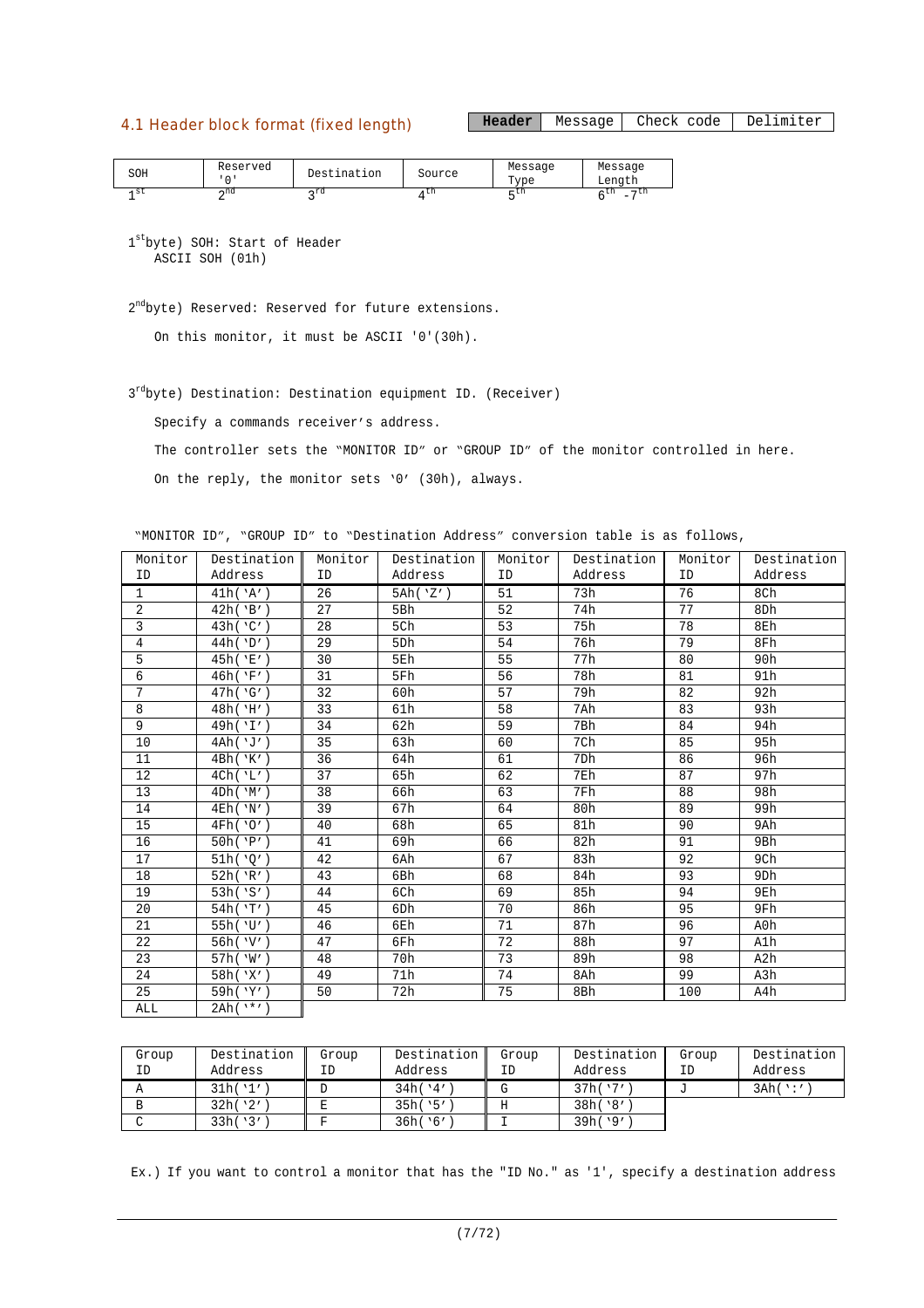```
'A'(41h). If you want to control all of the monitors which are connected by a daisy chain, specify
a destination address ' '(2Ah).
4
th
byte) Source: Source equipment ID. (Sender)
   Specify a sender address.
   The controller must be '0' (30h).
   On the reply, the monitor sets the own MONITOR ID in here.
5
th
byte) Message Type: (Case sensitive.)
   Refer to section 4.2 "Message block format" for more details.
        ASCII 'A' (41h): Command.
        ASCII 'B' (42h): Command reply.
        ASCII 'C' (43h): Get current parameter from a monitor.
        ASCII 'D' (44h): "Get parameter" reply.
        ASCII 'E' (45h): Set parameter.
        ASCII 'F' (46h): "Set parameter" reply.
6<sup>th</sup> -7<sup>th</sup> bytes) Message Length:
   Specify the length of the message (that follows the header) from STX to ETX.
```
This length includes STX and ETX.

The byte data must be encoded to ASCII characters.

Ex.) The byte data 3Ah must be encoded to ASCII characters '3' and 'A' (33h and 41h). The byte data 0Bh must be encoded to ASCII characters '0' and 'B' (30h and 42h).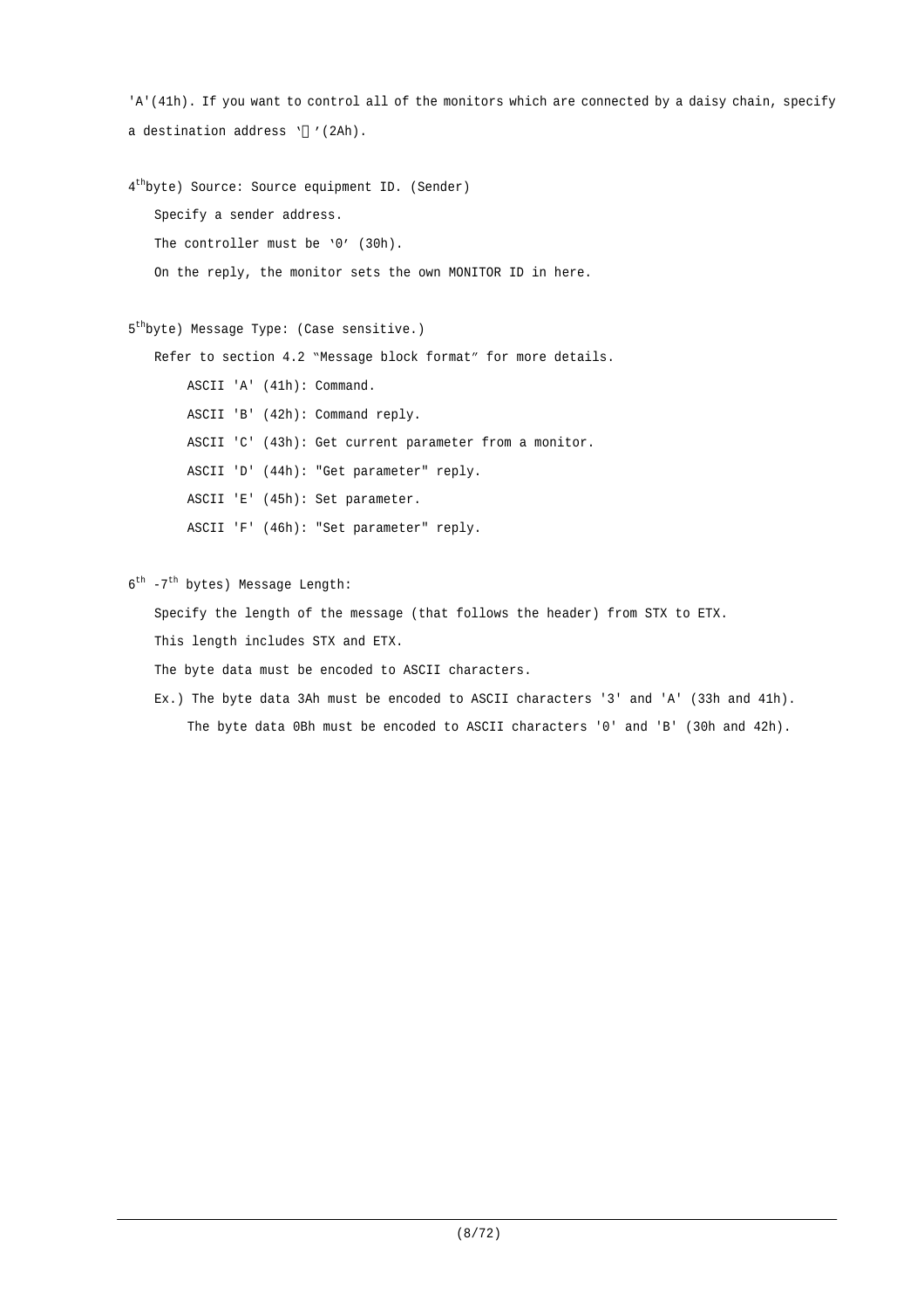#### 4.2 Message block format

**Header Message** Check code Delimiter

"Message block format" is allied to the "Message Type" in the "Header".

Refer to the section 6 "Message format" for more detail.

1 Get current parameter

The controller sends this message when you want to get the status of the monitor. For the status that you want to get, specify the "OP code page" and "OP code", refer to "Appendix A. Operation code table".

"Message format" of the "Get current parameter" is as follows,

|            | $\overline{\phantom{a}}$<br>۱T | page<br>∽<br>$\tilde{\phantom{a}}$ | $\sim$ |  |  |
|------------|--------------------------------|------------------------------------|--------|--|--|
| . .<br>--- | --                             |                                    | T      |  |  |
|            |                                |                                    |        |  |  |

Refer to section 5.1 "Get current parameter from a monitor." for more details.

#### 2 Get Parameter reply

The monitor will reply with the status of the requested item specified by the controller in the "Get parameter message".

"Message format" of the "Get parameter reply" is as follows,

| <b>STX</b> |    | Result | ΟP       | code<br>page | ΟP | code | Type<br>. . |    | Max<br>value |  |     | Value<br>Turreni |  |  | <b>DEA</b><br>△⊥⊔ت |  |
|------------|----|--------|----------|--------------|----|------|-------------|----|--------------|--|-----|------------------|--|--|--------------------|--|
|            | Нi | LО     | ᄑ<br>*** | ШU           | Ηi | Lо   | Ηi          | Lο | <b>MSB</b>   |  | LSB | MSB              |  |  | LSB                |  |

Refer to section 5.2 "Get parameter reply" for more details.

#### 3 Set parameter

The controller sends this message to change a setting of the monitor.

Message format of the "Set parameter" is as follows,

| amv<br>∆⊥د | code<br>ОP<br>page |    | ΟP | code | Set | Value |  |     |  |
|------------|--------------------|----|----|------|-----|-------|--|-----|--|
|            | Ηi                 | L٥ | Ηi | LО   | MSB |       |  | LSB |  |

Refer to section 5.3 "Set parameter" for more details.

#### 4 Set Parameter reply

The monitor replies with this message for a confirmation of the "Set parameter message".

Message format of the "Set parameter reply" is as follows,

| <b>STX</b> |           | Result | ΟP                 | code<br>page | ΟP                  | code     |         | Type     |            | Max | value |     |            | Requested | Value | setting | <b>DERV</b><br>۸- ت |
|------------|-----------|--------|--------------------|--------------|---------------------|----------|---------|----------|------------|-----|-------|-----|------------|-----------|-------|---------|---------------------|
|            | TI i<br>ᆧ | ப      | ਸ਼ਾਜ<br><b>III</b> | LО<br>__     | <b>++</b><br>எ∸<br> | Lo<br>__ | н÷<br>ᅭ | Lo<br>__ | <b>MSB</b> |     |       | LSB | <b>MSB</b> |           |       | LSB     |                     |

Refer to section 5.4 "Set parameter reply" for more details.

#### 5 Command

"Command message" format depends on each command.

Usually, this "command message" is used for some non-slider controls and some special operations, such as "Save current settings", "Get timing report", "power control", "Schedule", etc. Refer to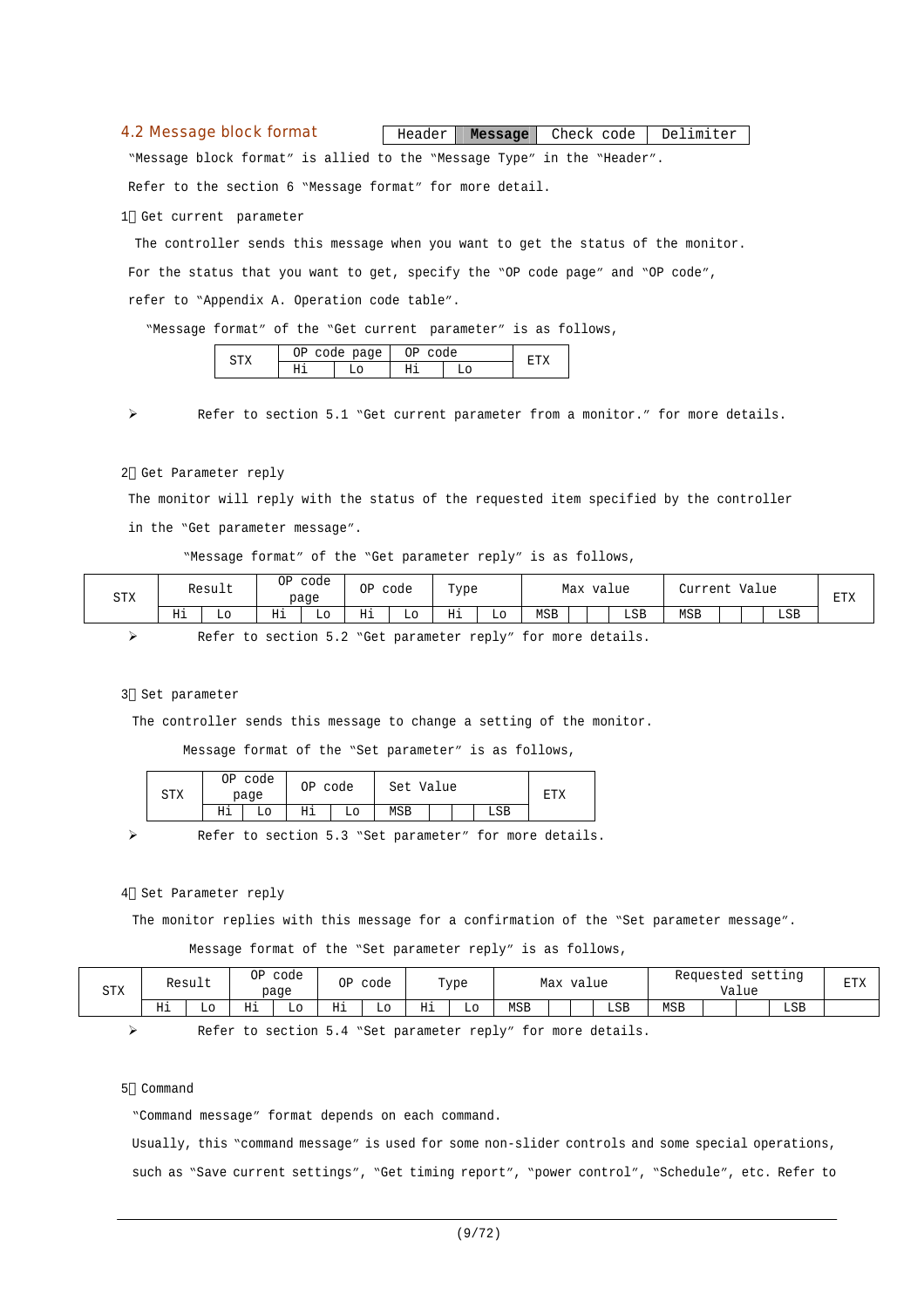section 5.5 "Commands message" for more details.

#### 6 Command reply

The monitor replies to a query from the controller. "Command reply message" format depends on each command. Refer to section 5.5 "Commands message" for more details.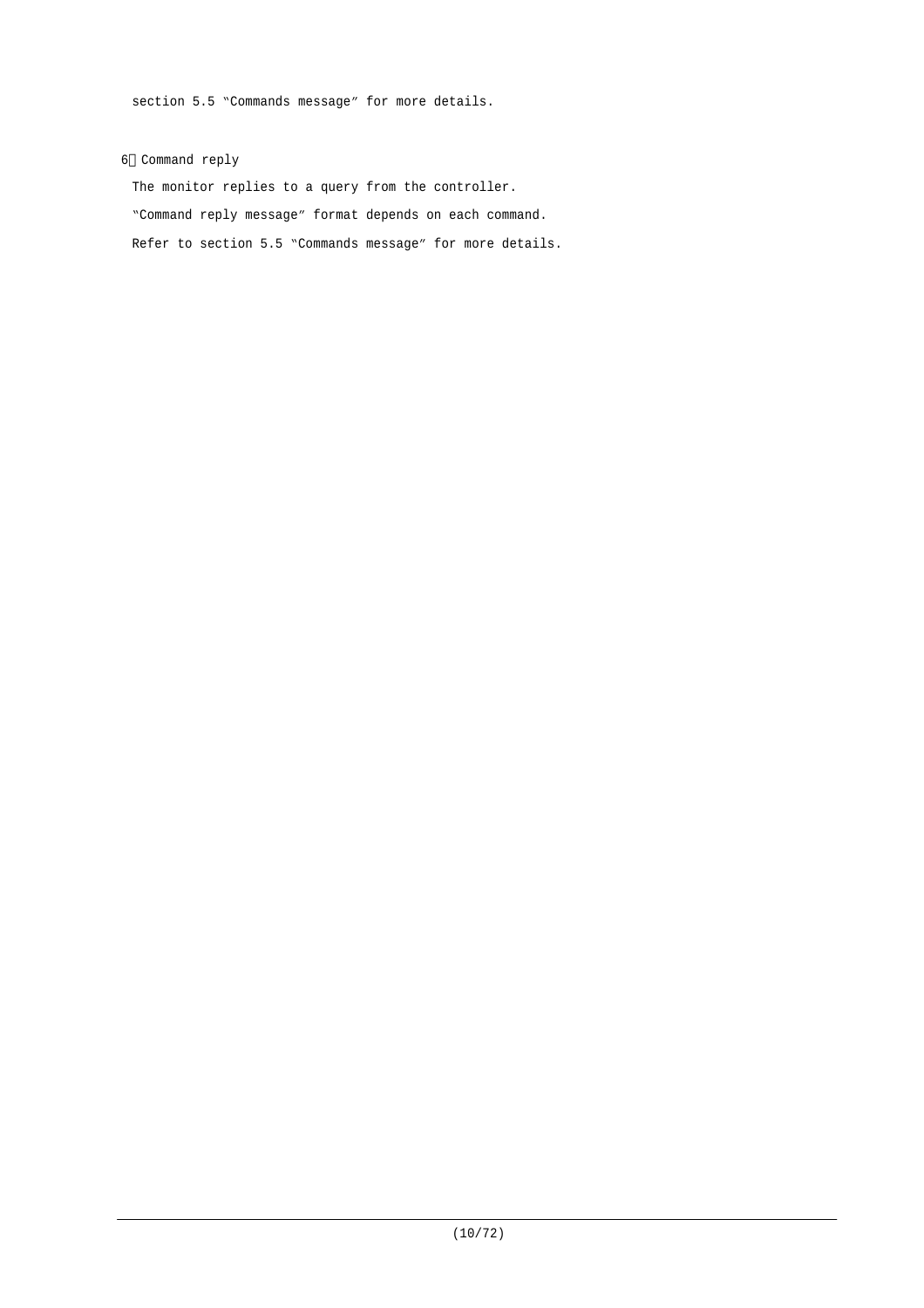## 4.3 Check code

#### Header Message **Check code** Delimiter

Check code is the Block Check Code (BCC) between the Header and the End of Message except SOH.

|             |           | $\overline{2}$ | $2^{\circ}$ | $2^{\circ}$ | 2 <sup>4</sup> | $2^3$ | $2^2$ | $2^{\perp}$ | $2^{\circ}$ |
|-------------|-----------|----------------|-------------|-------------|----------------|-------|-------|-------------|-------------|
| SOH         | $D_0$     |                |             |             |                |       |       |             |             |
| Reserved    | $D_1$     |                |             |             |                |       |       |             |             |
| Destination | $D_2$     |                |             |             |                |       |       |             |             |
| Source      | $D_3$     |                |             |             |                |       |       |             |             |
| Type        | $D_4$     |                |             |             |                |       |       |             |             |
| Length(H)   | $D_5$     |                |             |             |                |       |       |             |             |
| Length(L)   | $D_6$     |                |             |             |                |       |       |             |             |
| <b>STX</b>  | $D_7$     |                |             |             |                |       |       |             |             |
| Data        | $D_8$     |                |             |             |                |       |       |             |             |
|             |           |                |             |             |                |       |       |             |             |
|             |           |                |             |             |                |       |       |             |             |
| <b>ETX</b>  | $D_n$     |                |             |             |                |       |       |             |             |
| Check code  | $D_{n+1}$ | Ρ              | P           | P           | Ρ              | P     | P     | P           | P           |

 $D_{n+1}$  =  $D_1$  XOR  $D_2$  XOR  $D_3$  XOR , , ,  $D_n$ 

XOR: Exclusive OR

Following is an example of a Check code (BCC) calculation.

|       |          |                        | Header                   |                 |                |       |            |             |                 |          |          | Message  |          |           |          |          | Check          |                  |
|-------|----------|------------------------|--------------------------|-----------------|----------------|-------|------------|-------------|-----------------|----------|----------|----------|----------|-----------|----------|----------|----------------|------------------|
| SOH   | Reserved | Destination<br>Address | Source<br><b>Address</b> | Message<br>type | Message length |       | <b>STX</b> |             | OP code<br>page |          | OP code  |          |          | Set Value |          | ETX      | code<br>(BCC)  | <b>Delimiter</b> |
| 01    | 30       |                        | 30                       | 45              | 30             | 41    | 02         | 30          | 30              | $\sim$   | 3 U      | 30       | 30       | 36        | 34       | 03       | $\overline{a}$ | 0 <sub>D</sub>   |
| $D_0$ | Dı       | $D_2$                  | D٦                       | DΔ              | Dς             | $D_6$ | $L_{7}$    | $D_{\rm R}$ | D <sub>q</sub>  | $D_{10}$ | $D_{11}$ | $D_{12}$ | $D_{13}$ | $D_{14}$  | $D_{15}$ | $D_{16}$ | $D_{17}$       | $D_{18}$         |

Check code (BCC)  $D_{17} = D_1$  xor  $D_2$  xor  $D_3$  xor ... xor  $D_{14}$  xor  $D_{15}$  xor  $D_{16}$  = 30h xor 41h xor 30h xor 45h xor 30h xor 41h xor 02h xor 30h xor 30h xor 31h xor 30h xor 30h xor 30h xor 36h xor 34h xor 03h = 77h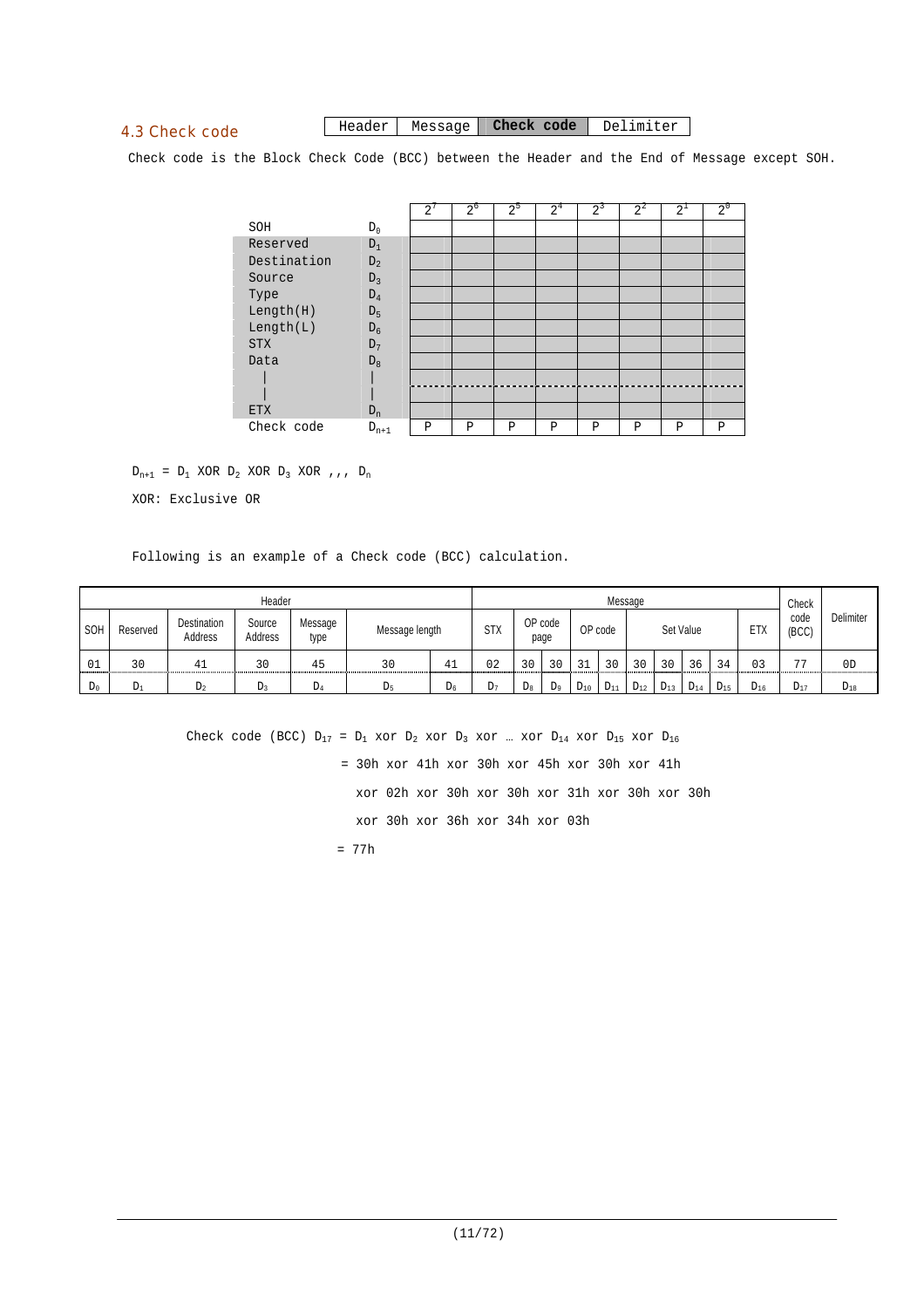## 4.4 Delimiter

Header Message Check code **Delimiter**

Packet delimiter code; ASCII CR(0Dh).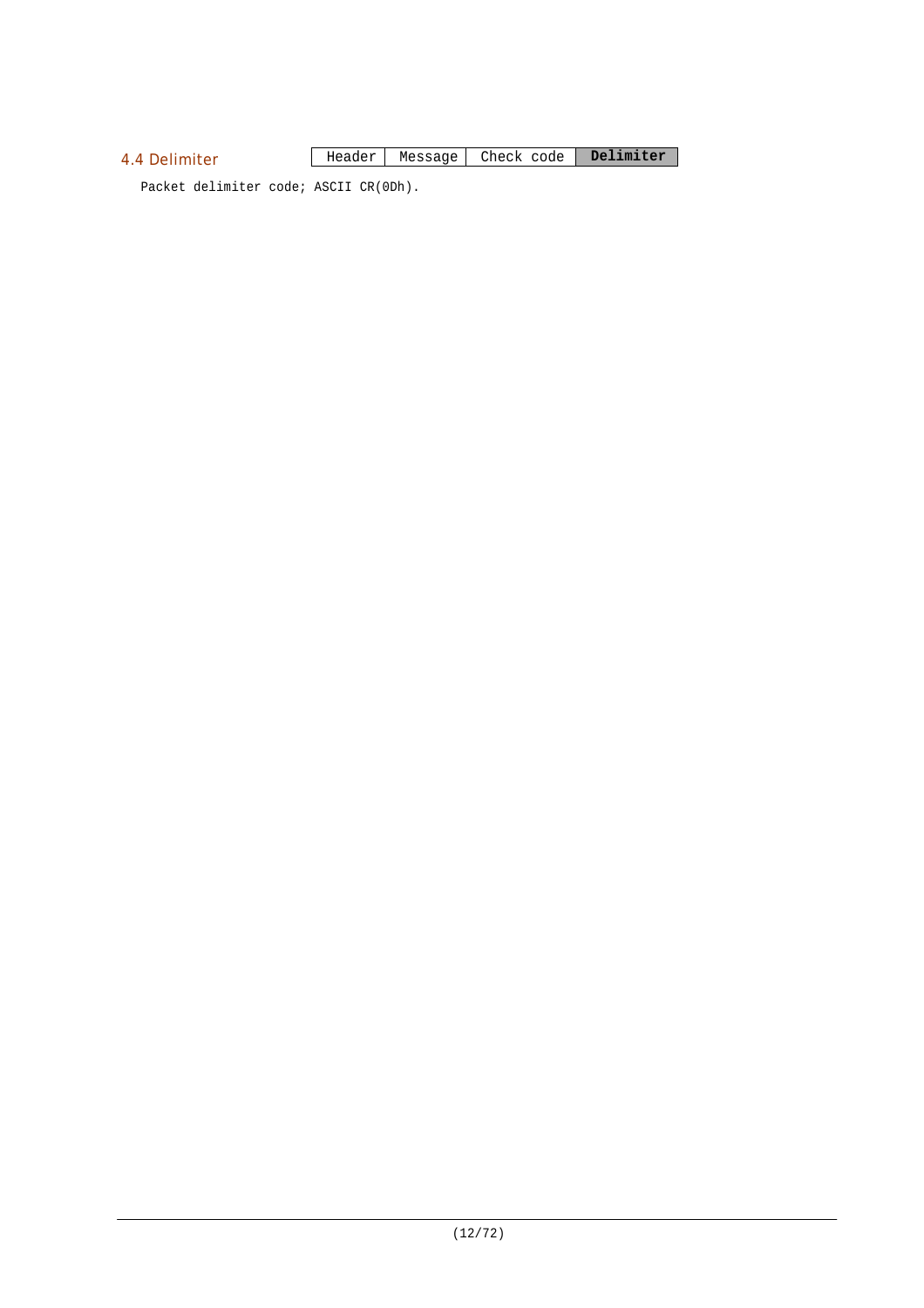## 5. Message type

#### 5.1 Get current Parameter from a monitor.

| טרח | NÞ | code page | ∩г<br>code |       |
|-----|----|-----------|------------|-------|
|     |    |           |            |       |
| st  |    |           |            | $-11$ |

Send this message when you want to get the status of a monitor.

For the status that you want to get, specify the "OP code page" the "OP code", refer to "Appendix A. Operation code table".

```
1stbyte) STX: Start of Message
```
ASCII STX (02h)

2<sup>nd</sup>-3<sup>rd</sup>bytes) OP code page: Operation code page.

Specify the "OP code page" for the control which you want to get the status.

Refer to "Appendix A Operation code table" for each item.

OP code page data must be encoded to ASCII characters.

Ex.) The byte data 02h must be encoded to ASCII characters '0' and '2' (30h and 32h).

OP code page 02h -> OP code page (Hi) = ASCII '0' (30h)

OP code page (Lo) = ASCII '2' (32h)

Refer to Operation code table. (Appendix A)

4 th –5 th bytes) OP code: Operation code

Refer to "Appendix A Operation code table" for each item.

OP code data must be encoded to ASCII characters.

Ex.) The byte data 3Ah must be encoded to ASCII characters '3' and 'A' (33h and 41h).

OP code 3Ah -> OP code (Hi) = ASCII '3' (33h)

OP code (Lo) = ASCII 'A' (41h)

Refer to Operation code table.

6 th byte) ETX: End of Message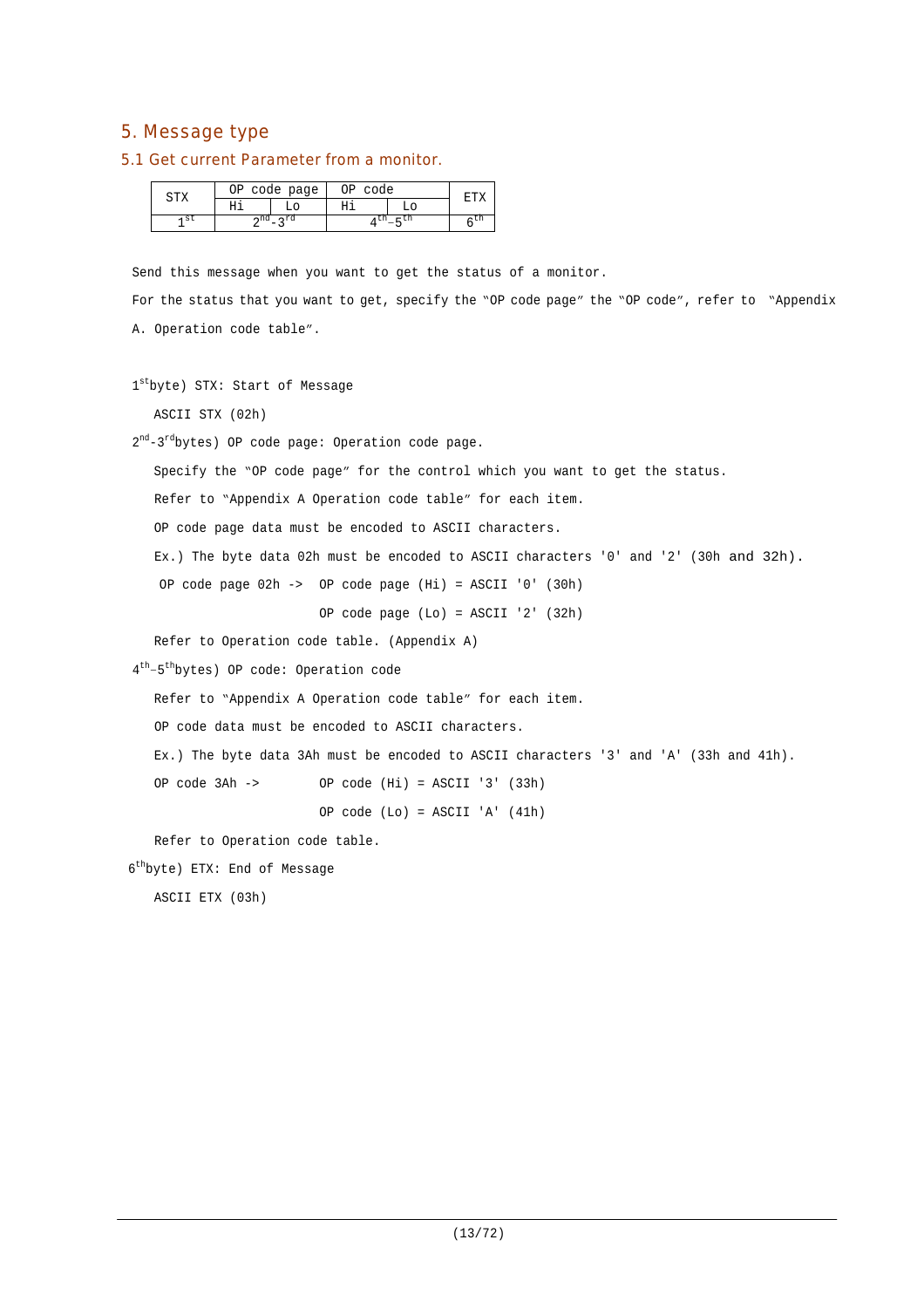#### 5.2 "Get parameter" reply

| STX  | Result                 |     | ΟP<br>code   | page         | ΟP       | code           |       | Type               |     | Max value   |                                                                              |     |            | Current       |                          | Value | <b>DEV</b>   |
|------|------------------------|-----|--------------|--------------|----------|----------------|-------|--------------------|-----|-------------|------------------------------------------------------------------------------|-----|------------|---------------|--------------------------|-------|--------------|
|      | Ηi                     | L٥  | Нi           | TО           | TT-<br>ᅭ | TО             | Нi    | Lο                 | MSB |             |                                                                              | LSB | <b>MSB</b> |               |                          | LSB   | △⊥ت          |
| 1 St | $\cap$ nd<br>$ -$<br>▵ | ∽rd | <b>1 LII</b> | – un<br>$-5$ | . LII    | $\neg$ cn<br>- | n LII | $-a$ <sup>th</sup> |     | $\sim$ 0.00 | $\sim$ $\sim$ $\sim$ $\sim$ $\sim$<br>$\overline{\phantom{a}}$<br><b>ســ</b> |     |            | 4 L.I.<br>- - | $\overline{\phantom{a}}$ | , ⊷tn | 1 O LU<br>ᅩ◡ |

The monitor replies with a current value and the status of the requested item (operation code).

1 st byte) STX: Start of Message

ASCII STX (02h)

2<sup>nd</sup>-3<sup>rd</sup>bytes) Result code.

These bytes indicate a result of the requested commands as follows,

00h: No Error.

01h: Unsupported operation with this monitor or unsupported operation under current condition.

This result code from the monitor is encoded to ASCII characters.

Ex.) The byte data 01h is encoded to ASCII character '0' and '1' (30h and 31h).

4<sup>th</sup>-5<sup>th</sup>bytes) OP code page: Operation code page.

These bytes indicate a replying item's OP code page.

This returned value from the monitor is encoded to ASCII characters.

Ex.) The byte data 02h is encoded to ASCII character '0' and '2' (30h and 32h).

Refer to the operation code table.

6 th –7 th bytes) OP code: Operation code

These bytes indicate a replying item's OP code.

This returned value from the monitor is encoded to ASCII characters.

Refer to the operation code table.

Ex.) The byte data 1Ah is encoded to ASCII character '1' and 'A' (31h and 41h).

8<sup>th</sup> -9<sup>th</sup>bytes) Type: Operation type code

00h: Set parameter

01h: Momentary

Like the Auto Setup function which automatically changes the parameter.

This returned value from the monitor is encoded to ASCII characters.

Ex.) The byte data 01h is encoded to ASCII character '0' and '1' (30h and 31h).

10<sup>th</sup>-13<sup>th</sup>bytes) Max. value: Maximum value which monitor can accept. (16bits)

This returned value from the monitor is encoded to ASCII characters.

Ex.) '0','1','2' and '3' means 0123h (291)

14<sup>th</sup> -17<sup>th</sup>bytes) Current Value: (16bits)

This returned value from the monitor is encoded to ASCII characters.

Ex.) '0','1','2' and '3' means 0123h (291)

18<sup>th</sup>byte) ETX: End of Message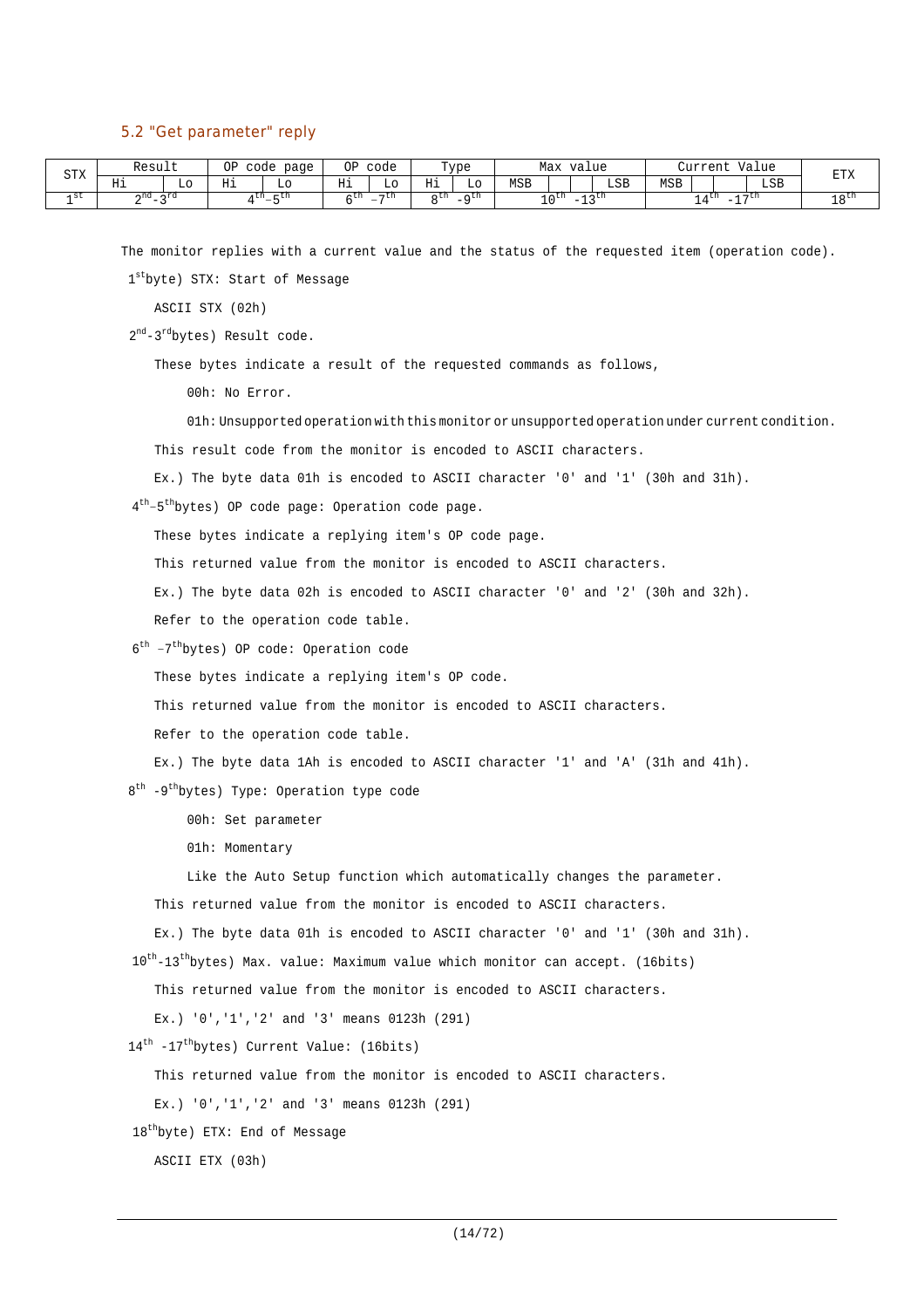## 5.3 Set parameter

| CTV  | ОP  | code page  | ЭP | code   |     | Set        |           | Value | ᠳ᠇ |
|------|-----|------------|----|--------|-----|------------|-----------|-------|----|
| ◡∸▵  | ᅭ   | LС         | Ηi | L٥     | MSB |            |           | LSB   |    |
| ۹ St | ∽nd | $\lnot$ rd | un | $-$ UH |     | <b>LII</b> | $\sim$ CD |       |    |

Send this message to change monitor's adjustment and so on. The controller requests a monitor to change value.

```
1stbyte) STX: Start of Message
```
ASCII STX (02h)

2<sup>nd</sup>-3<sup>rd</sup>bytes) OP code page: Operation code page

This OP code page data must be encoded to ASCII characters.

Ex.) The byte data 02h must be encoded to ASCII '0' and '2' (30h and 32h).

Refer to the Operation code table.

4 th -5 th bytes) OP code: Operation code

This OP code data must be encoded to ASCII characters.

Ex.) OP code  $1$ Ah -> OP code  $(Hi)$  = ASCII '1'  $(31h)$ 

OP code (Lo) = ASCII 'A' (41h)

Refer to the Operation code table.

6<sup>th</sup>-9<sup>th</sup>bytes) Set value: (16bit)

This data must be encoded to ASCII characters.

```
Ex.) 0123h ->
                               ^{\text{st}}(\text{MSB}) = \text{ASCII} '0' (30h)2^{nd} = ASCII '1' (31h)
                             3^{rd} = ASCII '2' (32h)
                             4^{th}(LSB) = ASCII '3' (33h)
```
10 th byte) ETX: End of Message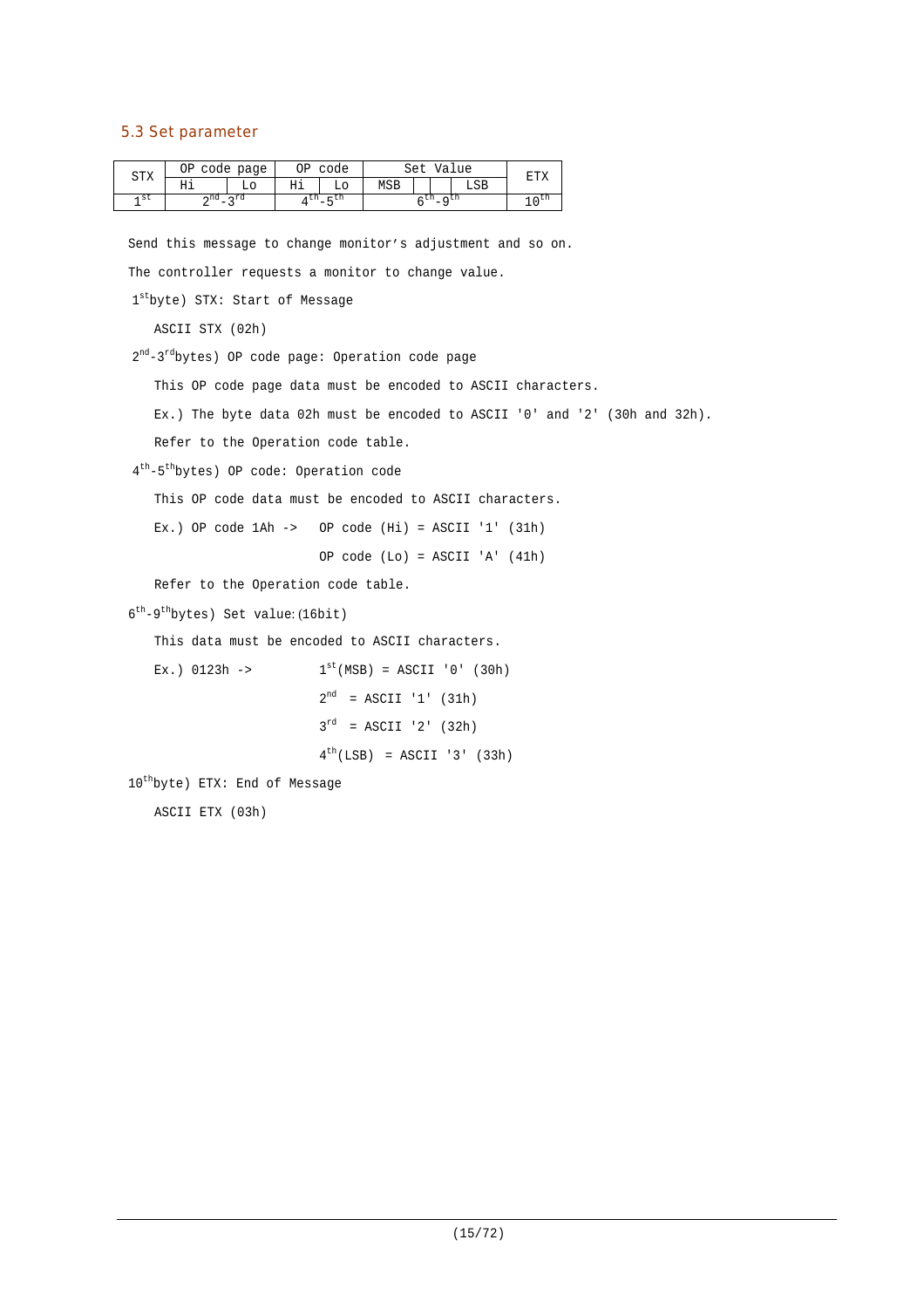## 5.4 "Set parameter" reply

| <b>STX</b> |    | Result                            |    | OP code page |       | OP code        |    | Type              |     | Max value  |                          |     |            | Requested setting<br>Value |           | <b>ETX</b>       |
|------------|----|-----------------------------------|----|--------------|-------|----------------|----|-------------------|-----|------------|--------------------------|-----|------------|----------------------------|-----------|------------------|
|            | Ηi | LO.                               | Ηi |              | Ηi    | Lο             | Ηi | Lο                | MSB |            |                          | LSB | <b>MSB</b> |                            | LSB       |                  |
| 1 St       |    | rd מת<br>$\overline{\phantom{a}}$ |    | $4th - 5th$  | ςth − | $\neg$ th<br>- |    | $R^{th}$ $R^{th}$ |     | ⊥∩th 」 っth | $\overline{\phantom{a}}$ |     |            | 4 th                       | າໆth<br>- | 18 <sup>th</sup> |

The Monitor echoes back the parameter and status of the requested operation code.

1 st byte) STX: Start of Message

ASCII STX (02h)

2<sup>nd</sup>-3<sup>rd</sup>bytes) Result code

ASCII '0''0' (30h, 30h): No Error.

ASCII '0''1' (30h, 31h): Unsupported operation with this monitor or unsupported operation under current condition.

4<sup>th</sup>-5<sup>th</sup>bytes) OP code page: Echoes back the Operation code page for confirmation.

Reply data from the monitor is encoded to ASCII characters.

Ex.) OP code page  $02h \rightarrow$  OP code page = ASCII '0' and '2' (30h and 32h)

Refer to Operation code table.

6<sup>th</sup>-7<sup>th</sup>bytes) OP code: Echoes back the Operation code for confirmation.

Reply data from the monitor is encoded to ASCII characters.

Ex.) OP code  $1Ah \rightarrow$  OP code  $(Hi) = ASCII '1' (31h)$ 

OP code (Lo) = ASCII 'A' (41h)

Refer to Operation code table

8<sup>th</sup>-9<sup>th</sup>bytes) Type: Operation type code

ASCII '0''0' (30h, 30h): Set parameter

ASCII '0''1' (30h, 31h): Momentary

Like Auto Setup function, that automatically changes the parameter.

10<sup>th</sup>-13<sup>th</sup>bytes) Max. value: Maximum value that monitor can accept. (16bits)

Reply data from the monitor is encoded to ASCII characters.

Ex.) '0''1''2''3' means 0123h (291)

```
14<sup>th</sup> -17<sup>th</sup>bytes) Requested setting Value: Echoes back the parameter for confirmation. (16bits)
   Reply data from the monitor is encoded to ASCII characters.
```
Ex.) '0''1''2''3' means 0123h (291)

18 th byte) ETX: End of Message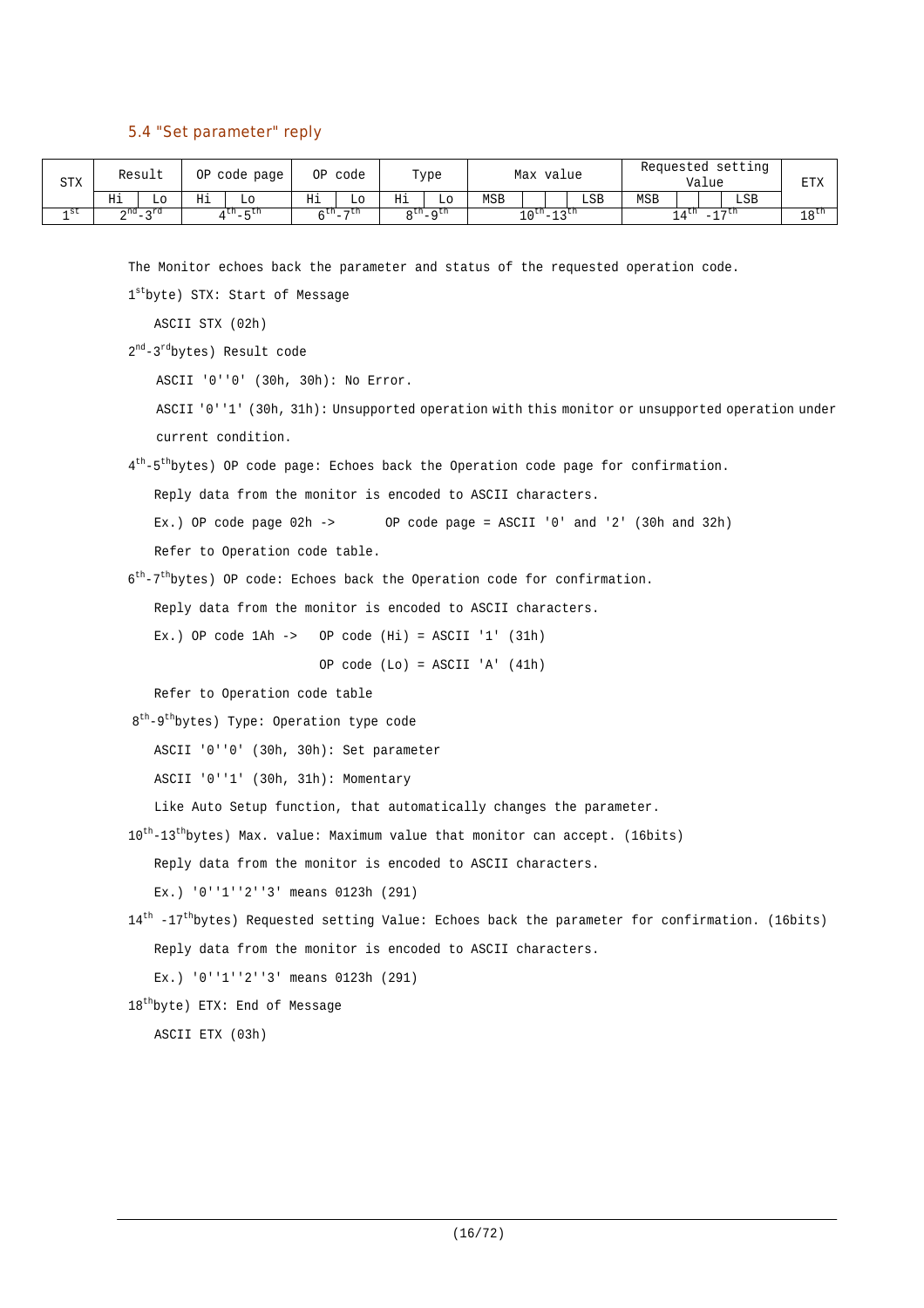## 5.5 Commands

"Command message format" depends on each command. Some commands are shown with usage. Refer to section 7 to 13.

#### 5.5.1 Save Current Settings.

The controller requests for the monitor to store the adjusted value.

|  | 'ommand code |  |
|--|--------------|--|
|  |              |  |

> Send "OC"(30h, 43h) as Save current settings command.

Complete "Save Current setting" command packet as follows;

ASCII: 01h-30h-41h-30h-41h-30h-34h-02h-30h-43h-03h-CHK-0Dh

SOH-'0'-'A'-'0'-'A'-'0'-'4'-STX-'0'-'C'-ETX-CHK- CR

The monitor replies the packet for confirmation as follows;

SOH-'0'-'0'-'A'-'B'-'0'-'6'-STX-'0'-'0'-'0'-'C'-ETX-CHK- CR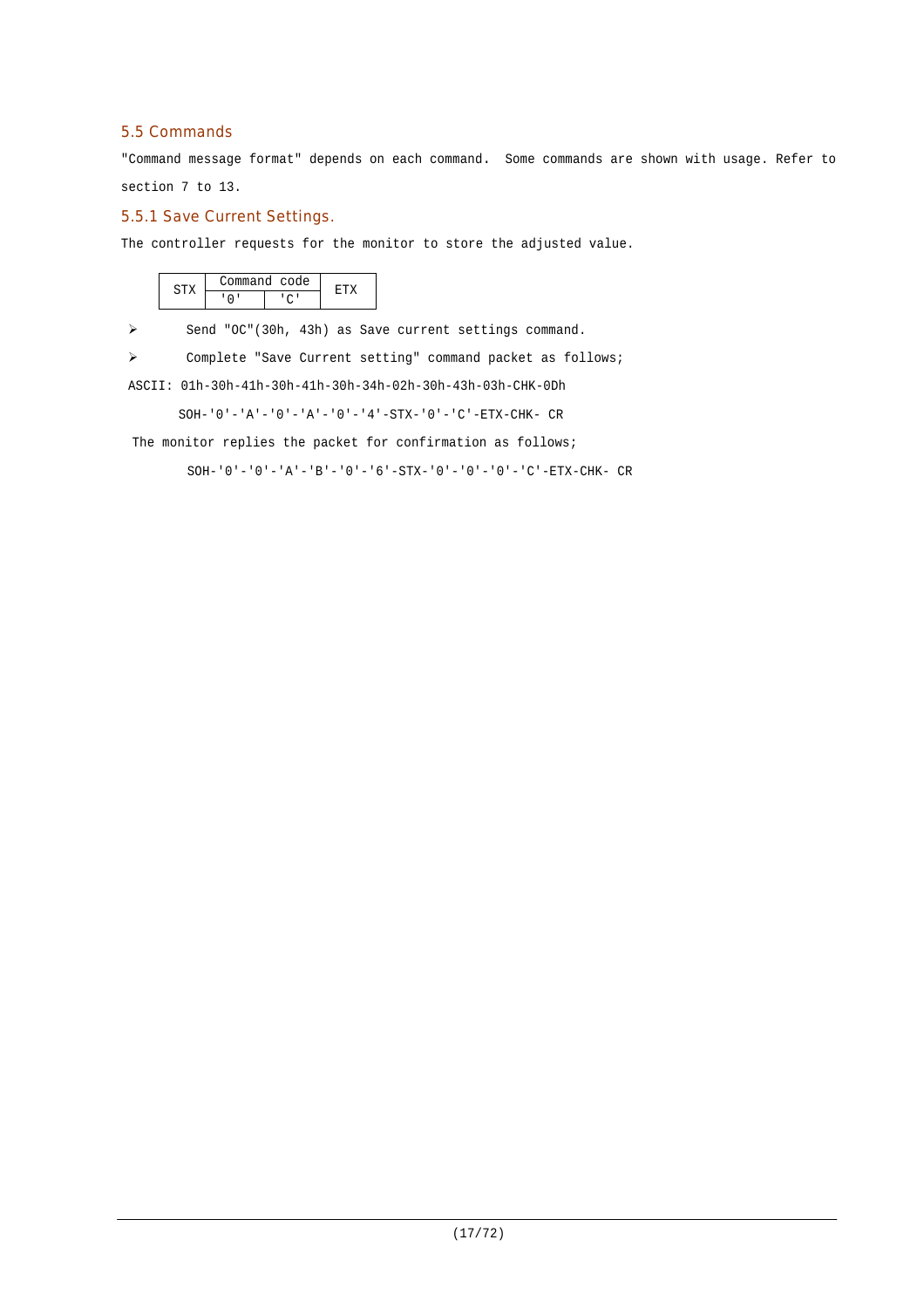## 5.5.2 Get Timing Report and Timing reply.

The controller requests the monitor to report the displayed image timing.

|  | ommand code |  |
|--|-------------|--|
|  |             |  |

Send "07"(30h, 37h) as Get Timing Report command.

Complete "Get Timing Report" command packet as follows;

ASCII: 01h-30h-41h-30h-41h-30h-34h-02h-30h-37h-03h-CHK-0Dh

SOH-'0'-'A'-'0'-'A'-'0'-'4'-STX-'0'-'7'-ETX-CHK- CR

The monitor replies status as the following format;

| <b>STX</b> |       | Command                      |    | SS |                                               | H Freq.                               |            |            | V Freq. |     | <b>ETX</b> |
|------------|-------|------------------------------|----|----|-----------------------------------------------|---------------------------------------|------------|------------|---------|-----|------------|
|            | 4'    | 'E'                          | Ηi | Lo | MSB                                           |                                       | <b>LSB</b> | <b>MSB</b> |         | LSB |            |
|            |       | SS: Timing status byte       |    |    |                                               |                                       |            |            |         |     |            |
|            |       |                              |    |    | Bit $7 = 1$ : Sync Frequency is out of range. |                                       |            |            |         |     |            |
|            |       | Bit $6 = 1$ : Unstable count |    |    |                                               |                                       |            |            |         |     |            |
|            |       |                              |    |    | Bit 5-2 Reserved (Don't care)                 |                                       |            |            |         |     |            |
|            | Bit 1 |                              |    |    |                                               | 1: Positive Horizontal sync polarity. |            |            |         |     |            |
|            |       |                              |    |    |                                               | 0: Negative Horizontal sync polarity. |            |            |         |     |            |
|            | Bit 0 |                              |    |    |                                               | 1:Positive Vertical sync polarity.    |            |            |         |     |            |
|            |       |                              |    |    |                                               | 0: Negative Vertical sync polarity.   |            |            |         |     |            |
|            |       |                              |    |    | H Freq: Horizontal Frequency in unit 0.01kHz  |                                       |            |            |         |     |            |
|            |       |                              |    |    | V Freq: Vertical Frequency in unit 0.01Hz     |                                       |            |            |         |     |            |

Ex.) When H Freq is '1''2''A''9' (31h, 32h, 41h, 39h), it means 47.77kHz.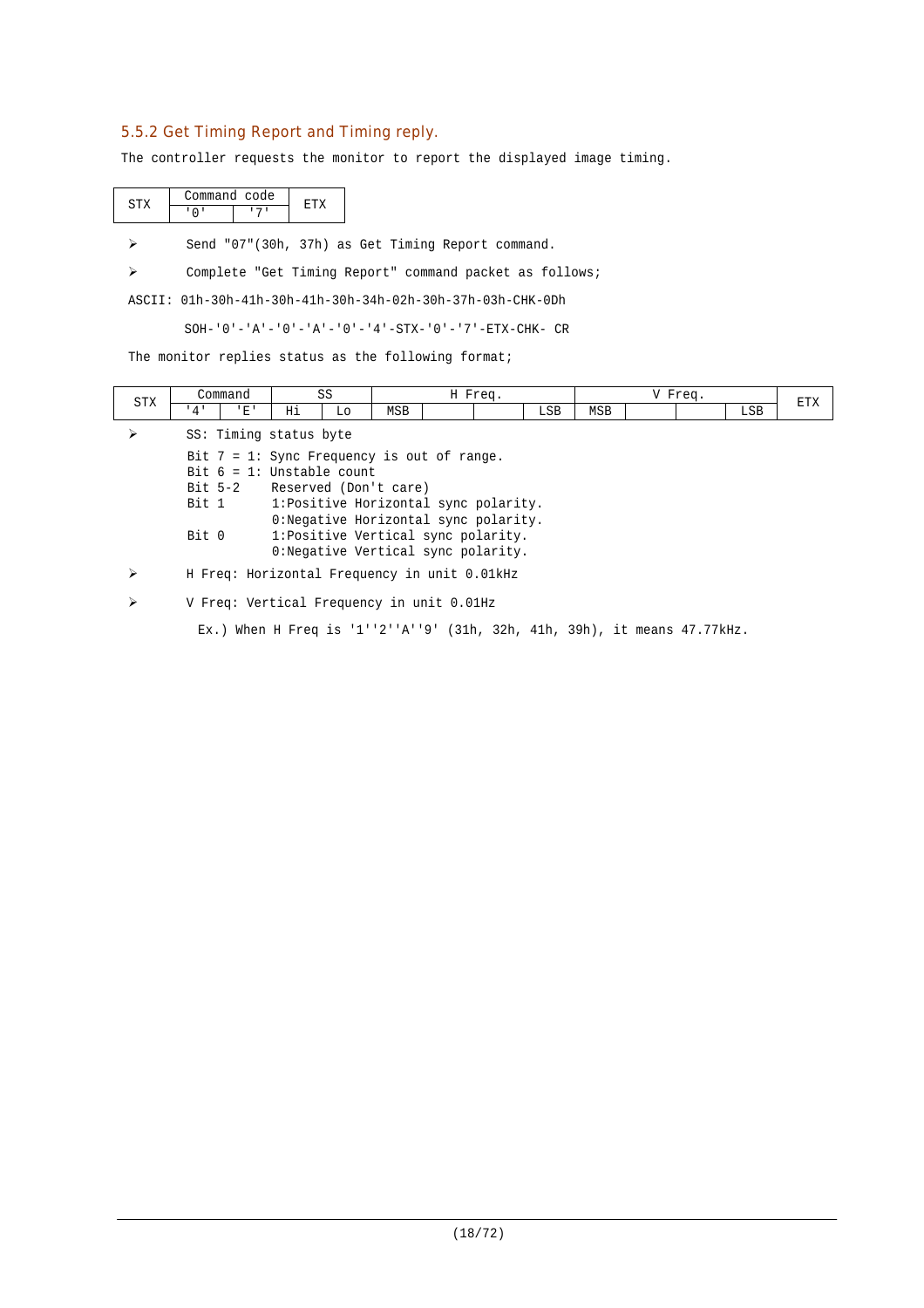## 5.5.3 NULL Message

| . | ommand code |  |
|---|-------------|--|
|   |             |  |

The NULL message returned from the monitor is used in the following cases;

- $\triangleright$  To tell the controller that the monitor does not have any answer to give to the host (not ready or not expected)
- Following operations need a certain time for to execute, so the monitor will return this message when another message is received during execution.
	- $\diamond$  Power ON, Power OFF, Auto Setup, Input, PIP Input, Auto Setup and Factory reset.
- Complete "NULL Message" command packet as follows;

01h-30h-30h-41h-42h-30h-34h-02h-42h-45h-03h-CHK-0Dh

 $\texttt{SOH-}\ '0\ '-\ '0\ '-\ 'A\ '-\ 'B\ '-\ '0\ '-\ '4\ '-\ \texttt{STX-}\ 'B\ '-\ 'E\ '-\ \texttt{ETX-CHK-}\ \ \texttt{CR}$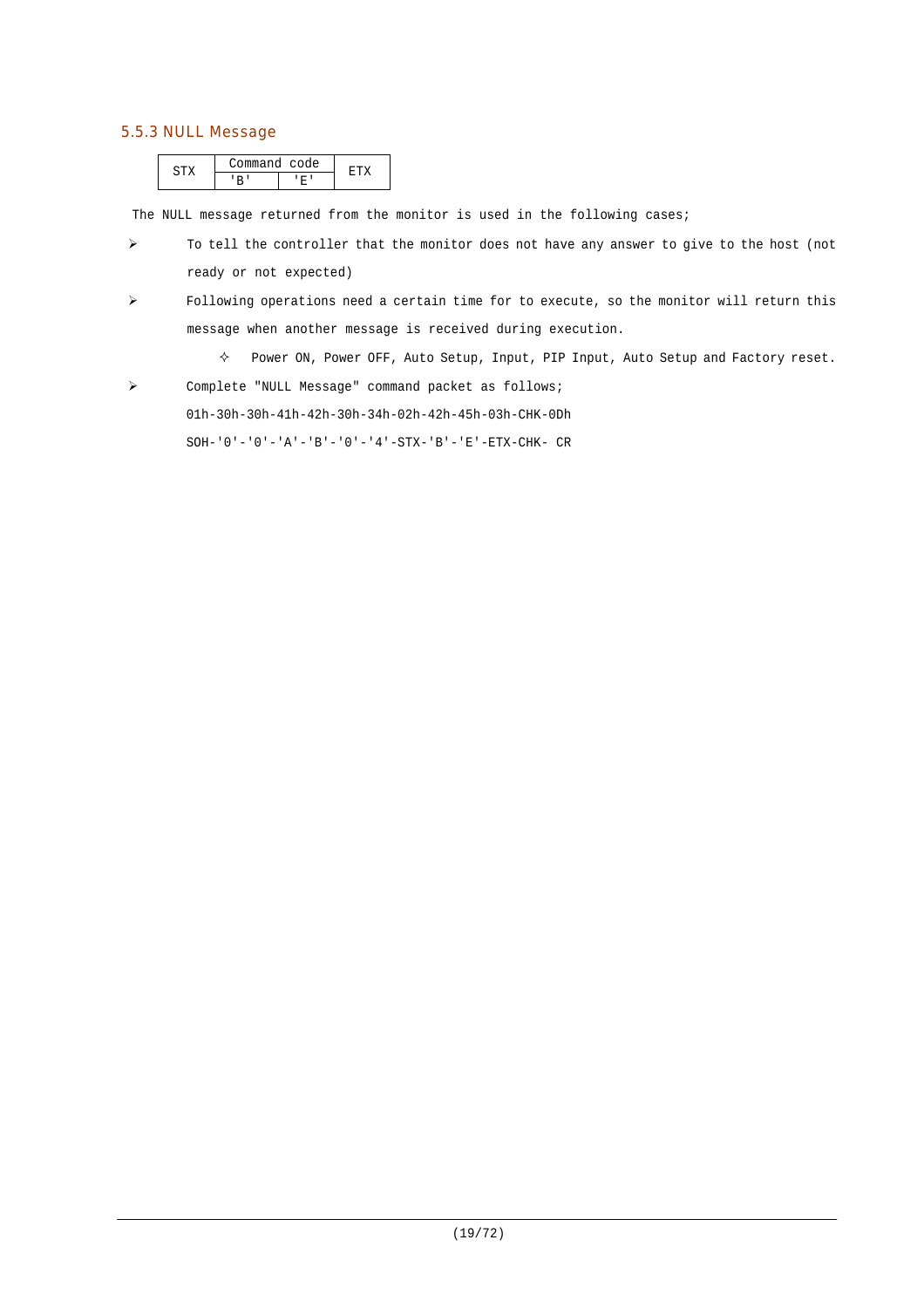## IV. Control Commands

## 6. Typical procedure example

The following is a sample of procedures to control the monitor, these are examples of "Get parameter",

"Set parameter" and "Save current settings".

#### 6.1. How to change the "Backlight" setting.

Step 1. The controller requests the Monitor to reply with the current brightness setting and capability

to support this operation. (Get parameter)

| Header                                                                                                         | Message                                                                                              | Check<br>code    | Del<br>.imiter<br>$F \triangle T$     |
|----------------------------------------------------------------------------------------------------------------|------------------------------------------------------------------------------------------------------|------------------|---------------------------------------|
| $SOH-$<br>--<br>–M∩r<br>∴∩γ<br>$\mathbf{D}$<br>$\overline{\phantom{a}}$<br>- 11 11<br>$\overline{\phantom{a}}$ | $STX-$<br>$-ETX$<br>$\overline{\phantom{a}}$<br>$\overline{\phantom{a}}$<br>$\overline{\phantom{a}}$ | <b>BCC</b><br>__ | $\cap$<br><b>VIV</b><br>$\sim$ $\sim$ |

#### Header

```
SOH (01h): Start Of Header
  '0' (30h): Reserved
 Monitor ID: Specify the Monitor ID from which you want to get a value.
             Ex.) If Monitor ID is '1', specify 'A'.
  '0' (30h): Message sender is the controller.
  'C' (43h): Message type is "Get parameter command".
  '0'-'6' (30h, 36h): Message length is 6 bytes.
Message
  STX (02h): Start of Message
  '0'-'0' (30h, 30h): Operation code page number is 0.
  '1'-'0' (31h, 30h): Operation code is 10h (in the OP code page 0).
 ETX (03h): End of Message
Check code
 BCC: Block Check Code
       Refer to the section 4.5 "Check code" for a BCC calculation.
Delimiter
  CR (0Dh): End of packet
```
Step 2. The monitor replies with current Backlight setting and capability to support this operation.

| Header                                           | Message                                                               | Check code | Delimiter |
|--------------------------------------------------|-----------------------------------------------------------------------|------------|-----------|
| $SOH - '0' - '0' - Monitor ID - 'D' - '1' - '2'$ | - STX-'0'-'0'-'0'-'0'-'1'-'0'-'0'-'0'                                 | BCC        | CR        |
|                                                  | - ' 0 ' - ' 0 ' - ' 6 ' - ' 4 ' - ' 0 ' - ' 0 ' - ' 3 ' - ' 2 ' - ETX |            |           |

```
Header
 SOH (01h): Start Of Header
  '0' (30h): Reserved
  '0' (30h): Message receiver is the controller.
 Monitor ID: Indicate a replying Monitor ID.
             Ex.) When this byte is set to 'A', the replying Monitor ID is '1'.
  'D' (44h): Message Type is "Get parameter reply".
  '1'-'2' (31h, 32h): Message length is 18 bytes.
Message
 STX (02h): Start of Message
  '0'-'0' (30h, 30h): Result code. No error.
  '0'-'0' (30h, 30h): Operation code page number is 0.
  '1'-'0' (31h, 30h): Operation code is 10h (in the page 0).
  '0'-'0' (30h, 30h): This operation is "Set parameter" type.
  '0'-'0'-'6'-'4' (30h, 30h, 36h, 34h): Backlight max value is 100(0064h).
  '0'-'0'-'3'-'2' (30h, 30h, 33h, 32h): Current Backlight setting is 50(0032h) .
  ETX (03h): End of Message
Check code
  BCC: Block Check Code
        Refer to the section 4.5 "Check code" for a BCC calculation.
```
Delimiter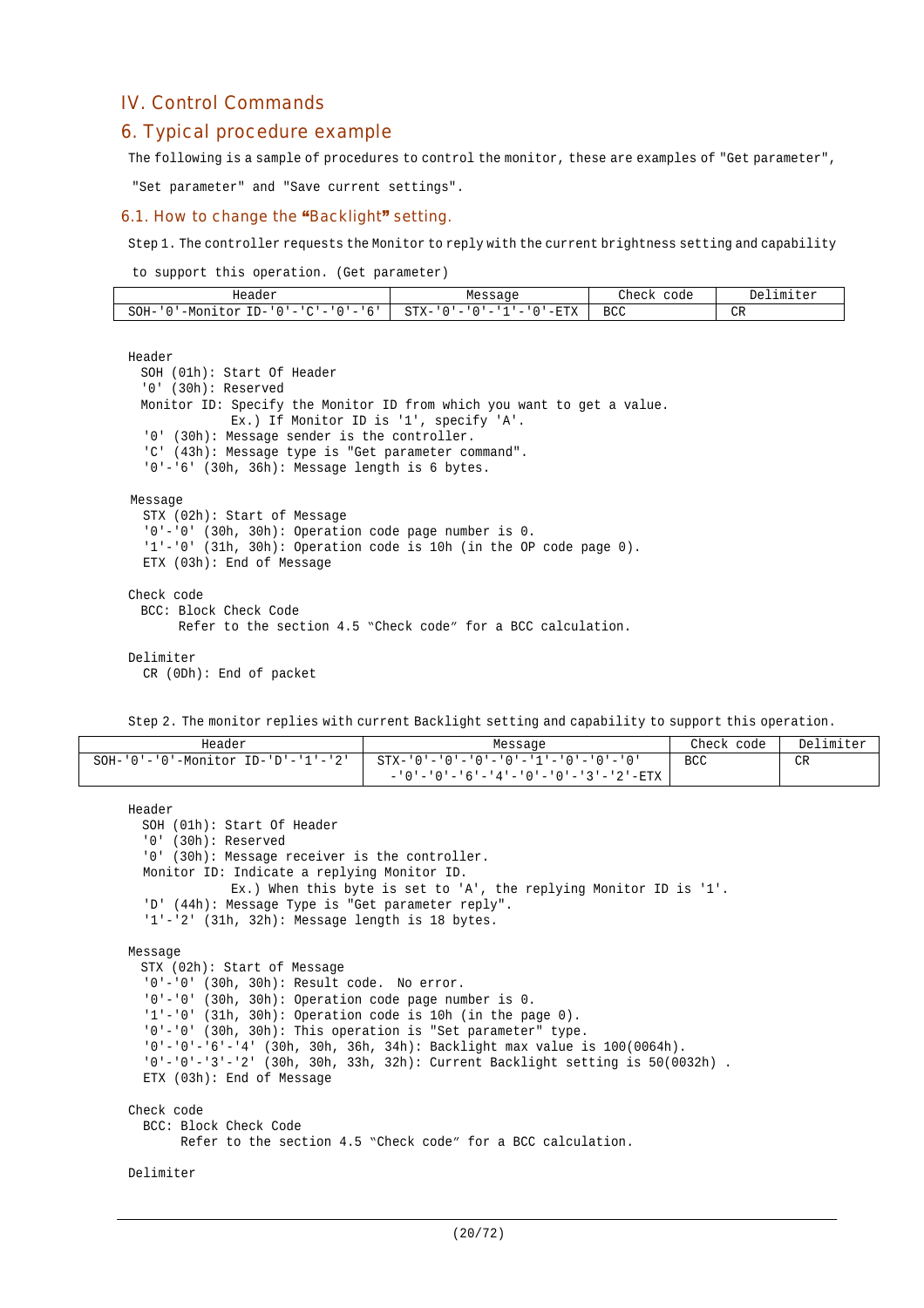Step 3. The controller request the monitor to change the Backlight setting

| Header                                                                                                                                                                                                                                                                                                                                             | Message                                                      |      |    |  |  |  |
|----------------------------------------------------------------------------------------------------------------------------------------------------------------------------------------------------------------------------------------------------------------------------------------------------------------------------------------------------|--------------------------------------------------------------|------|----|--|--|--|
| $SOH - '0' - Monttor ID - '0' - 'E' - '0' - 'A'$                                                                                                                                                                                                                                                                                                   | $STX - 101 - 101 - 111 - 101 - 101 - 101 - 151 - 101 - RTX$  | BCC. | CR |  |  |  |
| Header<br>SOH (01h): Start Of Header<br>$'0'$ (30h): Reserved<br>Monitor ID: Specify the Monitor ID of which you want to change a setting.<br>Ex.) If Monitor ID is '1', specify 'A'.<br>'0' (30h): Message sender is the controller.<br>'E' (45h): Message Type is "Set parameter command".<br>$'0'$ -'A' (30h, 41h): Message length is 10 bytes. |                                                              |      |    |  |  |  |
| Message<br>STX (02h): Start of Message<br>$'0'$ -'0' (30h, 30h): Operation code page number is 0.<br>$'1'$ -'0' (31h, 30h): Operation code is 10h (in the page 0).<br>$'0' - '0' - '5' - '0'$ (30h, 30h, 35h, 30h): Set Backlight setting 80(0050h).<br>ETX (03h): End of Message                                                                  |                                                              |      |    |  |  |  |
| Check code<br>BCC: Block Check Code                                                                                                                                                                                                                                                                                                                | Refer to the section 4.5 "Check code" for a BCC calculation. |      |    |  |  |  |
| Delimiter<br>$CR$ (ODh): End of packet                                                                                                                                                                                                                                                                                                             |                                                              |      |    |  |  |  |
| Step 4. The monitor replies with a message for confirmation.                                                                                                                                                                                                                                                                                       |                                                              |      |    |  |  |  |

Header **Message Check code** Delimiter SOH-'0'-'0'- Monitor ID -'F'-'1'-'2' STX-'0'-'0'-'0'-'0'-'1'-'0'—'0'-'0'-'0'  $-10$ ' - '6' - '4' - '0' - '0' - '5' - '0' -ETX BCC CR

```
Header
  SOH (01h): Start Of Header
  '0' (30h): Reserved
  '0' (30h): Message receiver is the controller.
  Monitor ID: Indicate a replying Monitor ID.
             Ex.) When this byte is set to 'A', the replying Monitor ID is '1'.
  'F' (46h): Message Type is "Set parameter reply".
  '1'-'2' (31h, 32h): Message length is 18 bytes.
Message
 STX (02h): Start of Message
  '0'-'0' (30h, 30h): Result code. No error.
  '0'-'0' (30h, 30h): Operation code page number is 0.
  '1'-'0' (31h, 30h): Operation code is 10h (in the page 0).
  '0'-'0' (30h, 30h): This operation is "Set parameter" type.
  '0'-'0'-'6'-'4' (30h, 30h, 36h, 34h): Backlight max value is 100(0064h).
  '0'-'0'-'5'-'0' (30h, 30h, 35h, 30h): Received a Backlight setting was 80(0050h) .
  ETX (03h): End of Message
Check code
  BCC: Block Check Code
        Refer to the section 4.5 "Check code" for a BCC calculation.
Delimiter
 CR (0Dh): End of packet
```
 Repeat Step 1 and Step 2, if you need to check the Backlight setting. (Recommended) Step 5. Request the monitor to store the Backlight setting. (Save Current Settings Command)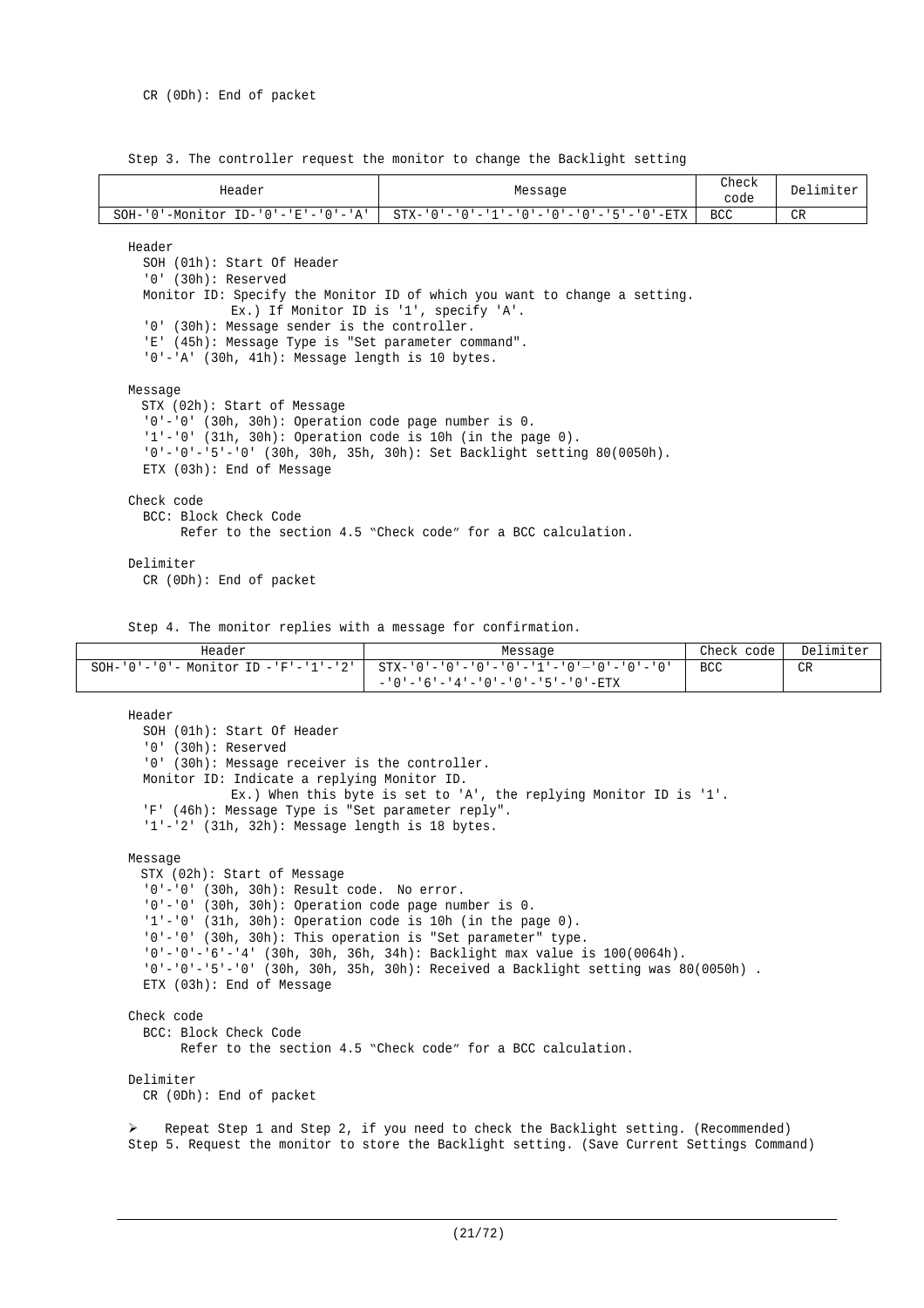| Header                                           | Messaqe                            | Check<br>code | Delimiter |
|--------------------------------------------------|------------------------------------|---------------|-----------|
| SOH-<br>$ID - '0' - 'A' - '0' - '4'$<br>-Monitor | '-ETX<br>$CTY -$<br>ั∩ – '<br>۵⊥ ت | BCC           | CR        |

Header

SOH (01h): Start Of Header '0' (30h): Reserved Monitor ID: Specify the Monitor ID which you want to store the setting. Ex.) If Monitor ID is '1', specify 'A'. '0' (30h): Message sender is the controller. 'A' (41h): Message type is "Command". '0'-'4' (30h, 34h): Message length is 4 bytes. Message STX (02h): Start of Message

'0'-'C' (30h, 43h): Command code is 0Ch as "Save current settings". ETX (03h): End of Message

#### Check code

BCC: Block Check Code Refer to the section 4.5 "Check code" for a BCC calculation.

Delimiter

CR (0Dh): End of packet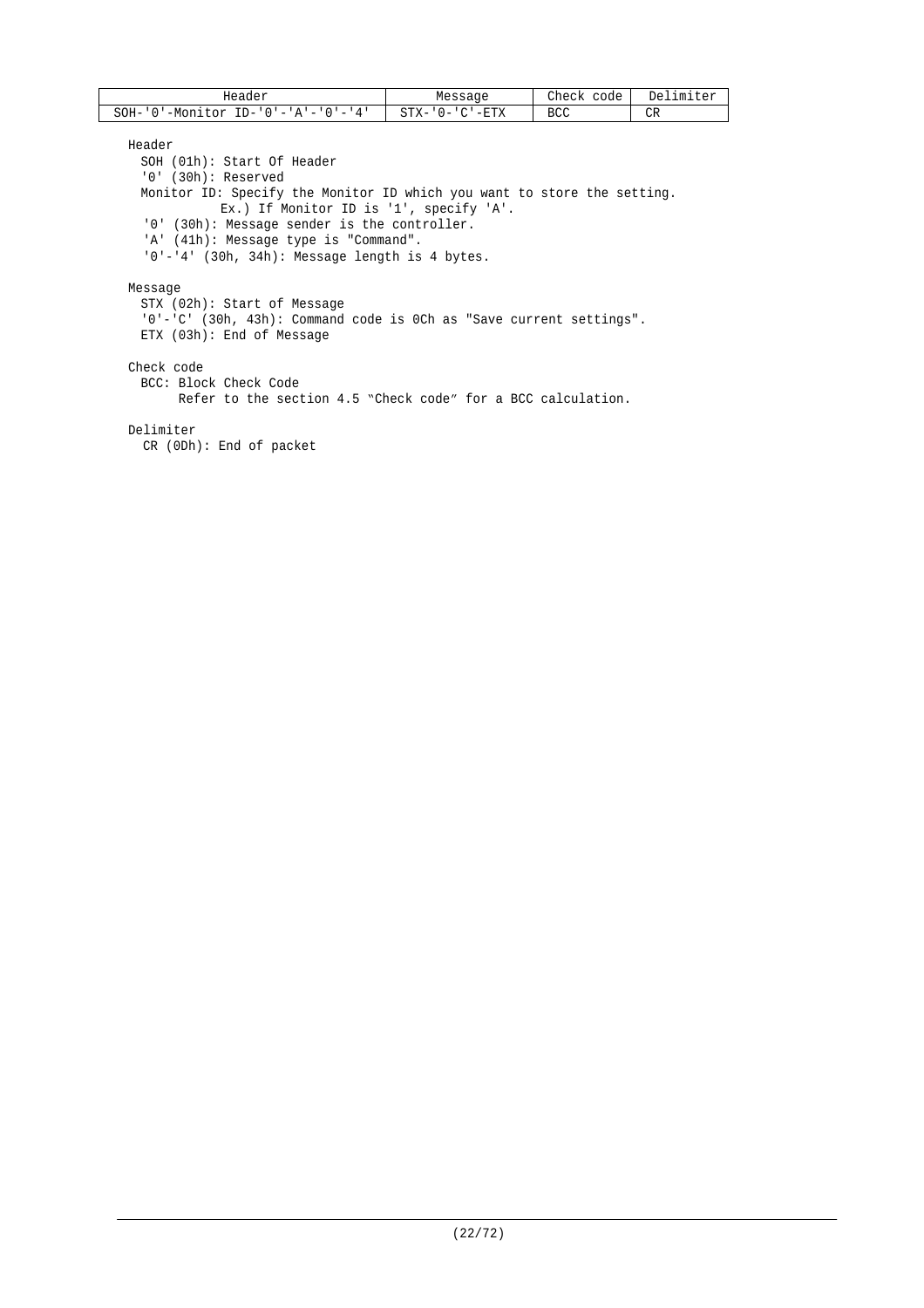#### 6.2. How to read the measurement value of the built-in temperature sensors.

MultiSync P402 /P462 /P552 /P702 /V422 /V462 /V551 /V651 /V322 /V652 /V552 /X461S /X551S /X401S /X463UN /X551UN /V463 /V423 have three built-in temperature sensors. The controller can monitor inside temperatures by using those sensors with external control.

The following shows the procedure for reading the temperatures from the sensors.

Step 1. Select a temperature sensor which you want to read.

| Header                                                    | Message                                                                          | Check<br>code | Delimiter |
|-----------------------------------------------------------|----------------------------------------------------------------------------------|---------------|-----------|
| $SOH - '0' - Monitor ID - '0' - 'E' - '0' - 'A'$          | $STX - 10! - 2! - 7! - 8! - 10! - 10! - 10! - 11! - RTX$                         | <b>BCC</b>    | CR        |
|                                                           |                                                                                  |               |           |
| Header                                                    |                                                                                  |               |           |
| SOH (01h): Start of Header                                |                                                                                  |               |           |
| '0' (30h): Reserved                                       |                                                                                  |               |           |
|                                                           | Monitor ID: Specify the Monitor ID which you want to get a value.                |               |           |
| Ex.) If Monitor ID is '1', specify 'A'.                   |                                                                                  |               |           |
| '0' (30h): Message sender is the controller.              |                                                                                  |               |           |
| 'E' (45h): Message Type is "Set parameter command".       |                                                                                  |               |           |
| $'0'$ -'A' (30h, 41h): Message length is 10 bytes.        |                                                                                  |               |           |
| Message                                                   |                                                                                  |               |           |
| STX (02h): Start of Message                               |                                                                                  |               |           |
| '0'-'2' (30h, 32h): Operation code page number is 2.      |                                                                                  |               |           |
| $'7'$ -'8' (37h, 38h): Operation code is 78h (on page 2). |                                                                                  |               |           |
|                                                           | $'0'$ -'0'-'0'-'1' (30h, 30h, 30h, 31h): Select the temperature sensor #1 (01h). |               |           |
| 00h: No meaning                                           |                                                                                  |               |           |
| 01h: Sensor #1                                            |                                                                                  |               |           |
| 02h: Sensor #2                                            |                                                                                  |               |           |
| 03h: Sensor #3                                            |                                                                                  |               |           |
| ETX (03h): End of Message                                 |                                                                                  |               |           |
|                                                           |                                                                                  |               |           |
| Check code                                                |                                                                                  |               |           |
| BCC: Block Check Code                                     |                                                                                  |               |           |
|                                                           | Refer to the section 4.5 "Check code" for a BCC calculation.                     |               |           |
| Delimiter                                                 |                                                                                  |               |           |
| CR (ODh): End of packet                                   |                                                                                  |               |           |

Step 2. The monitor replies for confirmation.

| Header | Message                                                                                                                                        | Check<br>code | Delimiter |
|--------|------------------------------------------------------------------------------------------------------------------------------------------------|---------------|-----------|
|        | $SOH - '0' - '0'$ -Monitor ID-'F'-'1'-'2'   STX-'0'-'0'-'0'-'2'-'7'-'8'-'0'-'0'-'0'-'0'-'0'<br>$-10! - 3! - 0! - 0! - 0! - 0! - 1! - 1! - ETX$ | BCC           | CR        |

Header SOH (01h): Start of Header '0' (30h): Reserved '0' (30h): Message receiver is the controller. Monitor ID: Indicates a replying Monitor ID. Ex.) When this byte is set to 'A', the replying Monitor ID is '1'. 'F' (46h): Message Type is "Set parameter reply". '1'-'2' (31h, 32h): Message length is 18 bytes.

#### Message

STX (02h): Start of Message '0'-'0' (30h, 30h): Result code. No error. '0'-'2' (30h, 32h): Operation code page number is 2. '7'-'8' (37h, 38h): Operation code is 78h (in the page 2).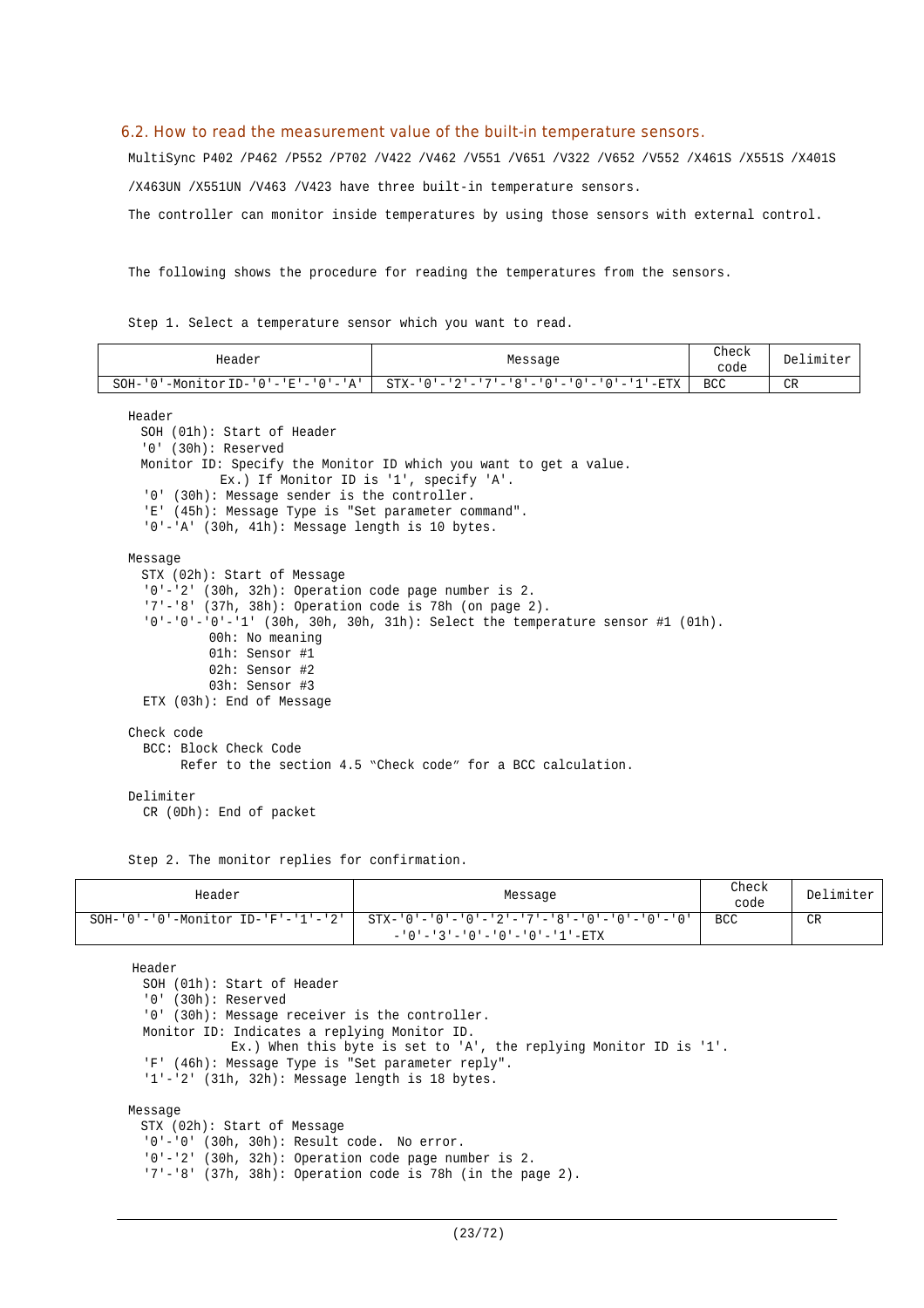```
'0'-'0' (30h, 30h): This operation is "Set parameter" type.
  '0'-'0'-'0'-'3' (30h, 30h, 30h, 33h): Number of temperature sensors are 3 (0003h).
  '0'-'0'-'0'-'1' (30h, 30h, 30h, 31h): temperature sensor is #1.
  ETX (03h): End of Message
Check code
  BCC: Block Check Code
      Refer to the section 4.5 "Check code" for a BCC calculation.
Delimiter
  CR (0Dh): End of packet
```
Step 3. The controller requests the monitor to send the temperature from the selected sensor.

| Header                                    | Message                 | Check<br>code | Delimiter |
|-------------------------------------------|-------------------------|---------------|-----------|
| '-Monitor ID-'0'-'C'-'0'-'6'<br>$SOH - '$ | STX-'0'-'2'-'7'-'9'-ETX | BCC           | CR        |

Header

SOH (01h): Start of Header '0' (30h): Reserved Monitor ID: Specify the Monitor ID which you want to get a value. Ex.) If Monitor ID is '1', specify 'A'. '0' (30h): Message sender is the controller. 'C' (43h): Message Type is "Get parameter". '0'-'6' (30h, 36h): Message length is 6 bytes.

Message

```
STX (02h): Start of Message
  '0'-'2' (30h, 32h): Operation code page number is 2.
  '7'-'9' (37h, 39h): Operation code is 79h (in the page 2).
  ETX (03h): End of Message
Check code
```
BCC: Block Check Code Refer to the section 4.5 "Check code" for a BCC calculation.

#### Delimiter

CR (0Dh): End of packet

Step 4. The monitor replies a temperature of selected sensor.

| Header                                           | Message                                                         | Check code | Delimiter |
|--------------------------------------------------|-----------------------------------------------------------------|------------|-----------|
| $SOH - '0' - '0' - Monttor ID - 'D' - '1' - '2'$ | - 10' – '0' – '0' – '0' – '2' – '7' – '9' – '0' – '0'           | <b>BCC</b> | CR        |
|                                                  | - - 'F' - 'F' - 'F' - 'F' - ' 0 ' - ' 0 ' - ' 3 ' - ' 2 ' - ETX |            |           |

Header

```
SOH (01h): Start of Header
```
'0' (30h): Reserved

'0' (30h): Message receiver is the controller.

Monitor ID: Indicate a replying Monitor ID.

Ex.) When this byte is set to 'A', the replying Monitor ID is '1'.

```
'D' (44h): Message Type is "Get parameter reply".
```
'1'-'2' (31h, 32h): Message length is 18 bytes.

Message

STX (02h): Start of Message '0'-'0' (30h, 30h): Result code. No error. '0'-'2' (30h, 32h): Operation code page number is 2. '7'-'9' (37h, 39h): Operation code is 79h (in the page 2). '0'-'0' (30h, 30h): This operation is "Set parameter" type. 'F'-'F'-'F'-'F' (46h, 46h, 46h, 46h): Maximum value. '0'-'0'-'3'-'2' (30h, 30h, 33h, 32h): The temperature is 25 degrees Celsius.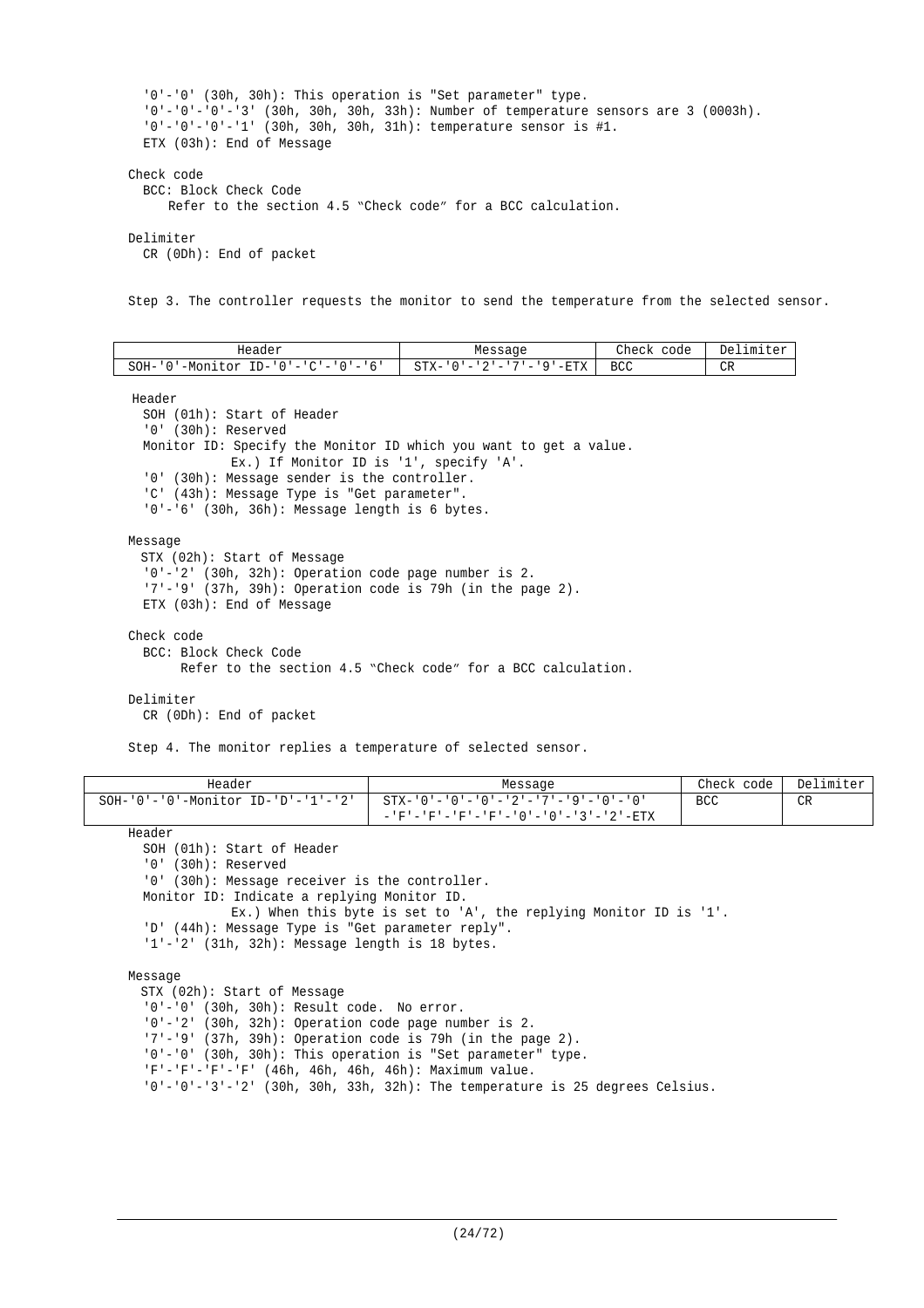| Temperature [Celsius] | Readout value       |             |  |  |  |
|-----------------------|---------------------|-------------|--|--|--|
|                       | Binary              | Hexadecimal |  |  |  |
| $+125.0$              | 0000 0000 1111 1010 | 00FAh       |  |  |  |
| $+25.0$               | 0000 0000 0011 0010 | 0032h       |  |  |  |
| $+ 0.5$               | 0000 0000 0000 0001 | 0001h       |  |  |  |
| 0                     | 0000 0000 0000 0000 | 0000h       |  |  |  |
| $-0.5$                | 1111 1111 1111 1111 | FFFFh       |  |  |  |
| $-25.0$               | 1111 1111 1100 1110 | FFCEh       |  |  |  |
| $-55.0$               | 1111 1111 1001 0010 | FF92h       |  |  |  |

Readout value is 2's complement.

ETX (03h): End of Message

#### Check code

BCC: Block Check Code

Refer to the section 4.5 "Check code" for a BCC calculation.

#### Delimiter

CR (0Dh): End of packet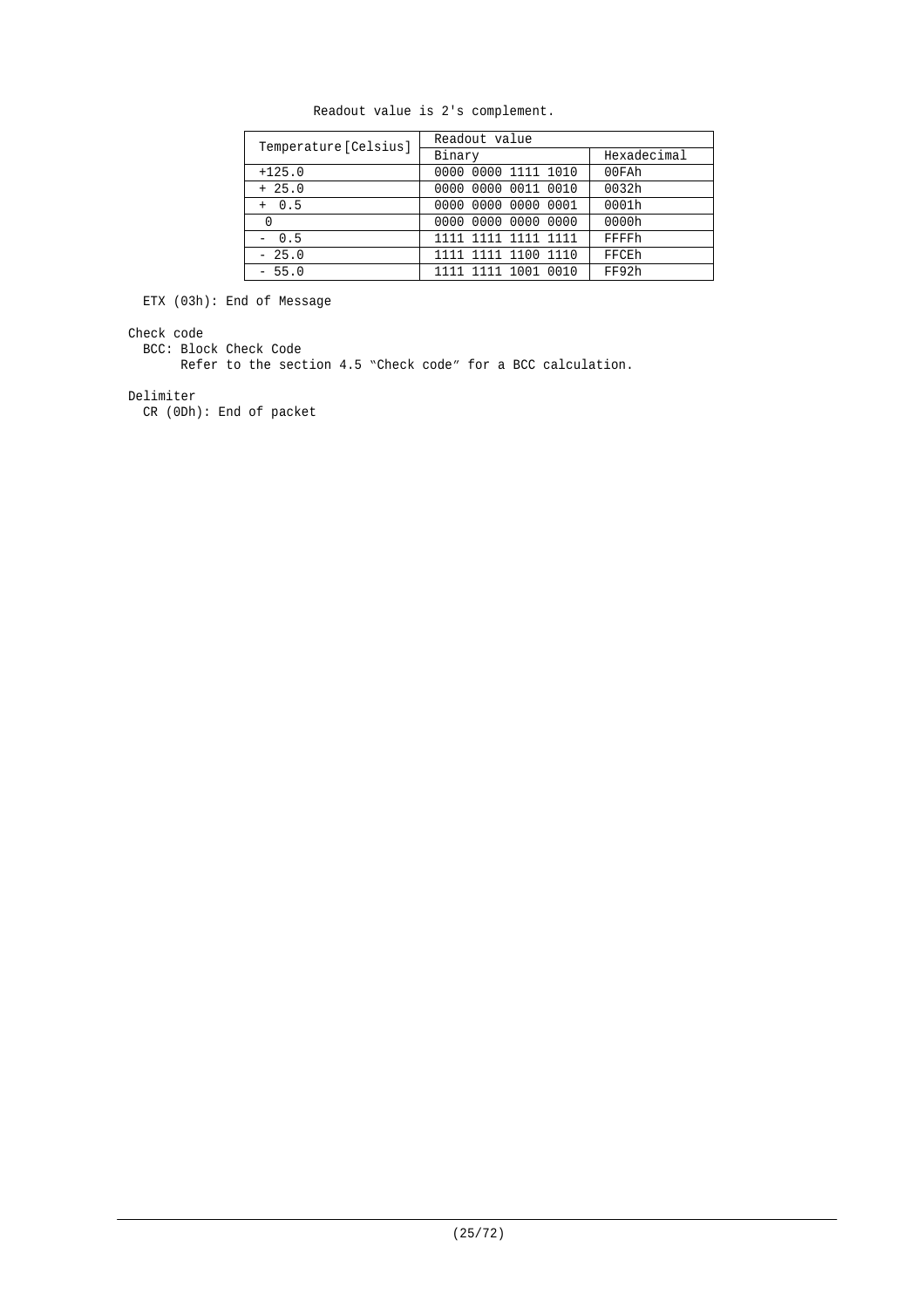## 6.3. Operation Code (OP code) Table

|         | Item              |           | ΟP       | OP code         | Parameter                    | Remarks             |
|---------|-------------------|-----------|----------|-----------------|------------------------------|---------------------|
|         |                   |           | cod      |                 |                              |                     |
|         |                   |           | e        |                 |                              |                     |
|         |                   |           |          |                 |                              |                     |
|         |                   |           | pag<br>e |                 |                              |                     |
|         | Backlight         |           | 00h      | 10h             | 0: dark                      |                     |
|         |                   |           |          |                 |                              |                     |
|         |                   |           |          |                 | 100(64h): bright             |                     |
|         | Contrast          |           | 00h      | 12h             | $0:1$ ow                     |                     |
|         |                   |           |          |                 |                              |                     |
|         |                   |           |          |                 | $100(64h):$ high             |                     |
|         | Sharpness         |           | 00h      | 8Ch             | 0: dull                      |                     |
|         |                   |           |          |                 |                              |                     |
|         |                   |           |          |                 | $24(18h):$ sharp             |                     |
|         | Brightness        |           | 00h      | 92h             | 0: dark                      |                     |
|         |                   |           |          |                 |                              |                     |
|         |                   |           |          |                 | 100(64h): bright             |                     |
|         | Hue               |           | 00h      | 90h             | $0:$ purplish                |                     |
|         |                   |           |          |                 |                              |                     |
|         |                   |           |          |                 | $100(64h):$ greenish         |                     |
|         | Color             |           | 02h      | 1Fh             | $0:$ pale                    |                     |
|         |                   |           |          |                 |                              |                     |
|         |                   |           |          |                 | $100(64h):$ deep             |                     |
|         | Color Temperature |           | 00h      | 54h             | 0:2600K                      | 100K/step           |
|         |                   |           |          |                 |                              |                     |
|         |                   |           |          |                 | 74(4Ah):10000K               |                     |
|         | Color control     |           | 00h      | Red: 9Bh        | 0:                           |                     |
|         |                   |           |          | Yellow:         |                              |                     |
|         |                   |           |          | 9Ch             | 100(64h):(center)            |                     |
|         |                   |           |          | Green:          |                              |                     |
|         |                   |           |          | 9 <sub>Dh</sub> | 200(C8h):                    |                     |
|         |                   |           |          | Cyan:           |                              |                     |
|         |                   |           |          | 9Eh             |                              |                     |
|         |                   |           |          | Blue:<br>9Fh    |                              |                     |
| PICTURE |                   |           |          | Magenta:        |                              |                     |
|         |                   |           |          | A0h             |                              |                     |
|         | Gamma Correction  |           | 02h      | 68h             | Gamma                        |                     |
|         |                   |           |          |                 | Table Selection              |                     |
|         |                   |           |          |                 | 1: Native Gamma              |                     |
|         |                   |           |          |                 | $4: Gamma=2.2$               |                     |
|         |                   |           |          |                 | $8: Gamma = 2.4$             |                     |
|         |                   |           |          |                 | 7: S Gamma                   |                     |
|         |                   |           |          |                 | 5: DICOM SIM.                |                     |
|         |                   |           |          |                 | 6: Programmable              |                     |
|         | Movie             | Adaptive  | 02h      | 8Dh             | $0:$ None                    |                     |
|         | Settings          | Contrast  |          |                 | $1:$ Off                     |                     |
|         |                   |           |          |                 | 2: Low                       |                     |
|         |                   |           |          |                 | 3: Middle                    |                     |
|         |                   |           |          |                 | $4:$ High                    |                     |
|         |                   | Noise     | 02h      | 26h             | $0:$ Off                     | $Page02-20$<br>also |
|         |                   | Reduction |          |                 |                              | works as same.      |
|         |                   |           |          |                 | 5: High                      |                     |
|         |                   | Telecine  | 02h      | 23h             | $1:$ Off                     |                     |
|         |                   |           |          |                 | $2:$ Auto                    |                     |
|         | Picture mode      |           | 02h      | 1Ah             | $1:$ sRGB                    | $SRGB$ :            |
|         |                   |           |          |                 | 3: Hi-Bright                 | PC mode only        |
|         |                   |           |          |                 | 4: Standard<br>5: Cinema     | Cinema:             |
|         |                   |           |          |                 |                              | A/V mode only       |
|         |                   |           |          |                 | $6:$ ISF-Day<br>7: ISF-Night | ISF-Day:            |
|         |                   |           |          |                 | $11(0Bh):$ Ambient-1         | ISF-Night:          |
|         |                   |           |          |                 | $12(0Ch):$ Ambient-2         | Each<br>needs<br>an |
|         |                   |           |          |                 |                              | adjustment by ISF.  |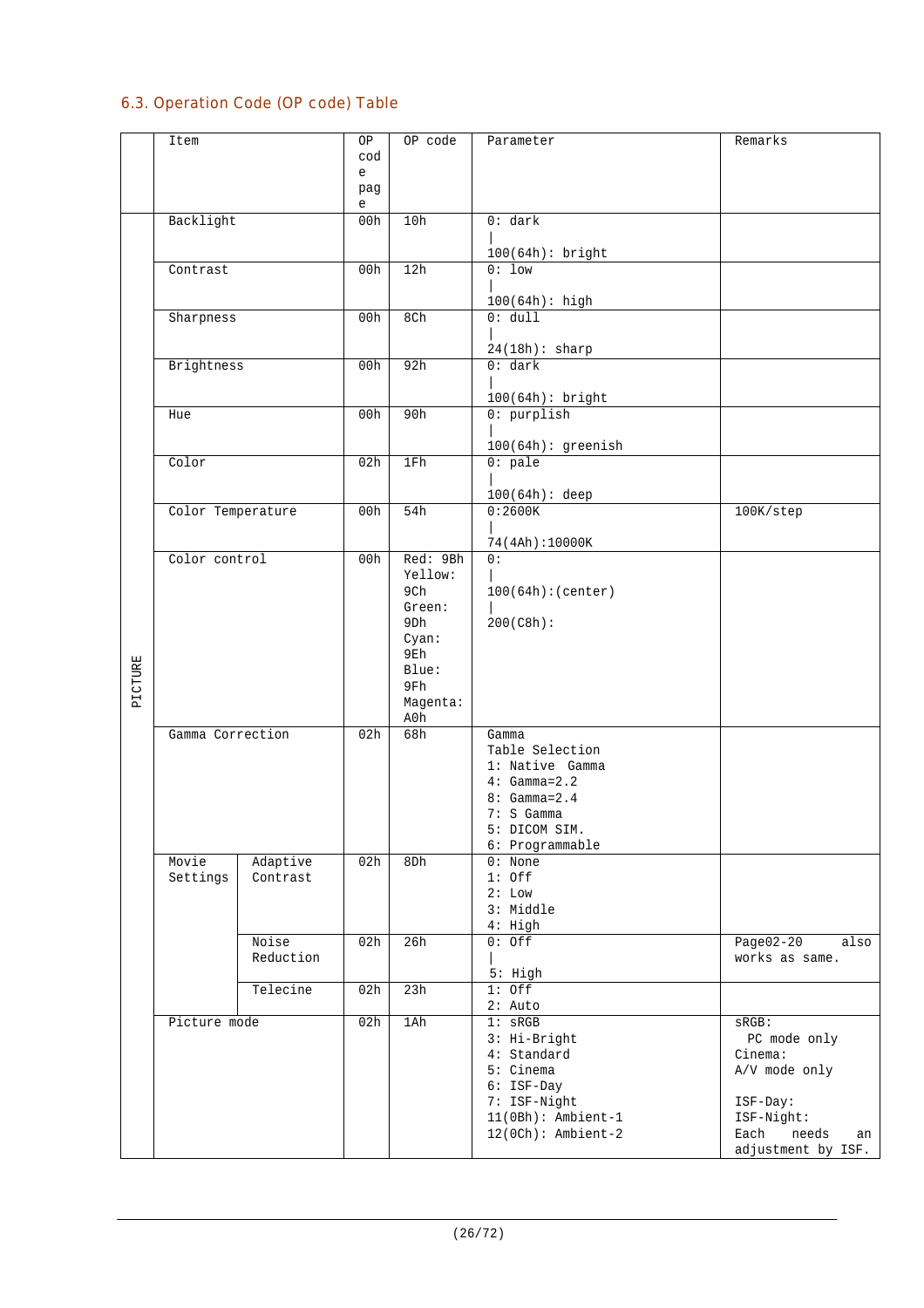|               | Item            |                | <b>OP</b>       | OP code | Parameter                   | Remarks                        |
|---------------|-----------------|----------------|-----------------|---------|-----------------------------|--------------------------------|
|               |                 |                | cod             |         |                             |                                |
|               |                 |                | e               |         |                             |                                |
|               |                 |                | pag             |         |                             |                                |
|               |                 |                | e               |         |                             |                                |
|               | Ambient         | Ambient        | 10h             | 33h     | 0: dark                     |                                |
|               |                 | Brightness     |                 |         |                             |                                |
|               |                 | Low<br>Ambient | 10h             | 34h     | 100(64h): bright<br>0: dark |                                |
|               |                 | Brightness     |                 |         |                             |                                |
|               |                 | High           |                 |         | 100(64h): bright            |                                |
|               |                 | Get Current    | 02h             | B4h     | 0:                          | Read only                      |
|               |                 | Illuminanc     |                 |         |                             |                                |
|               |                 | e              |                 |         | Max.                        |                                |
|               |                 |                |                 |         |                             |                                |
|               |                 | Bright         | 02h             | B5h     | 0:                          | Read only                      |
|               |                 | Sensor Read    |                 |         |                             |                                |
|               |                 |                |                 |         | 255(FFh)                    |                                |
|               | Menu tree reset |                | 02h             | CBh     | $0:$ None                   | Momentary                      |
|               | (Picture)       |                |                 |         | $2:$ Reset                  |                                |
|               |                 |                |                 |         | Picture category            |                                |
|               |                 |                |                 |         |                             |                                |
|               | Auto Setup      |                | 00h             | 1Eh     | 1: Execute                  | Momentary                      |
|               | Auto Adjust     |                |                 | 20h     | N/A<br>$0:$ Left side       |                                |
|               | H Position      |                | 00h             |         |                             | Depends on a display<br>timing |
|               |                 |                |                 |         | Max.: Right side            |                                |
|               | V Position      |                | 00h             | 30h     | 0: Bottom side              | Depends on a display           |
|               |                 |                |                 |         |                             | timing                         |
|               |                 |                |                 |         | Max.: Top side              |                                |
|               | Clock           |                | 00h             | 0Eh     | 0:                          |                                |
|               |                 |                |                 |         |                             |                                |
| <b>ADJUST</b> |                 |                |                 |         | Max. :                      |                                |
|               | Phase           |                | 00h             | 3Eh     | 0:                          |                                |
|               |                 |                |                 |         |                             |                                |
|               |                 |                |                 |         | Max. :                      |                                |
|               | H Resolution    |                | 02h             | 50h     | 0: Low                      |                                |
|               |                 |                |                 |         |                             |                                |
|               |                 |                |                 |         | Max. : High                 |                                |
|               | V Resolution    |                | 02 <sub>h</sub> | 51h     | 0: Low                      |                                |
|               |                 |                |                 |         |                             |                                |
|               |                 |                |                 |         | Max.: High                  |                                |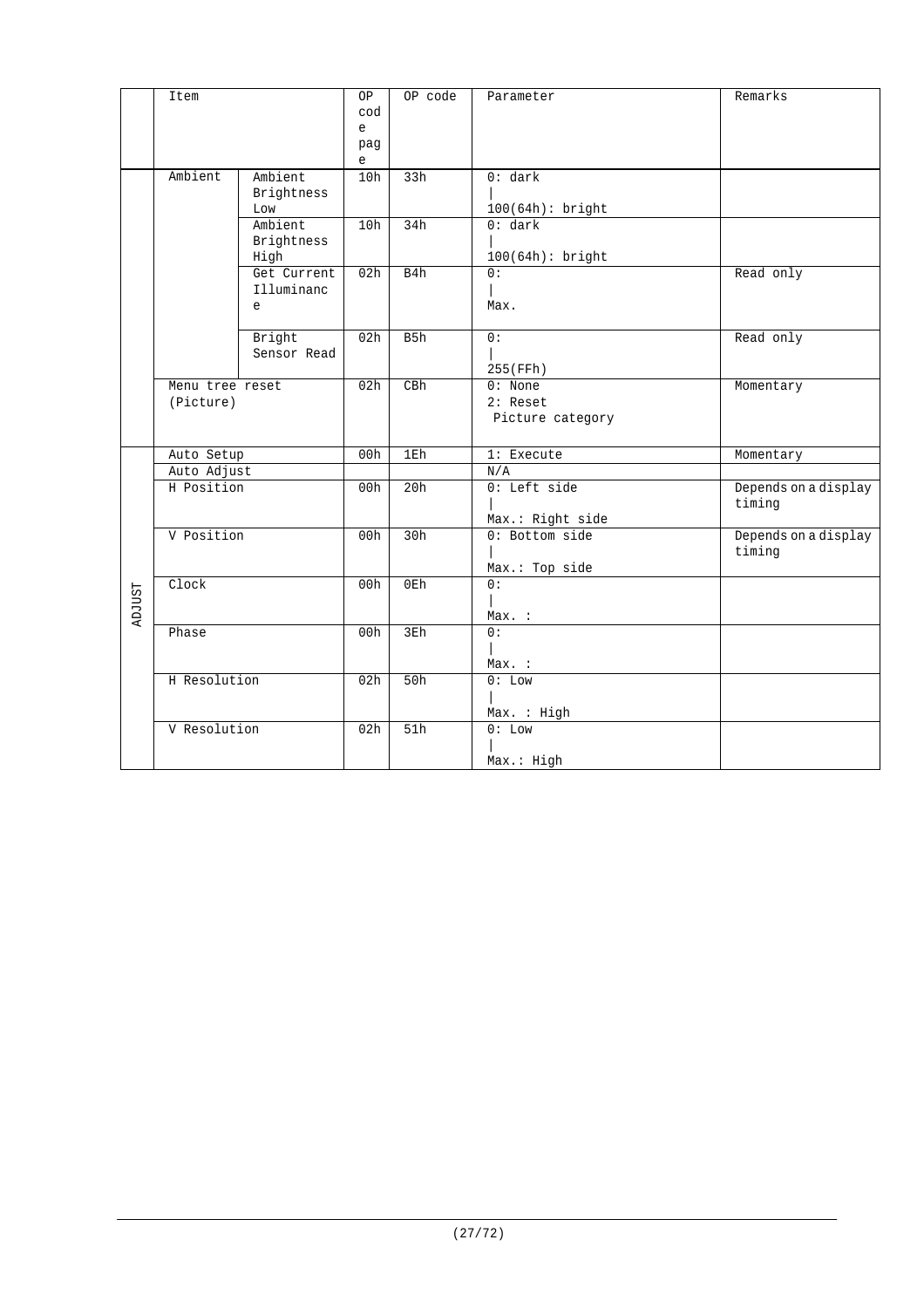|              | Item             |                    | ΟP                                           | OP code | Parameter                         | Remarks       |
|--------------|------------------|--------------------|----------------------------------------------|---------|-----------------------------------|---------------|
|              |                  |                    | cod                                          |         |                                   |               |
|              |                  |                    | e                                            |         |                                   |               |
|              |                  |                    | pag                                          |         |                                   |               |
|              | Input Resolution |                    | $\mathsf{e}% _{t}\left( t_{0}\right)$<br>02h | DAh     | <b>Input Resolution select</b>    |               |
|              |                  |                    |                                              |         |                                   |               |
|              |                  |                    |                                              |         | 0:no mean                         |               |
|              |                  |                    |                                              |         | 1: Item 1 (always Auto)           |               |
|              |                  |                    |                                              |         | 2:Item 2                          |               |
|              |                  |                    |                                              |         | 3:Item 3<br>4:Item 4              |               |
|              |                  |                    |                                              |         | 5:Item 5                          |               |
|              |                  |                    |                                              |         | Over5:Ignore                      |               |
|              |                  |                    |                                              |         |                                   |               |
|              |                  |                    |                                              |         | Ex)                               |               |
|              |                  |                    |                                              |         | Item 1= AUTO<br>Item $2 = -1$     |               |
|              |                  |                    |                                              |         | 1024x768/                         |               |
|              |                  |                    |                                              |         | 1400x1050/                        |               |
|              |                  |                    |                                              |         | $800x600$ /                       |               |
|              |                  |                    |                                              |         | 1280x960                          |               |
|              |                  |                    |                                              |         | <b>Item 3=</b> $-/-/$             |               |
|              |                  |                    |                                              |         | 1280x768/<br>1680x1050/           |               |
|              |                  |                    |                                              |         | 1024x576/                         |               |
|              |                  |                    |                                              |         | 1600x900 /                        |               |
|              |                  |                    |                                              |         | Item $4 = -/$                     |               |
|              |                  |                    |                                              |         | 1360x768/                         |               |
|              |                  |                    |                                              |         | $-1$<br>$-$ /                     |               |
|              |                  |                    |                                              |         | $\mathbf{L}$                      |               |
|              |                  |                    |                                              |         | Item 5= $\cdots$ /                |               |
|              |                  |                    |                                              |         | 1366x768                          |               |
|              |                  |                    |                                              |         | $-1$                              |               |
|              |                  |                    |                                              |         | $-$ /<br>$\omega_{\rm m}$         |               |
|              | Aspect           |                    | 02h                                          | 70h     | 0: No operate                     | Wide:         |
|              |                  |                    |                                              |         | 1: Normal                         | Dynamic       |
|              |                  |                    |                                              |         | 2: Full                           | A/V mode only |
|              |                  |                    |                                              |         | 3: Wide                           |               |
|              |                  |                    |                                              |         | $4:$ Zoom                         |               |
|              |                  |                    |                                              |         | 5: (reserved)                     |               |
|              |                  |                    |                                              |         | 6: Dynamic<br>7: Off (dot by dot) |               |
|              | Zoom             | Zoom               | 02h                                          | 6Fh     | 1:100                             |               |
|              | Control          |                    |                                              |         | 2:101                             |               |
|              |                  |                    |                                              |         |                                   |               |
|              |                  |                    |                                              |         | 201:300                           |               |
|              |                  | Zoom               | 02h                                          | 6Ch     | 1:100                             |               |
|              |                  | H-Expansion        |                                              |         | 2:101                             |               |
|              |                  |                    |                                              |         |                                   |               |
|              |                  |                    |                                              |         | 201:300                           |               |
|              |                  | Zoom               | 02h                                          | 6Dh     | 1:100                             |               |
|              |                  | V-Expansion        |                                              |         | 2:101                             |               |
|              |                  |                    |                                              |         |                                   |               |
|              |                  |                    |                                              |         | 201:300                           |               |
|              |                  | Zoom               | 02h                                          | CCh     | $0:$ Left side                    |               |
|              |                  | H-Position         |                                              |         |                                   |               |
|              |                  |                    |                                              |         | Max.: Right side                  |               |
|              |                  | Zoom<br>V-Position | 02h                                          | C Dh    | 0: Down side                      |               |
|              |                  |                    |                                              |         | Max.: Up side                     |               |
|              | Menu tree reset  |                    | 02h                                          | CBh     | $0:$ None                         | Momentary     |
|              | (Adjust)         |                    |                                              |         | 3: Reset                          |               |
|              |                  |                    |                                              |         | Adjust category                   |               |
| <b>AUDIO</b> | Volume           |                    | 00h                                          | 62h     | $0:$ whisper                      | 00h           |
|              |                  |                    |                                              |         |                                   |               |
|              |                  |                    |                                              |         | $100:$ loud                       |               |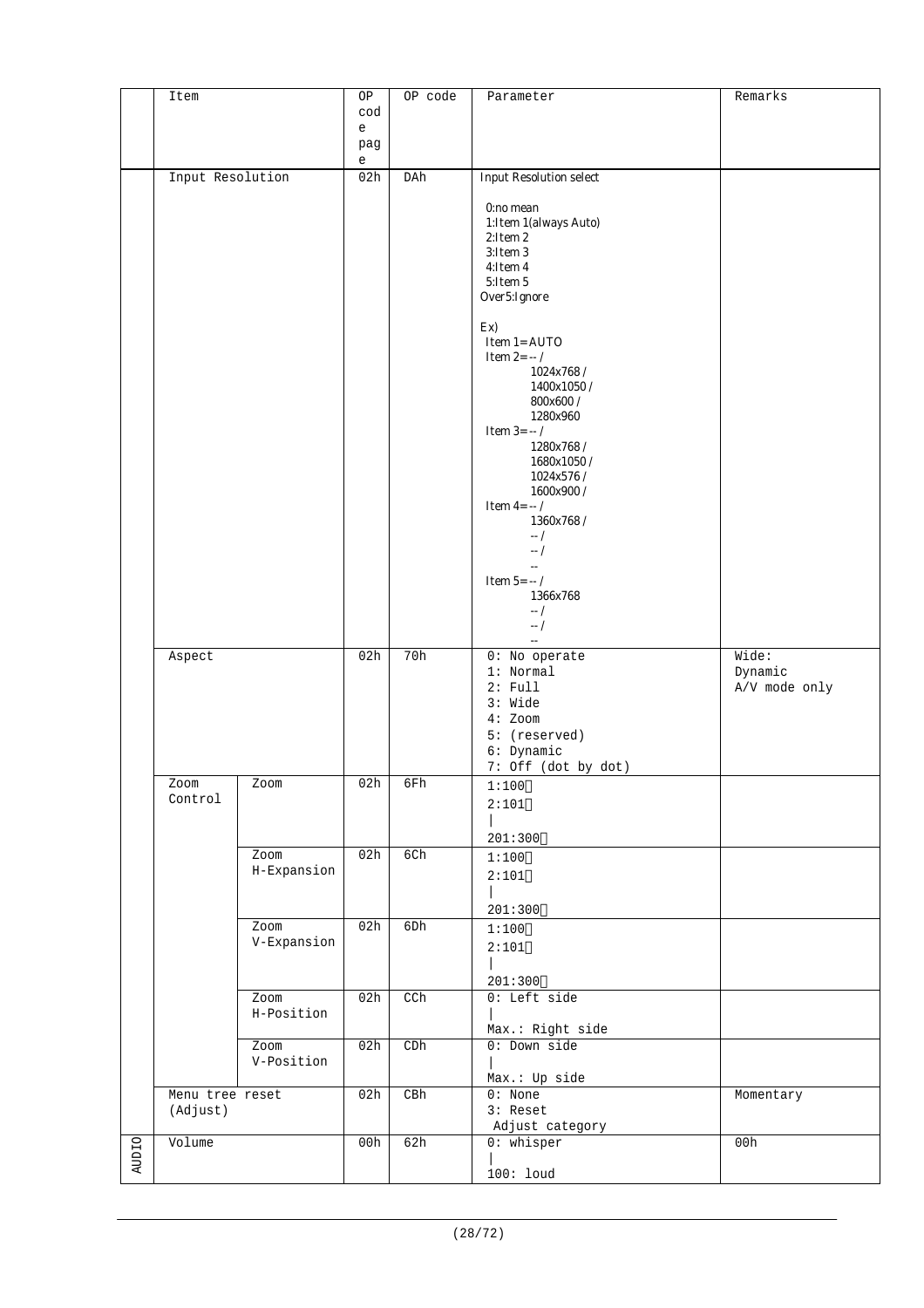|                | Item             | ΟP       | OP code         | Parameter                          | Remarks          |
|----------------|------------------|----------|-----------------|------------------------------------|------------------|
|                |                  | cod      |                 |                                    |                  |
|                |                  | e        |                 |                                    |                  |
|                |                  | pag<br>e |                 |                                    |                  |
|                | Balance          | 00h      | 93h             | $0: \text{Left}$                   | Not available on |
|                |                  |          |                 |                                    | X463UN, X551UN   |
|                |                  |          |                 | 30:(Center)                        |                  |
|                |                  |          |                 | 60: Right                          |                  |
|                | Treble           | 00h      | 8Fh             | 0: Min.                            | Not available on |
|                |                  |          |                 |                                    | X463UN, X551UN   |
|                |                  |          |                 | 6:(Center)                         |                  |
|                |                  |          |                 |                                    |                  |
|                | Bass             | 00h      | 91h             | 12: Max.<br>0: Min.                | Not available on |
|                |                  |          |                 |                                    | X463UN, X551UN   |
|                |                  |          |                 | 6:(Center)                         |                  |
|                |                  |          |                 |                                    |                  |
|                |                  |          |                 | 12: Max.                           |                  |
|                | PIP Audio        | 10h      | 80h             | 0: No operate<br>$1:$ Main         |                  |
|                |                  |          |                 | 2: Sub                             |                  |
|                | Line out         | 10h      | 81h             | 0: No operate                      |                  |
|                |                  |          |                 | $1:$ Fixed                         |                  |
|                |                  |          |                 | 2: Variable                        |                  |
|                | SURROUND         | 02h      | 34h             | $1:$ Off                           | Not available on |
|                |                  |          |                 | 2: Low (or On)<br>3: High (or On)  | X463UN, X551UN   |
|                | Audio Input      | 02h      | 2E <sub>h</sub> | $1:$ Audio $1(PC)$                 |                  |
|                |                  |          |                 | $2:$ Audio $2$                     |                  |
|                |                  |          |                 | $3:$ Audio $3$                     |                  |
|                |                  |          |                 | 4: HDMI                            |                  |
|                |                  |          |                 | 6: TV/Option<br>7: Display Port    |                  |
|                | Menu tree reset  | 02h      | CBh             | $0:$ None                          | Momentary        |
|                | (Audio)          |          |                 | 4: Reset                           |                  |
|                |                  |          |                 | Audio category                     |                  |
|                | Off Timer        | 02h      | 2Bh             | $0:$ Off                           | 1 hour/step      |
|                |                  |          |                 | 1:1 hour                           |                  |
|                |                  |          |                 | 24:24 hours                        |                  |
|                | Enable Schedule  | 02h      | E5h             | 0: No Mean                         |                  |
|                |                  |          |                 | l: No.1 Enable                     |                  |
|                |                  |          |                 |                                    |                  |
| <b>SCHDULE</b> |                  |          |                 | 7: No.7 Enable                     |                  |
|                | Disable Schedule | 02h      | E6h             | 0: No Mean<br>1: No.1 Disable      |                  |
|                |                  |          |                 |                                    |                  |
|                |                  |          |                 | 7: No.7 Disable                    |                  |
|                | Menu tree reset  | 02h      | CBh             | $0:$ None                          | Momentary        |
|                | (Schedule)       |          |                 | $5:$ Reset                         |                  |
|                | Keep PIP Mode    | 10h      | 82h             | Schedule category<br>0: No operate |                  |
|                |                  |          |                 | $1:$ Off                           |                  |
|                |                  |          |                 | $2:$ On                            |                  |
|                | PIP Mode         | 02h      | 72h             | $1:$ Off                           |                  |
|                |                  |          |                 | $2:$ PIP                           |                  |
|                |                  |          |                 | 3: POP                             |                  |
|                |                  |          |                 | 4: Still<br>5: Side by side        |                  |
| PIP            |                  |          |                 | (aspect)                           |                  |
|                |                  |          |                 | 6: Side by side                    |                  |
|                |                  |          |                 | (Full)                             |                  |
|                |                  |          |                 | 7: (reserved)                      |                  |
|                | PIP Size         | 02h      | 71h             | 8: (reserved)<br>1: Small          |                  |
|                |                  |          |                 | 2: Middle                          |                  |
|                |                  |          |                 | $3:$ Large                         |                  |
|                |                  |          |                 |                                    |                  |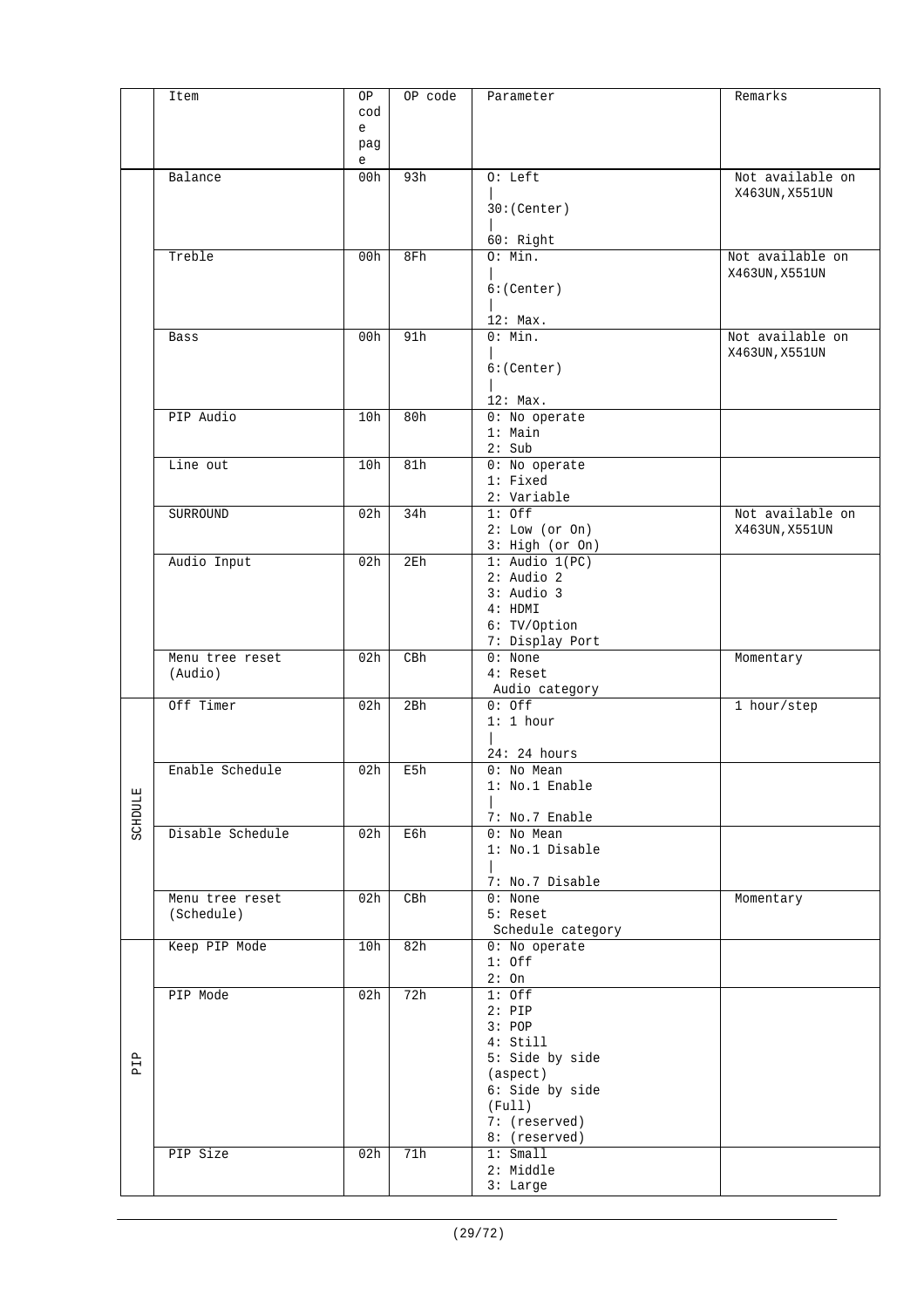|     | Item              |                      | ΟP       | OP code | Parameter                           | Remarks                                |
|-----|-------------------|----------------------|----------|---------|-------------------------------------|----------------------------------------|
|     |                   |                      | cod      |         |                                     |                                        |
|     |                   |                      | e<br>pag |         |                                     |                                        |
|     |                   |                      | e        |         |                                     |                                        |
|     | PIP H Position    |                      | 02h      | 74h     | $0:$ left                           |                                        |
|     |                   |                      |          |         | $100(64h):$ right                   |                                        |
|     | PIP V Position    |                      | 02h      | 75h     | 0:top                               |                                        |
|     |                   |                      |          |         | $100(64h):$ bottom                  |                                        |
|     | Aspect            |                      | 10h      | 83h     | 0: No operate                       |                                        |
|     |                   |                      |          |         | 1: Normal                           |                                        |
|     |                   |                      |          |         | 2: Full<br>3: Wide                  |                                        |
|     |                   |                      |          |         | 4: (reserved)                       |                                        |
|     |                   |                      |          |         | 5: (reserved)                       |                                        |
|     | Text<br>Ticker    | Mode                 | 10h      | 08h     | $0:$ None<br>$1:$ Off               |                                        |
|     |                   |                      |          |         | 2: Horizontal                       |                                        |
|     |                   |                      |          |         | 3: Vertical                         |                                        |
|     |                   | Position             | 10h      | 09h     | 0: Top/Left                         |                                        |
|     |                   |                      |          |         | 100: Bottom/Right                   |                                        |
|     |                   | Size                 | 10h      | 0Ah     | $0-1$ : Do not set.                 |                                        |
|     |                   |                      |          |         | $2: \text{Narrow}(2/24)$            |                                        |
|     |                   |                      |          |         | 8: Wide(8/24)                       |                                        |
|     |                   | Blend                | 10h      | 0Bh     | $1:10$ %                            |                                        |
|     |                   |                      |          |         | $10:100$ %                          |                                        |
|     |                   | Detect               | 10h      | 0Ch     | $0:$ None                           |                                        |
|     |                   |                      |          |         | $1:$ Auto                           |                                        |
|     |                   | Fade In              | 10h      | 0Dh     | $2:$ Off<br>$0:$ None               |                                        |
|     |                   |                      |          |         | 1:On                                |                                        |
|     |                   |                      |          |         | $2:$ Off                            |                                        |
|     |                   | PIP Input(Sub input) | 02h      | 73h     | $0:$ No mean<br>1: VGA              | This operation has<br>limitation<br>οf |
|     |                   |                      |          |         | 2: RGB/HV                           | selection.<br>Please                   |
|     |                   |                      |          |         | 3: DVI                              | refer to the monitor                   |
|     |                   |                      |          |         | 4: HDMI (Set only)<br>5: Video1     | instruction<br>manual.                 |
|     |                   |                      |          |         | 6: Video2                           |                                        |
|     |                   |                      |          |         | 7: S-Video                          |                                        |
|     |                   |                      |          |         | 12(0Ch): DVD/HDI<br>13(0Dh): Option |                                        |
|     |                   |                      |          |         | 14(0Eh): DVD/HD2                    |                                        |
|     |                   |                      |          |         | $15(0Fh):$ Display                  |                                        |
|     |                   |                      |          |         | Port<br>17(11h): HDMI               |                                        |
|     | Menu tree reset   |                      | 02h      | CBh     | $0:$ None                           | Momentary                              |
|     | (PIP)             |                      |          |         | 6: Reset PIP                        |                                        |
|     | Language          |                      | 00h      | 68h     | category<br>1: English              | OSD Language                           |
|     |                   |                      |          |         | $2:$ German                         |                                        |
|     |                   |                      |          |         | 3: French                           |                                        |
|     |                   |                      |          |         | 4: Spanish<br>5: Japanese           |                                        |
|     |                   |                      |          |         | 6: Italian                          |                                        |
| OSD |                   |                      |          |         | 7: Swedish                          |                                        |
|     |                   |                      |          |         | 9: Russian<br>14(0Eh): Chinese      |                                        |
|     | Menu Display Time |                      | 00h      | FCh     | $0-1$ : Do not set.                 | 5sec/step                              |
|     |                   |                      |          |         | 2:10s                               |                                        |
|     |                   |                      |          |         | 3:15s                               |                                        |
|     |                   |                      |          |         | 48: 240s                            |                                        |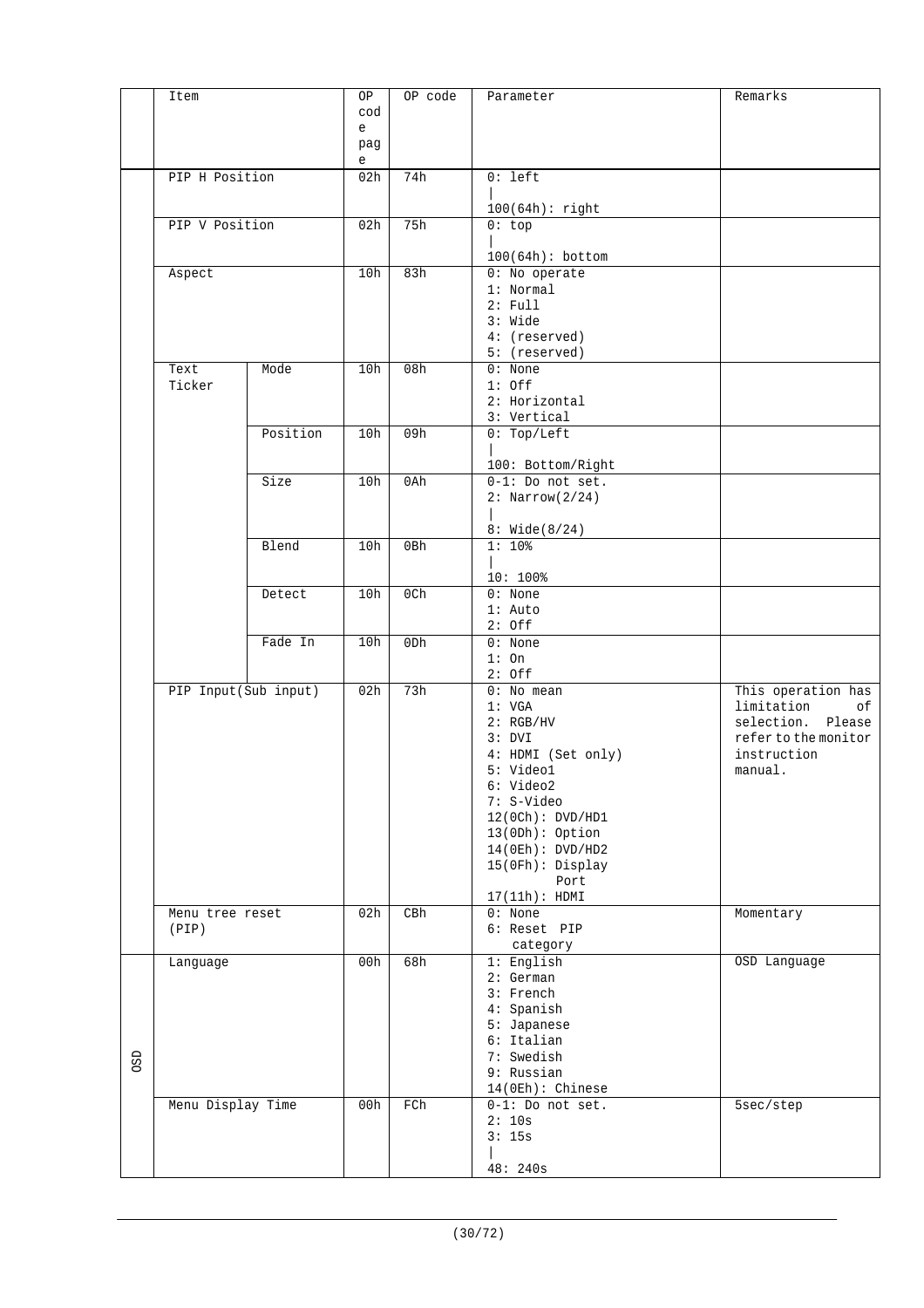|                | Item             |           | ΟP       | OP code | Parameter                              | Remarks                      |
|----------------|------------------|-----------|----------|---------|----------------------------------------|------------------------------|
|                |                  |           | cod      |         |                                        |                              |
|                |                  |           | e<br>pag |         |                                        |                              |
|                |                  |           | e        |         |                                        |                              |
|                | OSD              | H         | 02h      | 38h     | $0: \text{Left}$                       |                              |
|                | Position         | Position  |          |         | MAX.: Right                            |                              |
|                |                  | V         | 02h      | 39h     | $0:$ Down                              |                              |
|                |                  | Position  |          |         |                                        |                              |
|                |                  |           |          |         | MAX.: Up                               |                              |
|                | Information OSD  |           | 02h      | 3Dh     | 0:Disable information OSD<br>$3 - 10:$ |                              |
|                |                  |           |          |         | OSD timer [seconds]                    |                              |
|                | OSD Transparency |           | 02h      | B8h     | $0:$ None                              |                              |
|                |                  |           |          |         | $1:$ Off(Opaque)                       |                              |
|                |                  |           |          |         | 2: On(Translucent)<br>3: (reserved)    |                              |
|                | OSD Rotation     |           | 02h      | 41h     | 0: Normal                              |                              |
|                |                  |           |          |         | 1: Rotated                             |                              |
|                | Closed Caption   |           | 10h      | 84h     | 0: No operate                          |                              |
|                |                  |           |          |         | $1:$ Off                               |                              |
|                |                  |           |          |         | 2:CC1                                  |                              |
|                |                  |           |          |         | 3:CC2                                  |                              |
|                |                  |           |          |         | 4:CC3<br>5:CC4                         |                              |
|                |                  |           |          |         | 6:TT1                                  |                              |
|                |                  |           |          |         | 7:TT2                                  |                              |
|                |                  |           |          |         | 8:TT3                                  |                              |
|                |                  |           |          |         | 9:TT4                                  |                              |
|                | Menu tree reset  |           | 02h      | CBh     | $0:$ None                              | Momentary                    |
|                | (OSD)            |           |          |         | 7: Reset                               |                              |
|                |                  |           |          |         | OSD category                           |                              |
|                | Monitor ID       |           | 02h      | 3Eh     | $1 - 100 : ID$                         |                              |
|                | Group ID         |           | 10h      | 7Fh     | 0: No assignment                       | Bit0:Group A                 |
|                |                  |           |          |         | 1: Group A                             | Bit1:Group B                 |
|                |                  |           |          |         | 2: Group B<br>3: Group AB              | Bit2:Group C<br>Bit3:Group D |
|                |                  |           |          |         | 4: Group C                             | Bit4:Group E                 |
|                |                  |           |          |         | 5: Group AC                            | Bit5:Group F                 |
|                |                  |           |          |         |                                        | Bit6:Group G<br>Bit7:Group H |
|                |                  |           |          |         | 1023:Group ABCDEFGHIJ                  | Bit8:Group I                 |
|                |                  |           |          |         |                                        | Bit9:Group J                 |
|                | IR Control       |           | 02h      | 3Fh     | 1: Normal                              |                              |
|                |                  |           |          |         | 2: Primary<br>3: Secondary             |                              |
|                |                  |           |          |         | 4: Lock(Off)                           |                              |
| <b>DISPLAY</b> | Tile             | H monitor | 02h      | D0h     | $\mathbf{1}$                           | Number                       |
|                | Matrix           |           |          |         | 10                                     | of H-division                |
| NULTI          |                  | V monitor | 02h      | D1h     | $\mathbf{1}$                           | Number                       |
|                |                  |           |          |         |                                        | of V-division                |
|                |                  |           |          |         | 10                                     |                              |
|                |                  | Position  | 02h      | D2h     | 1: Upper left                          |                              |
|                |                  |           |          |         | MAX.: Lower right                      |                              |
|                |                  | Tile comp | 02h      | D5h     | 1: Disable (Off)                       |                              |
|                |                  | Mode      | 02h      | D3h     | $2:$ Enable (On)<br>1: Disable (Off)   |                              |
|                |                  |           |          |         | and display frame                      |                              |
|                |                  |           |          |         | $2:$ Enable (On)                       |                              |
|                |                  |           |          |         | 3: Disable (Off)                       |                              |
|                |                  |           |          |         | and erase frame<br>(Set only)          |                              |
|                |                  |           |          |         |                                        |                              |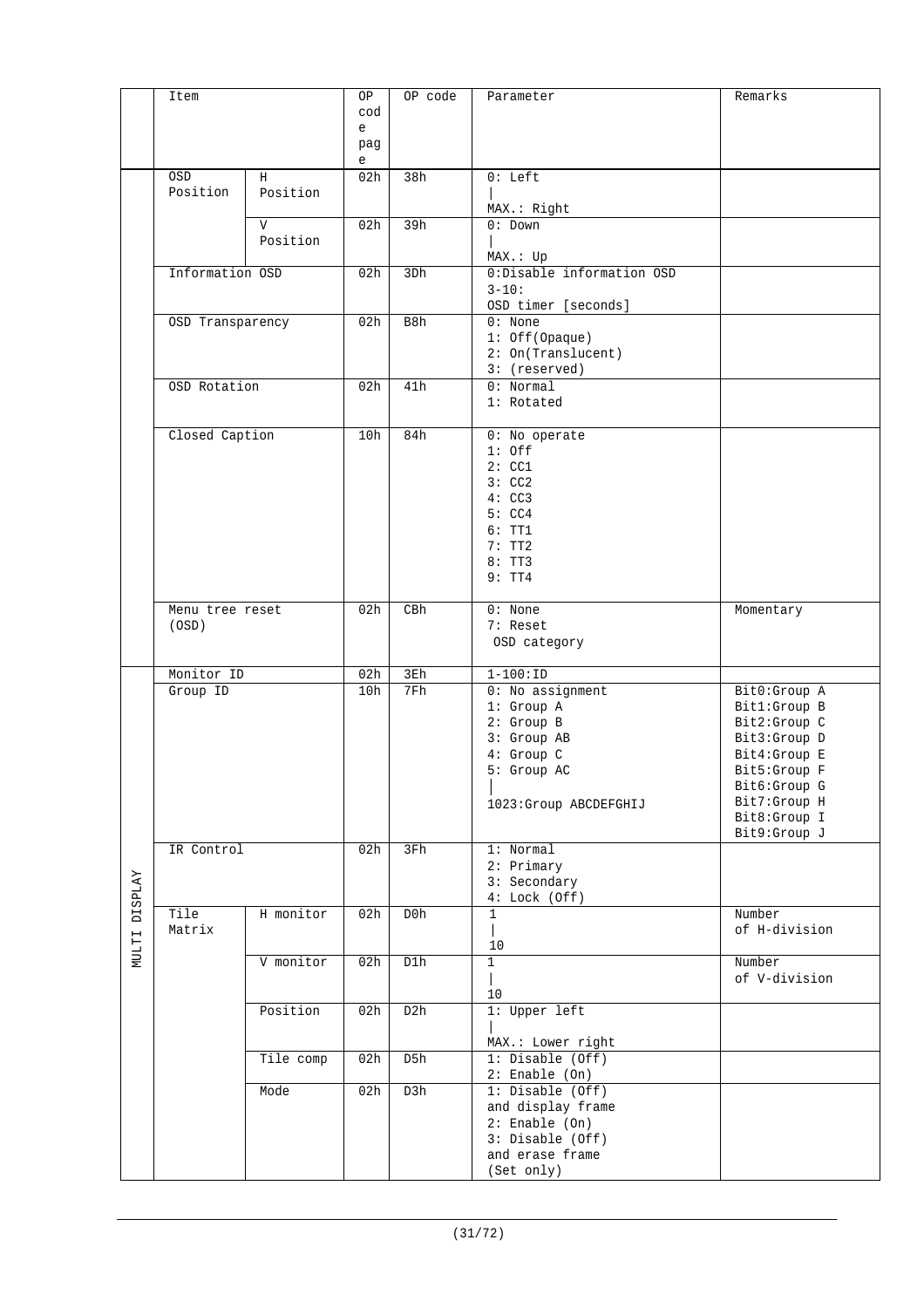|                    | Item                |                      | ΟP              | OP code    | Parameter                                        | Remarks                                 |
|--------------------|---------------------|----------------------|-----------------|------------|--------------------------------------------------|-----------------------------------------|
|                    |                     |                      | cod<br>e        |            |                                                  |                                         |
|                    |                     |                      | pag<br>e        |            |                                                  |                                         |
|                    | Tile Matrix Mem     |                      | 10h             | 4Ah        | $0:$ None<br>1: Common(default)<br>2: Each Input |                                         |
|                    | Power On Delay      |                      | 02h             | D8h        | $0:$ Off (Osec)                                  |                                         |
|                    |                     |                      |                 |            | 50:50sec                                         |                                         |
|                    | Power Indicator     |                      | 02h             | <b>BEh</b> | 0: None                                          |                                         |
|                    |                     |                      |                 |            | 1:On<br>$2:$ Off                                 |                                         |
|                    | External            | Control              | 10h             | 3Eh        | $0:$ No mean                                     |                                         |
|                    | control             |                      |                 |            | $1:RS-232C$<br>2: LAN                            |                                         |
|                    |                     | ID=All               | 10h             | 85h        | 0: No operate                                    |                                         |
|                    |                     | Reply                |                 |            | $1:$ On                                          |                                         |
|                    | Setting copy        |                      |                 |            | $2:$ Off<br>N/A                                  |                                         |
|                    | Menu tree reset     |                      | 02h             | CBh        | $0:$ None                                        | Momentary                               |
|                    | (Multi Display)     |                      |                 |            | 8: Reset                                         |                                         |
|                    |                     |                      |                 |            | Multi Display<br>category                        |                                         |
|                    | Power Save          |                      | 00h             | E1h        | $0:$ Off                                         |                                         |
|                    | Video Power Save    |                      | 02 <sub>h</sub> | D6h        | $1:$ On<br>$0:$ No mean                          |                                         |
|                    |                     |                      |                 |            | $1:$ Off                                         |                                         |
|                    |                     |                      |                 |            | 2:On                                             |                                         |
|                    | Fan Control         |                      | 02h             | 7Dh        | $0:$ None<br>1: Auto(No offset)                  | Offset affects to a<br>selected sensor. |
|                    |                     |                      |                 |            | 2: Forced ON                                     |                                         |
|                    |                     |                      |                 |            | $3: Auto(offset -2)$<br>$4: Auto(offset -4)$     |                                         |
|                    |                     |                      |                 |            | $5: Auto(offset -6)$                             |                                         |
|                    |                     |                      |                 |            | $6: Auto(offset -8)$                             |                                         |
|                    | Fan Speed<br>Screen |                      | 10h             | 3Fh        | 7: Auto(offset -10)<br>$0:$ None                 |                                         |
|                    |                     |                      |                 |            | $1:$ High                                        |                                         |
| ROTECTION          |                     |                      | 02 <sub>h</sub> | <b>DBh</b> | 2: Low<br>1: normal                              |                                         |
|                    | Saver               | Gamma                |                 |            | 2:screen saving                                  |                                         |
| щ                  |                     |                      |                 |            | gamma                                            |                                         |
| <b>DISPLAY</b>     |                     | Brightness           | 02h             | DCh        | 1:normal<br>2:decrease brightness                |                                         |
|                    |                     | Motion               | 02h             | DDh        | 0: 0s(Off)                                       | 10s/step                                |
|                    |                     |                      |                 |            | 90:900s                                          |                                         |
|                    | Side Border Color   |                      | 02h             | DFh        | 0: Black                                         |                                         |
|                    |                     |                      |                 |            |                                                  |                                         |
|                    | Auto Brightness     |                      | 02h             | 2Dh        | 100: White<br>$0:$ Off                           |                                         |
|                    |                     |                      |                 |            | $1:$ On                                          |                                         |
|                    | Alert Mail          |                      | 10h             | 8Bh        | $0:$ No mean<br>$1:$ Off                         |                                         |
|                    |                     |                      |                 |            | 2:On                                             |                                         |
|                    | Menu tree reset     |                      | 02h             | CBh        | $0:$ None                                        | Momentary                               |
|                    |                     | (Display Protection) |                 |            | 9: Reset<br>Display Protection                   |                                         |
|                    |                     |                      |                 |            | category                                         |                                         |
|                    | Input Detect        |                      | 02h             | 40h        | 0: First detect<br>1: Last detect                |                                         |
| Advanced<br>Option |                     |                      |                 |            | 2: None                                          |                                         |
|                    |                     |                      |                 |            | 3: VIDEO detect                                  |                                         |
|                    |                     |                      |                 |            | 4: Custom detect                                 |                                         |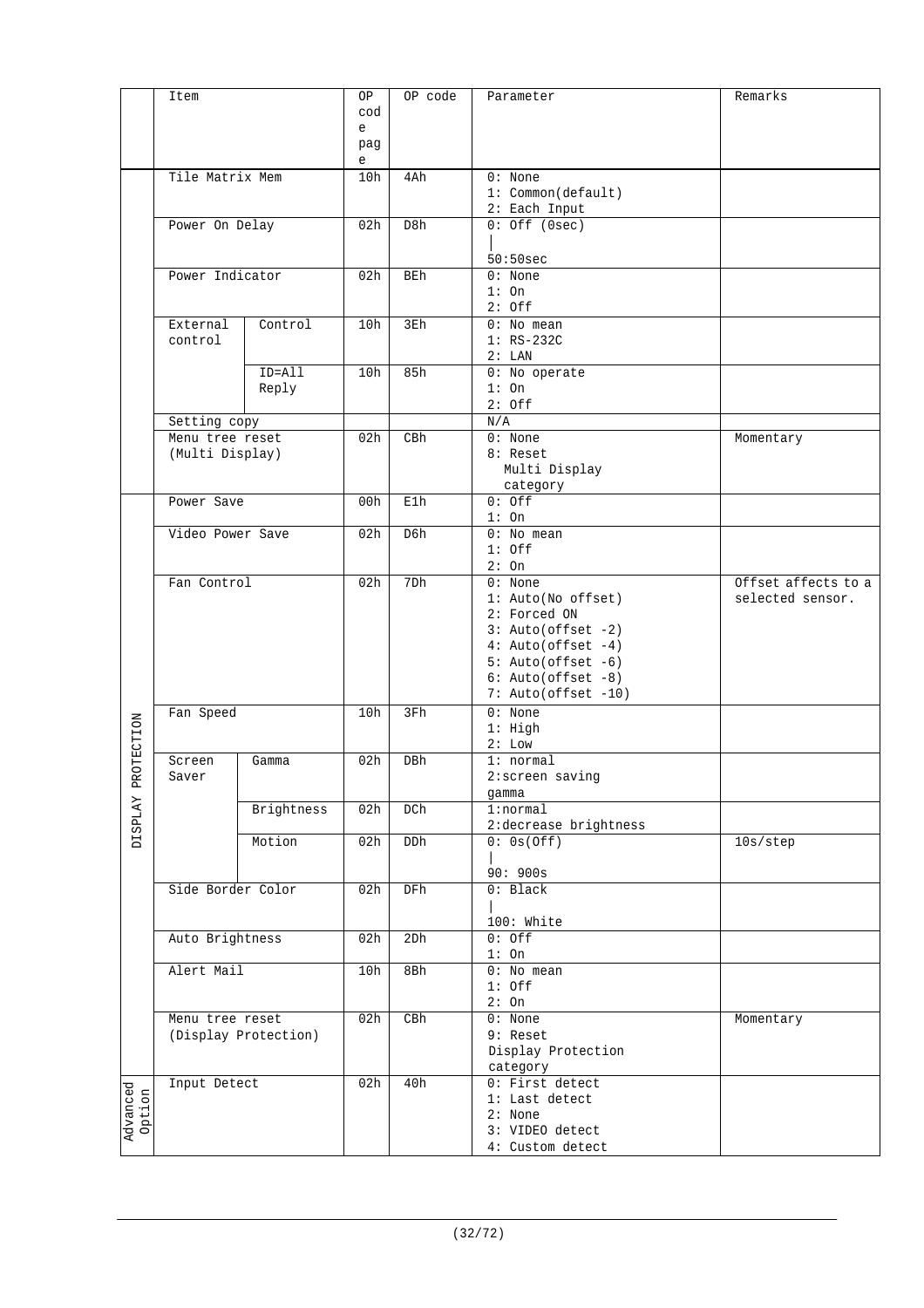| Item                |                      | ΟP       | OP code         | Parameter                       | Remarks            |
|---------------------|----------------------|----------|-----------------|---------------------------------|--------------------|
|                     |                      | cod<br>e |                 |                                 |                    |
|                     |                      | pag<br>e |                 |                                 |                    |
| Custom<br>Detect    | Priorityl            | 10h      | 2E <sub>h</sub> | $0:$ No mean<br>1: VGA          |                    |
|                     |                      |          |                 | 2: RGB/HV                       |                    |
|                     | Priority2            | 10h      | 2Fh             | 3: DVI<br>4: HDMI (Set only)    |                    |
|                     |                      |          |                 | 5: Video1                       |                    |
|                     | Priority3            | 10h      | 30h             | 6: Video2                       |                    |
|                     |                      |          |                 | 7: S-Video<br>12(0Ch): DVD/HDI  |                    |
|                     | Priority4            | 10h      | 31h             | 13(ODh): Option                 |                    |
|                     |                      |          |                 | 14(0Eh): DVD/HD2                |                    |
|                     | Priority5            | 10h      | 32h             | 15(0Fh): Display                |                    |
|                     |                      |          |                 | Port<br>17(11h): HDMI           |                    |
| Input change        |                      | 10h      | 86h             | 0: No operator                  |                    |
|                     |                      |          |                 | 1: Normal                       |                    |
|                     |                      |          |                 | 2: Quick                        |                    |
| Terminal<br>Setting | DVI Mode             | 02h      | CFh             | $1: DVI-PC$<br>$2: DVI-HD$      |                    |
|                     | BNC Mode             | 10h      | 7Eh             | 0: No operate                   | Not available on   |
|                     |                      |          |                 | 1: RGB                          | except             |
|                     |                      |          |                 | 2: Component                    | X461S/X401S/X551S/ |
|                     |                      |          |                 | 3: Video<br>4: SCART            | V322/V463/V423.    |
|                     |                      |          |                 | $5: S-Video( )$                 | Only V652/V552     |
|                     | D-sub Mode           | 10h      | 8Eh             | 0: No operate                   | Only               |
|                     |                      |          |                 | 1: RGB                          | X461S/X401S/X551S/ |
|                     |                      |          |                 | 2: Component<br>3: Video        | V322/V463/V423     |
|                     |                      |          |                 | 4: SCART                        |                    |
|                     |                      |          |                 | 5: S-Video                      |                    |
|                     | HDMI Signal          | 10h      | 40h             | $0:$ None                       |                    |
|                     |                      |          |                 | 1: Expand<br>2: Raw             |                    |
| Deinterlace         |                      | 02h      | 25h             | 1: Off(INTERLACE)               |                    |
|                     |                      |          |                 | $2:$ Enable                     |                    |
|                     |                      |          |                 | (IP ON/PROGRESSIVE)             |                    |
| Color System        |                      | 02h      | 21h             | 1:NTSC<br>2: PAL                |                    |
|                     |                      |          |                 | 3: SECAM                        |                    |
|                     |                      |          |                 | $4:$ Auto                       |                    |
|                     |                      |          |                 | 5: 4.43NTSC                     |                    |
| Over Scan           |                      | 02h      | E3h             | $6: PAL-60$<br>$1:$ Off         |                    |
|                     |                      |          |                 | 2:On                            |                    |
|                     | Option Setting Audio | 10h      | B0h             | 0: No operate                   |                    |
|                     |                      |          |                 | $1:$ analog                     |                    |
| Motion              |                      | 10h      | 87h             | 2: digital<br>0: No operate     | Not available on   |
|                     | Compensation (120H   |          |                 | 1:On                            | V322/X401S/V652/V5 |
| z)                  |                      |          |                 | $2:$ Off                        | 52/V463/V423.      |
| TOUCH PANEL         |                      |          |                 | N/A                             |                    |
|                     |                      |          |                 |                                 |                    |
| Menu tree reset     |                      | 02h      | CBh             | $0:$ None                       | Momentary          |
| (Advanced Option)   |                      |          |                 | 10: Reset<br>Advanced<br>option |                    |
| Menu tree reset     |                      | 02h      | CBh             | category<br>$0:$ None           | Momentary          |
| (Factory reset)     |                      |          |                 | 1: Factory Reset                |                    |
|                     |                      |          |                 |                                 |                    |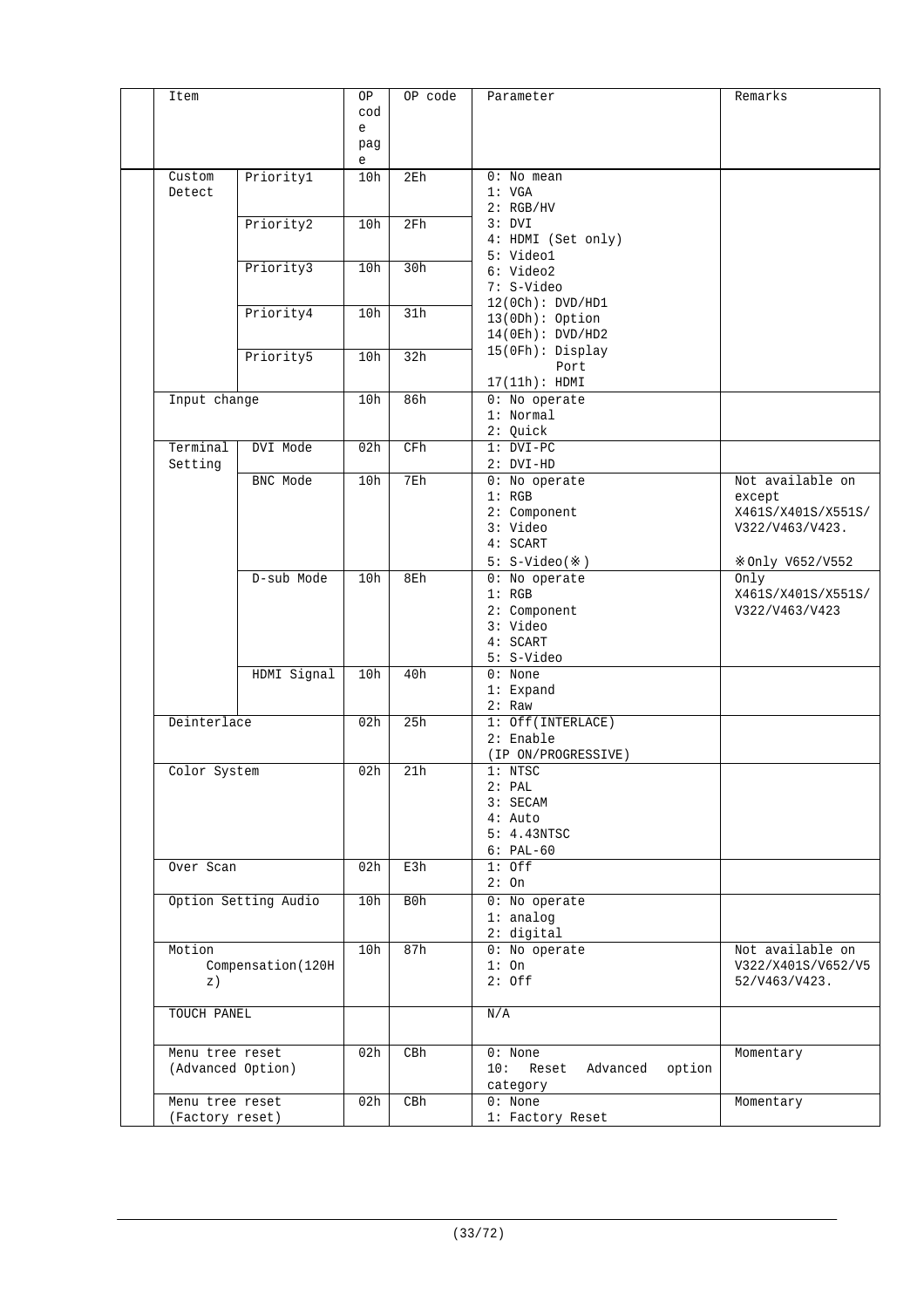| Item               | OP                                | OP code         | Parameter                        | Remarks                  |
|--------------------|-----------------------------------|-----------------|----------------------------------|--------------------------|
|                    | cod                               |                 |                                  |                          |
|                    | $\mathsf{e}% _{t}\left( t\right)$ |                 |                                  |                          |
|                    | pag<br>e                          |                 |                                  |                          |
| Input              | 00h                               | 60h             | $0:$ No mean                     |                          |
|                    |                                   |                 | 1: VGA                           |                          |
|                    |                                   |                 | 2: RGB/HV                        |                          |
|                    |                                   |                 | 3: DVI                           |                          |
|                    |                                   |                 | 4: HDMI (Set only)<br>5: Video1  |                          |
|                    |                                   |                 | 6: Video2                        |                          |
|                    |                                   |                 | 7: S-Video                       |                          |
|                    |                                   |                 | 12(0Ch): DVD/HDI                 |                          |
|                    |                                   |                 | $13(0Dh):$ Option                |                          |
|                    |                                   |                 | 14(0Eh): DVD/HD2                 |                          |
|                    |                                   |                 | 15(0Fh): Display                 |                          |
|                    |                                   |                 | Port                             |                          |
|                    |                                   |                 | 17(11h): HDMI                    |                          |
| Audio Input        | 02h                               | 2E <sub>h</sub> | $1:$ Audio $1(PC)$               |                          |
|                    |                                   |                 | $2:$ Audio $2$<br>$3:$ Audio $3$ |                          |
|                    |                                   |                 | 4: HDMI                          |                          |
|                    |                                   |                 | 6: TV/Option                     |                          |
|                    |                                   |                 | 7: Display Port                  |                          |
| Volume UP/Down     | 00h                               | 62h             | $0:$ whisper                     |                          |
|                    |                                   |                 |                                  |                          |
|                    |                                   |                 | $100:$ loud                      |                          |
| Mute               | 00h                               | 8Dh             | 0: UNMUTE(Set only)              |                          |
|                    |                                   |                 | $1:$ MUTE                        |                          |
|                    |                                   |                 | 2: UNMUTE                        |                          |
| <b>SCREEN MUTE</b> | 10h                               | B6h             | $0:$ None                        |                          |
|                    |                                   |                 | 1: SCREEN MUTE ON                |                          |
| <b>MTS</b>         | 02h                               | 2 <sub>ch</sub> | 2: SCREEN MUTE OFF<br>$0:$ None  | This<br>operation        |
|                    |                                   |                 | $1:$ Main                        | requires supported       |
|                    |                                   |                 | 2: Sub                           | option TV tuner.         |
|                    |                                   |                 | $3:$ Main + Sub                  |                          |
| Sound              | 02h                               | 34h             | $1:$ Off                         | Same as                  |
|                    |                                   |                 | 2: Low (or On)                   | 'SURROUND'               |
| Picture Mode       |                                   |                 | 3: High (or On)                  |                          |
|                    | 02h                               | 1Ah             | $1:$ sRGB<br>3: Hi-Bright        | $SRGB$ :<br>PC mode only |
|                    |                                   |                 | 4: Standard                      | Cinema:                  |
|                    |                                   |                 | 5: Cinema                        | A/V mode only            |
|                    |                                   |                 | $6:$ ISF-Day                     |                          |
|                    |                                   |                 | 7: ISF-Night                     | ISF-Day:                 |
|                    |                                   |                 | $11(0Bh):$ Ambient-1             | ISF-Night:               |
|                    |                                   |                 | $12(0Ch):$ Ambient-2             | Each<br>needs<br>an      |
|                    |                                   |                 |                                  | adjustment by ISF.       |
| Aspect             | 02h                               | 70h             | 0: No operate<br>1: Normal       | Wide:                    |
|                    |                                   |                 | 2: Full                          | A/V mode only            |
|                    |                                   |                 | 3: Wide                          |                          |
|                    |                                   |                 | $4:$ Zoom                        |                          |
|                    |                                   |                 | 5: (reserved)                    |                          |
|                    |                                   |                 | 6: Dynamic                       |                          |
|                    |                                   |                 | 7: Off (dot by dot)              |                          |
| PIP ON/OFF         | 02h                               | 72h             | $1:$ Off                         |                          |
| Still ON/OFF       |                                   |                 | $2:$ PIP                         |                          |
|                    |                                   |                 | 3: POP<br>4: Still               |                          |
|                    |                                   |                 | 5:Side by side                   |                          |
|                    |                                   |                 | (aspect)                         |                          |
|                    |                                   |                 | 6: Side by side                  |                          |
|                    |                                   |                 | (Full)                           |                          |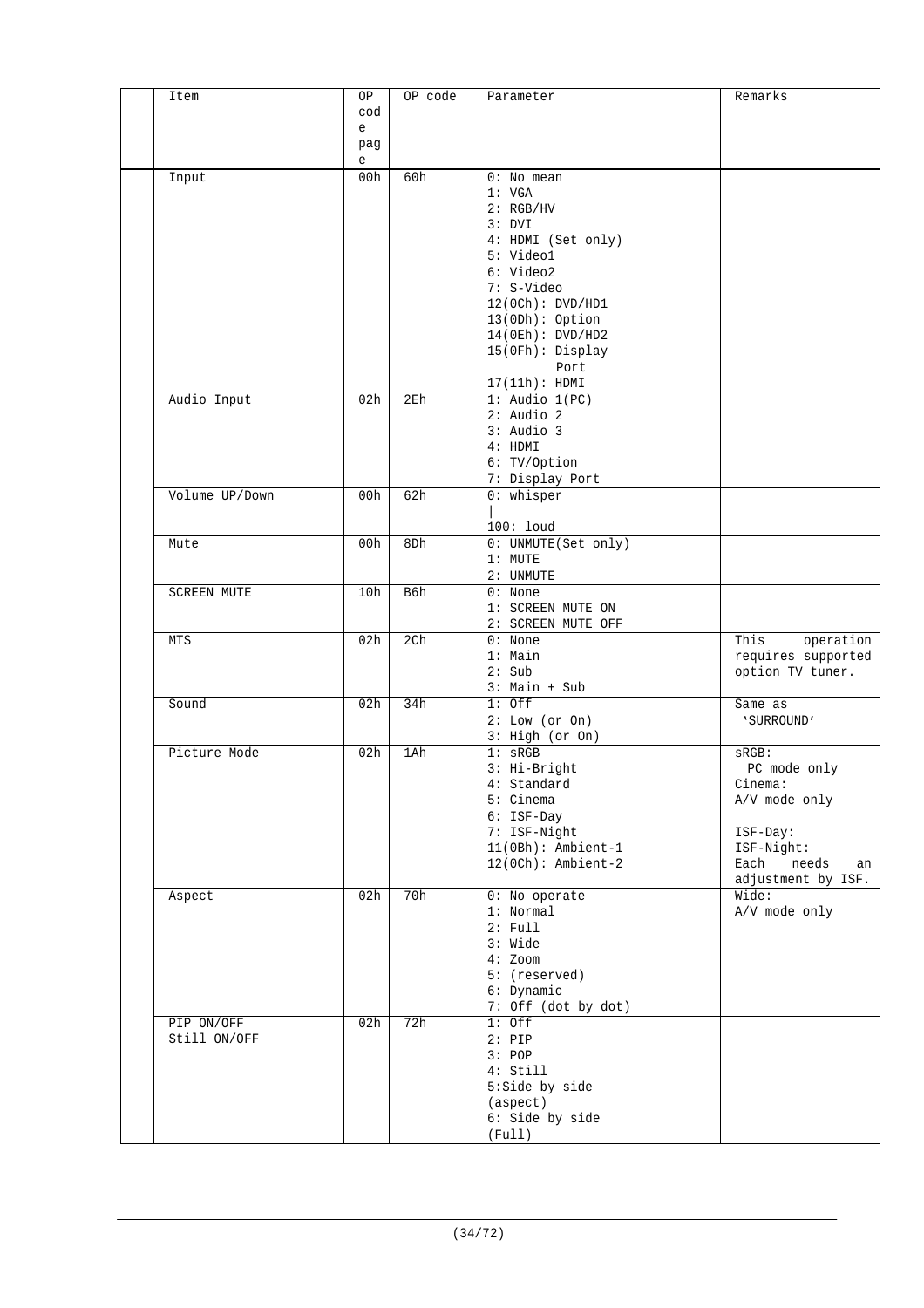|                       | Item                  | OP                                    | OP code | Parameter                      | Remarks              |
|-----------------------|-----------------------|---------------------------------------|---------|--------------------------------|----------------------|
|                       |                       | cod                                   |         |                                |                      |
|                       |                       | e                                     |         |                                |                      |
|                       |                       | pag                                   |         |                                |                      |
|                       |                       | $\mathsf{e}% _{t}\left( t_{0}\right)$ |         |                                |                      |
|                       | PIP Input             | 02 <sub>h</sub>                       | 73h     | $0:$ No mean                   | This operation has   |
|                       |                       |                                       |         | 1: VGA                         | limitation<br>οf     |
|                       |                       |                                       |         | 2: RGB/HV                      | selection. Please    |
|                       |                       |                                       |         | 3: DVI                         | refer to the monitor |
|                       |                       |                                       |         | 4: HDMI (Set only)             | instruction          |
|                       |                       |                                       |         | 5: Video1                      | manual.              |
|                       |                       |                                       |         | 6: Video2                      |                      |
|                       |                       |                                       |         | 7: S-Video                     |                      |
|                       |                       |                                       |         | 12(0Ch): DVD/HD1               |                      |
|                       |                       |                                       |         | $13(0Dh):$ Option              |                      |
|                       |                       |                                       |         | 14(0Eh): DVD/HD2               |                      |
|                       |                       |                                       |         | 15(0Fh): Display               |                      |
|                       |                       |                                       |         | Port                           |                      |
|                       |                       |                                       |         | 17(11h): HDMI                  |                      |
|                       |                       |                                       |         |                                |                      |
|                       | Still Capture         | 02 <sub>h</sub>                       | 76h     | $0:$ Off                       | Momentary            |
|                       |                       |                                       |         | 1: Capture                     |                      |
|                       | Signal Information    | 02h                                   | EAh     | 0: No Action                   |                      |
|                       |                       |                                       |         | $1:$ Off                       |                      |
|                       |                       |                                       |         | (No indication)                |                      |
|                       |                       |                                       |         | 2:On                           |                      |
|                       |                       |                                       |         | (Indication                    |                      |
|                       | Auto Setup            | 00h                                   | 1Eh     | 1: Execute                     | Momentary            |
|                       | TV-Channel UP/DOWN    | 00h                                   | 8Bh     | 0: No Action                   | operation<br>This    |
|                       |                       |                                       |         | 1: Up                          | requires supported   |
|                       |                       |                                       |         | $2:$ Down                      | option TV tuner.     |
|                       | Select<br>Temperature | 02h                                   | 78h     | 1: Sensor #1                   |                      |
|                       | sensor                |                                       |         | 2: Sensor #2                   |                      |
|                       |                       |                                       |         | $3:$ Sensor #3                 |                      |
| Temperature<br>sensor | Readout a temperature | 02h                                   | 79h     | Returned<br>value<br>is<br>2's | Read only            |
|                       |                       |                                       |         | complement.                    |                      |
|                       |                       |                                       |         | Refer to section 6.2           |                      |
|                       | Readout<br>carbon     | 10h                                   | 10h     | 0:                             | Read only            |
|                       | footprint             |                                       |         |                                |                      |
|                       | (q)                   |                                       |         | 999:                           |                      |
|                       | Readout<br>carbon     | 10h                                   | 11h     | 0:                             | Read only            |
|                       | footprint             |                                       |         |                                |                      |
|                       |                       |                                       |         | 65535:                         |                      |
|                       | (kg)                  | 10h                                   | 26h     | 0:                             | Read only            |
|                       | Readout carbon Usage  |                                       |         |                                |                      |
|                       | (q)                   |                                       |         | $\mathbf{I}$                   |                      |
| Carbon footprint      |                       |                                       |         | 999:                           |                      |
|                       | Readout carbon Usage  | 10h                                   | 27h     | 0:                             | Read only            |
|                       | (kg)                  |                                       |         |                                |                      |
|                       |                       |                                       |         | 65535:                         |                      |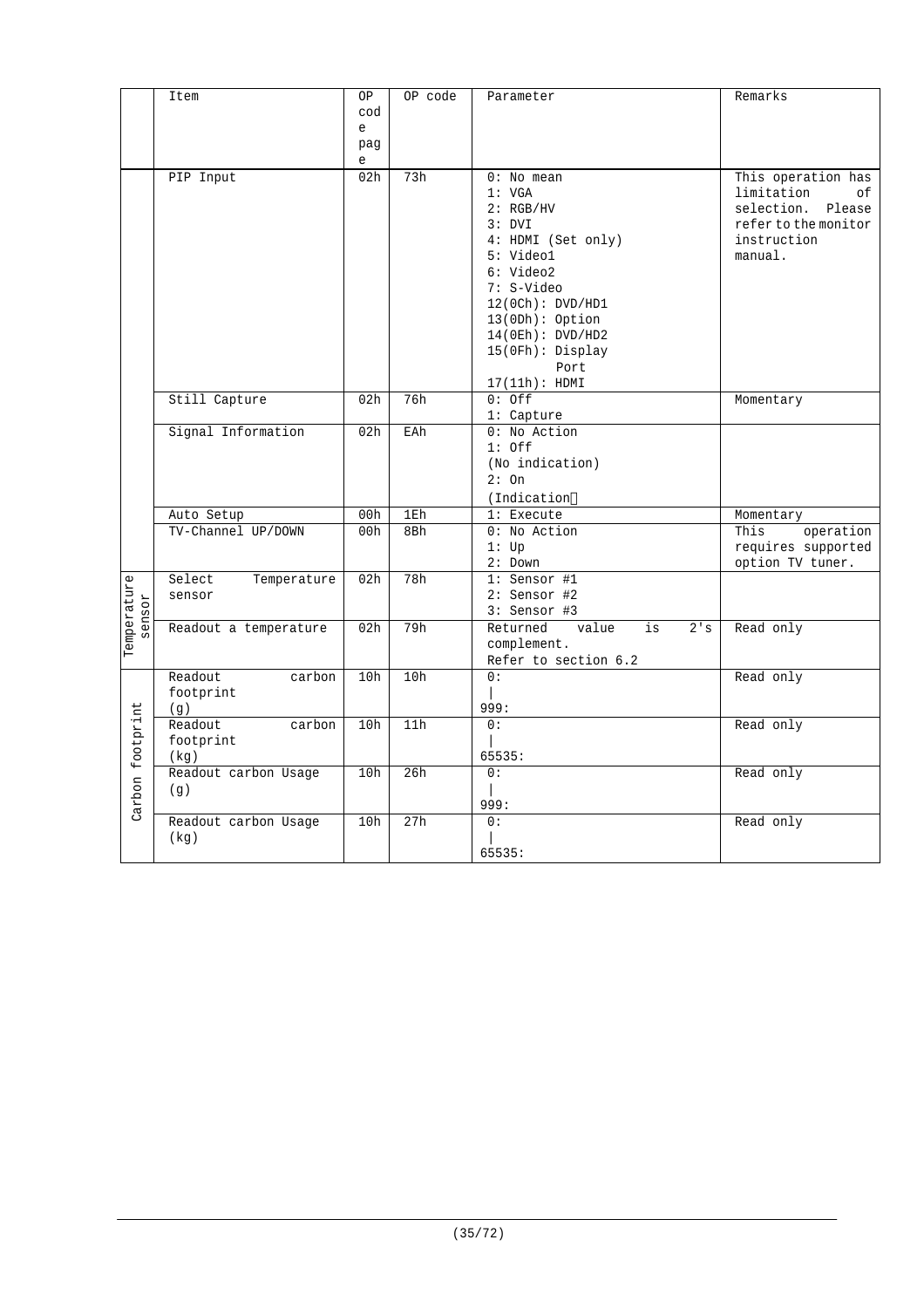## 7. Power control procedure

#### 7.1 Power status read

1) The controller requests the monitor to reply a current power status.

| Header                                                                | Message                                                      | Check code | Delimiter |  |  |  |  |  |
|-----------------------------------------------------------------------|--------------------------------------------------------------|------------|-----------|--|--|--|--|--|
| $SOH - '0'$ -Monitor ID-'0'-'A'-'0'-'6'                               | $STX - '0' - '1' - 'D' - '6' - ETX$                          | <b>BCC</b> | CR        |  |  |  |  |  |
|                                                                       |                                                              |            |           |  |  |  |  |  |
| Header                                                                |                                                              |            |           |  |  |  |  |  |
| SOH (01h): Start Of Header                                            |                                                              |            |           |  |  |  |  |  |
| $'0'$ (30h): Reserved                                                 |                                                              |            |           |  |  |  |  |  |
| Monitor ID: Specify the Monitor ID from which you want to get status. |                                                              |            |           |  |  |  |  |  |
|                                                                       | Ex.) If Monitor ID is '1', specify 'A'.                      |            |           |  |  |  |  |  |
| '0' (30h): Message sender is the controller.                          |                                                              |            |           |  |  |  |  |  |
| 'A' (41h): Message Type is "Command".                                 |                                                              |            |           |  |  |  |  |  |
| $'0'$ -'6' (30h, 36h): Message length is 6 bytes.                     |                                                              |            |           |  |  |  |  |  |
|                                                                       |                                                              |            |           |  |  |  |  |  |
| Message                                                               |                                                              |            |           |  |  |  |  |  |
| STX (02h): Start of Message                                           |                                                              |            |           |  |  |  |  |  |
| '0'-'1'-'D'-'6': Get power status command.                            |                                                              |            |           |  |  |  |  |  |
| ETX (03h): End of Message                                             |                                                              |            |           |  |  |  |  |  |
| Check code                                                            |                                                              |            |           |  |  |  |  |  |
| BCC: Block Check Code                                                 |                                                              |            |           |  |  |  |  |  |
|                                                                       | Refer to the section 4.5 "Check code" for a BCC calculation. |            |           |  |  |  |  |  |
|                                                                       |                                                              |            |           |  |  |  |  |  |
| Delimiter                                                             |                                                              |            |           |  |  |  |  |  |
| $CR$ (ODh): End of packet                                             |                                                              |            |           |  |  |  |  |  |
|                                                                       |                                                              |            |           |  |  |  |  |  |

2) The monitor returns with the current power status.

| Header                                           | Message                                                           | Check code | Delimiter |
|--------------------------------------------------|-------------------------------------------------------------------|------------|-----------|
| $SOH - '0' - '0' - Monitor ID - 'B' - '1' - '2'$ | $STX - '0' - '2' - '0' - '0' - '0' - '0' - '6' - '0' - '0' - '0'$ | <b>BCC</b> | CR        |
|                                                  | - '0'-'0'-'4'-'0'-'0'-'0'-'1'-ETX                                 |            |           |

```
Header
  SOH (01h): Start Of Header
  '0' (30h): Reserved
  '0' (30h): Message receiver is the controller.
 Monitor ID: Indicate a replying Monitor ID.
             Ex.) When this byte is set to 'A', the replying Monitor ID is '1'.
  'B' (42h): Message Type is "Command reply".
  '1'-'2' (31h, 32h): Message length is 18 bytes.
Message
  STX(02h):Start of Message
  '0'-'2' (30h, 32h): Reserved data
  '0'-'0' (30h, 30h): Result code
                  00: No Error.
                  01: Unsupported.
  'D'-'6'(44h, 36h): Display power mode code
  '0'-'0' (30h, 30h): Parameter type code is "Set parameter".
  '0'-'0'-'0'-'4' (30h, 30h, 30h, 34h): Power mode is 4 types.
  '0'-'0'-'0'-'1' (30h, 30h, 30h, 31h): Current power mode
                                 <Status>
                                  0001: ON
                                  0002: Stand-by (power save)
                                  0003: Suspend (power save)
                                  0004: OFF (same as IR power off)
  ETX (03h): End of Message
Check code
  BCC: Block Check Code
        Refer to the section 4.5 "Check code" for a BCC calculation.
Delimiter
```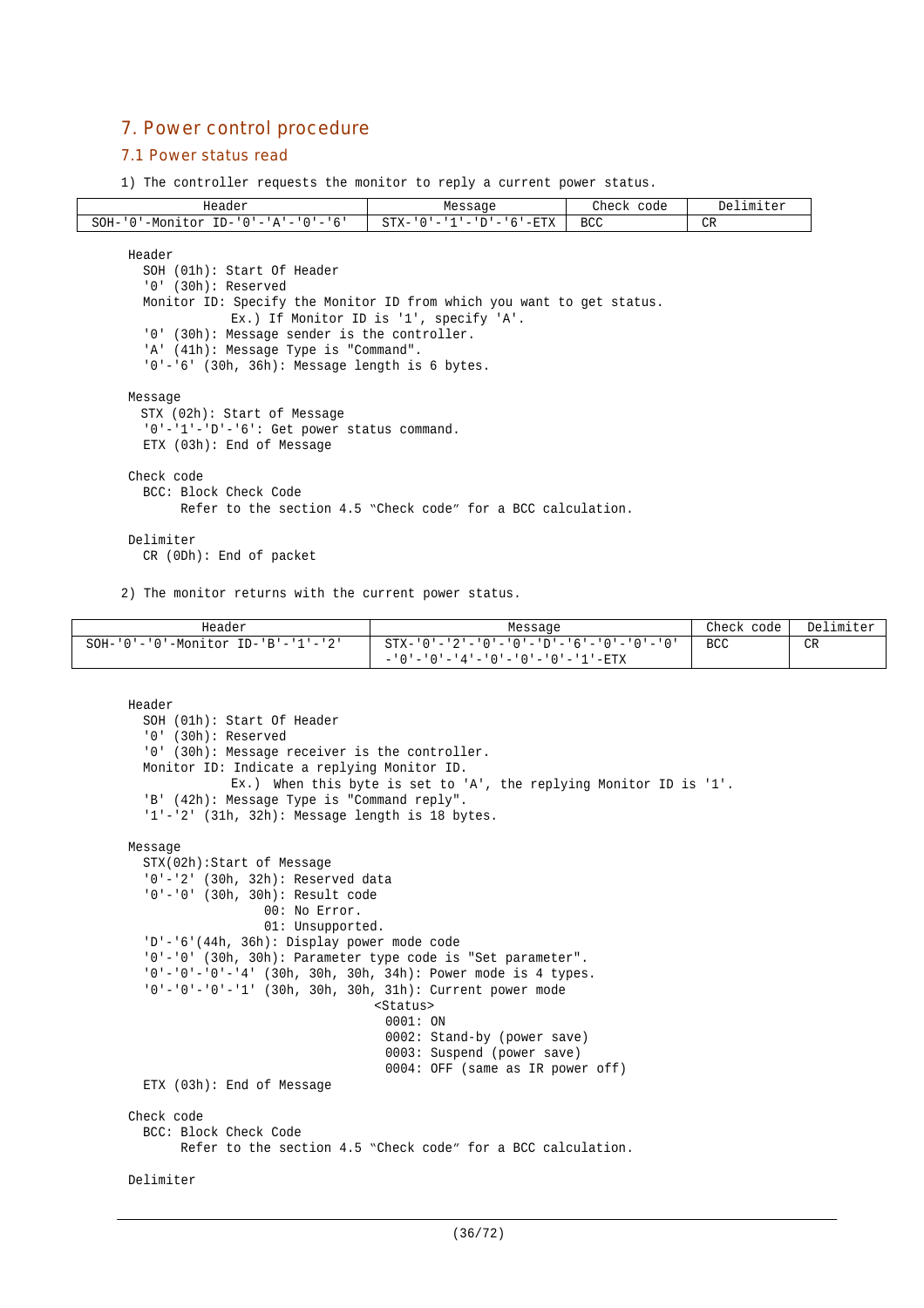CR (0Dh): End of packet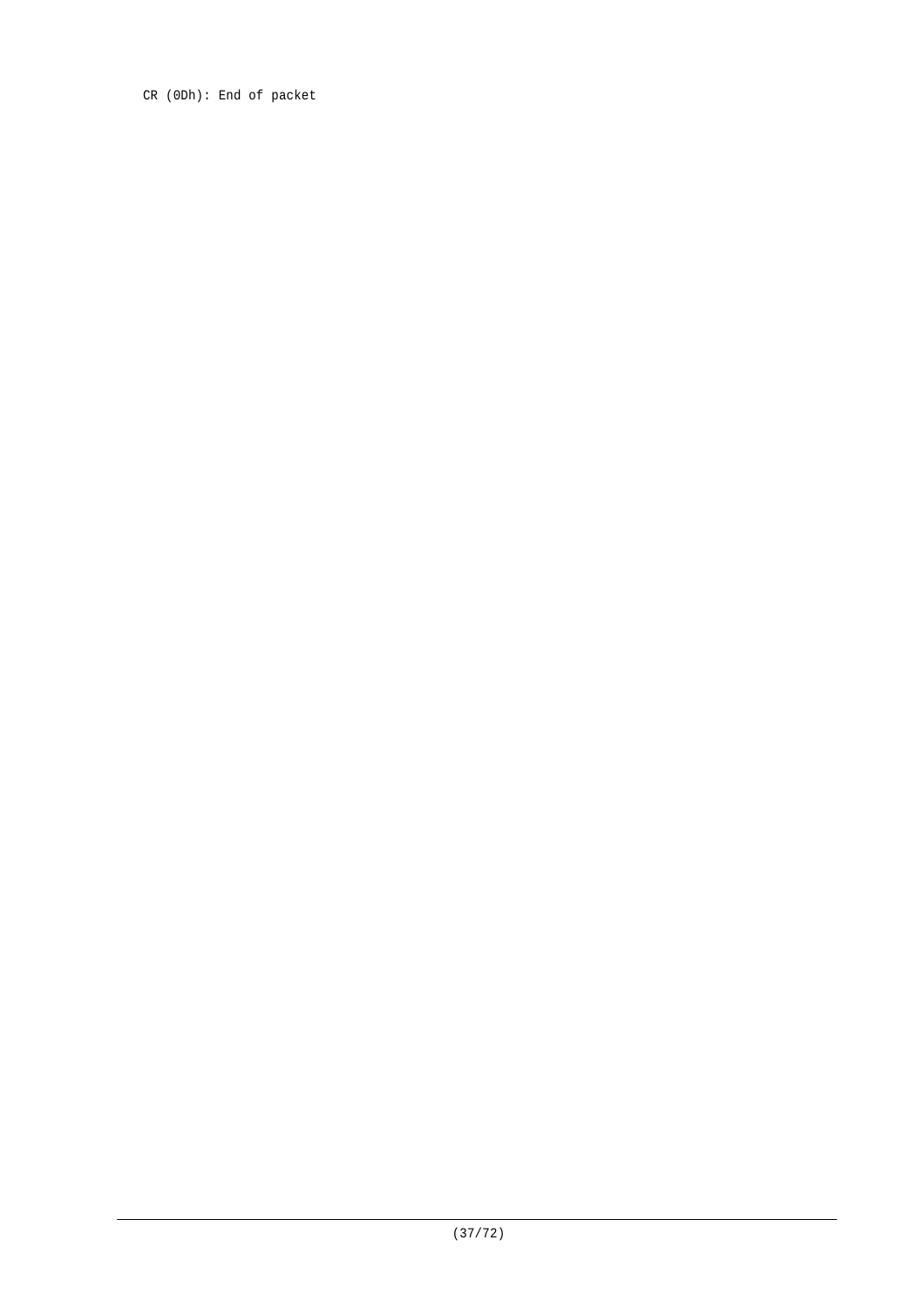#### 7.2 Power control

1) The controller requests the monitor to control monitor power.

| Header                                           | Message                             | Check code | Delimiter |
|--------------------------------------------------|-------------------------------------|------------|-----------|
| $SOH - '0' - Monttor ID - '0' - 'A' - '0' - 'C'$ | - STX-'C'-'2'-'0'-'3'-'D'-'6'-      | BCC        | CR        |
|                                                  | ' 0 ' - ' 0 ' - ' 0 ' - ' 1 ' - ETX |            |           |

Header

```
SOH (01h): Start Of Header
  '0' (30h): Reserved
 Monitor ID: Specify the Monitor ID which you want to change a setting.
             Ex.) If Monitor ID is '1', specify 'A'.
  '0' (30h): Message sender is the controller.
  'A' (41h): Message type is "Command".
  '0'-'C (30h, 43h): Message length is 12 bytes.
Message
 STX (02h): Start of Message
  'C'-'2'-'0'-'3'-'D'-'6' (43h, 32h, 30h, 33h, 44h, 36h): power control command
  '0'-'0'-'0'-'1' (30h, 30h, 30h, 31h): Power mode
                                   0001: ON
                                  0002, 0003: Do not set.
                                  0004: OFF (same as the power off by IR)
 ETX (03h): End of Message
Check code
 BCC: Block Check Code
       Refer to the section 4.5 "Check code" for a BCC calculation.
```
#### Delimiter

CR (0Dh): End of packet

2) The monitor replies a data for confirmation.

| Header                 | Message                                                 | Check ode  | Delimiter |
|------------------------|---------------------------------------------------------|------------|-----------|
| $SOH-101-101$ -Monitor | $STX - '0' - '0' - 'C' - '2' - '0' - '3' - 'D' - '6' -$ | <b>BCC</b> | CR        |
| $ID - 'B' - '0' - 'E'$ | ' 0 ' – ' 0 ' – ' 0 ' – ' 1 ' – ETX                     |            |           |

```
Header
 SOH (01h): Start Of Header
  '0' (30h): Reserved
  '0' (30h): Message receiver is the controller.
 Monitor ID: Indicate a replying Monitor ID.
             Ex.) When this byte is set to 'A', the replying Monitor ID is '1'.
  'B' (42h): Message type is "Command reply".
  'N'-'N': Message length
             Note.) The maximum data length that can be written to the monitor at a time is 32bytes.
             Ex.) The byte data 20h is encoded as ASCII characters '2' and '0' (32h and 30h).
Message
  STX (02h): Start of Message
  '0'-'0' (30h, 30h): Result code. No error.
  'C'-'2','0'-'3'-'D'-'6' (43h, 32h, 30h, 33h, 44h, 36h): power control reply command
           The monitor replies same as power control command to the controller.
  '0'-'0'-'0'-'1' (30h, 30h, 30h, 31h): Power mode
                                  0001: ON
                                  0002, 0003: Do not set.
                                  0004: OFF (same as the power off by IR)
  ETX (03h): End of Message
Check code
 BCC: Block Check Code
       Refer to the section 4.5 "Check code" for a BCC calculation.
```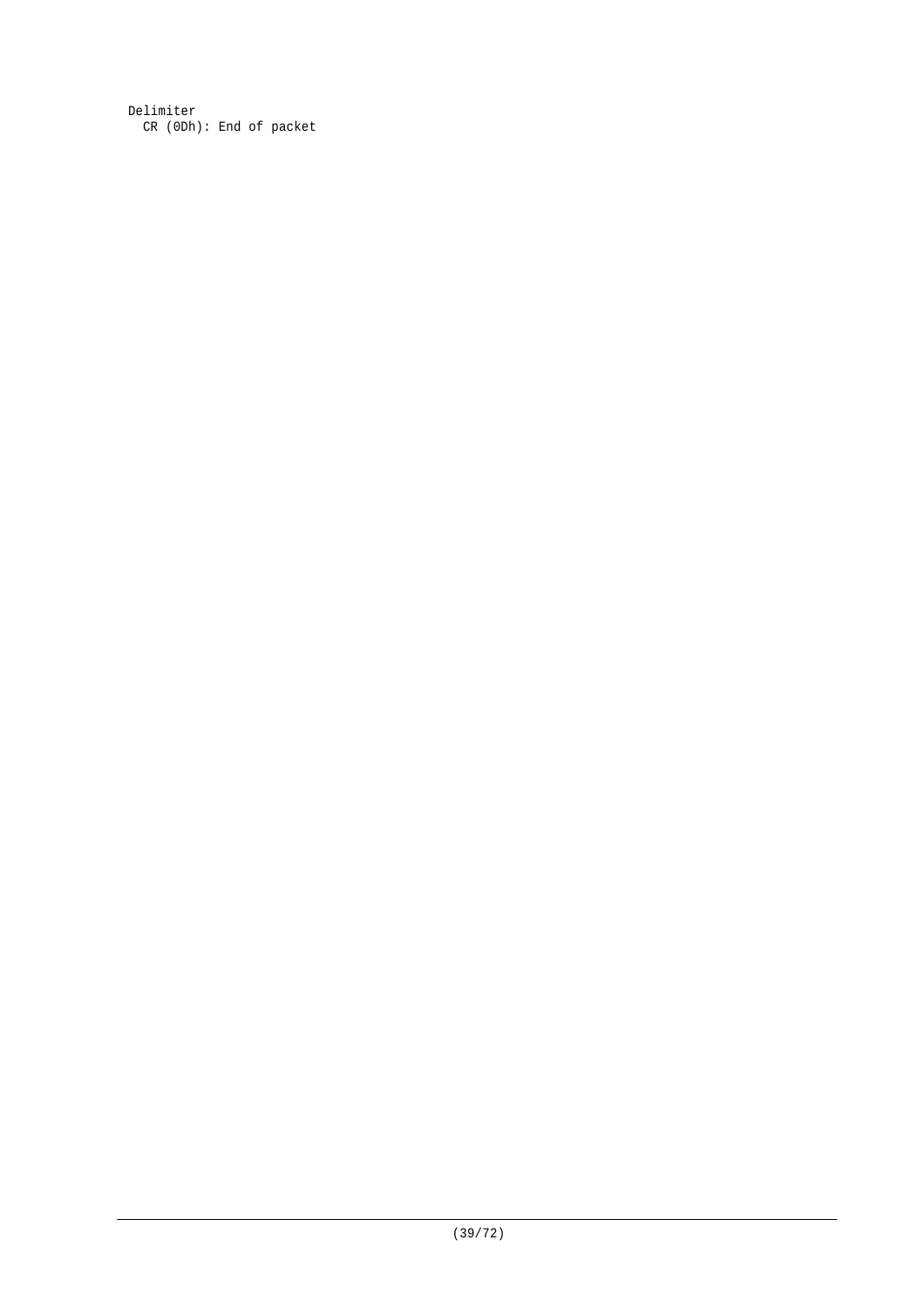## 8. Asset Data read and write

MultiSync P402 /P462 /P552 /P702 /V422 /V462 /V551 /V651 /V322 /V652 /V552 /X461S /X551S /X401S

/X463UN /X551UN /V463 /V423 have the area for to store user's asset data of up to 64bytes.

#### 8.1 Asset Data Read Request and reply

This command is used in order to read Asset Data.

1) The controller requests the monitor to reply with Asset data.

| Header                                                                                                                                          | econc                                                                                                                                                                                                                                                             | Check<br>code | Delimiter<br>۳۵۰ ن |
|-------------------------------------------------------------------------------------------------------------------------------------------------|-------------------------------------------------------------------------------------------------------------------------------------------------------------------------------------------------------------------------------------------------------------------|---------------|--------------------|
| $ -$<br>$ID-$<br>SOH-<br>$\sim$<br>$\cap$<br>'-Mon⊥<br>or<br>$\overline{\phantom{a}}$<br>$\overline{\phantom{a}}$<br>. .<br>$\mathbf{A}$<br>. . | $ \mathbf{F}$ $\mathbf{F}$ $\mathbf{V}$<br>$\sim$ $\sim$ $\sim$<br>. מ<br>$\sim$<br>$\sim$<br>$\overline{\phantom{0}}$<br>$\overline{\phantom{a}}$<br>$\overline{\phantom{a}}$<br>$\overline{\phantom{a}}$<br>$\overline{\phantom{a}}$<br>-<br>∆⊥د<br>۷۰ ـ ت<br>▵ | ממס<br>ししし    | $\cap$<br>◡        |

```
Header
  SOH (01h): Start Of Header
  '0' (30h): Reserved
  Monitor ID: Specify the Monitor ID from which you want to get data.
             Ex.) If Monitor ID is '1', specify 'A'.
  '0' (30h): Message sender is the controller.
  'A' (41h): Message type is "Command".
  '0'-'A' (30h, 41h): Message length is 10 bytes.
Message
  STX (02h): Start of Message
  'C'-'0'-'0'-'B' (43h, 30h, 30h, 42h): Asset read request command.
  '0'-'0' (30h, 30h): Offset data from top of the Asset data.
   At first set 00h: Read data from the top of Asset data area.
  '2'-'0' (32h, 30h): Read out data length is 32bytes.
   Secondly set 20h: Read data from the 32bytes offset point in the Asset data area.
                      Maximum readout length is 32bytes at a time.
  ETX (03h): End of Message
Check code
 BCC: Block Check Code
       Refer to the section 4.5 "Check code" for a BCC calculation.
Delimiter
  CR (0Dh): End of packet
2) The monitor replies Asset data to the controller.
```

| Header                               | Message                                                      | Check code | Delimiter |
|--------------------------------------|--------------------------------------------------------------|------------|-----------|
| $SOH-101-101-10$ -Monitor ID-1B'-N-N | STX-'C'-'1'-'0'-'B'-<br>$Data(0) - Data(1) -- Data(N) - ETX$ | <b>BCC</b> | CR        |

```
Header
  SOH (01h): Start of Header
  '0' (30h): Reserved
  '0' (30h): Message receiver is the controller.
  Monitor ID: Indicate a replying Monitor ID.
             Ex.) When this byte is set to 'A', the replying Monitor ID is '1'.
  'B' (42h): Message type is "Command reply"
  N-N: Message length
             Ex.) The byte data 20h is encoded to ASCII characters '2' and '0' (32h and 30h).
             Note.) This length includes STX and ETX.
Message
 STX (02h): Start of Message
  'C'-'1'-'0'-'B' (43h, 31h, 30h, 42h): Asset read reply command
 Data(0) – Data(N): Retuned Asset data
 ETX (03h): End of Message
Check code
 BCC: Block Check Code
       Refer to the section 4.5 "Check code" for a BCC calculation.
```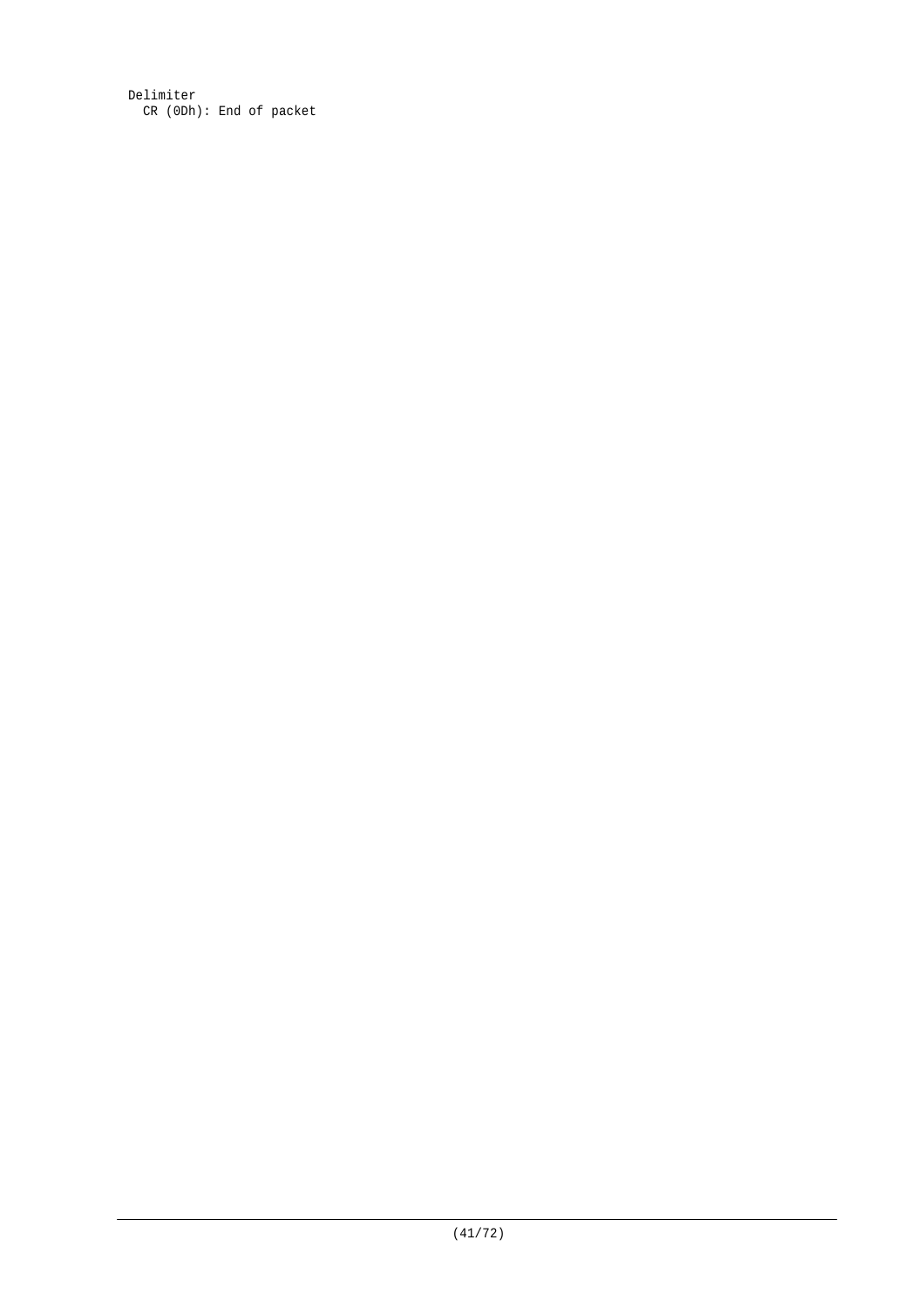#### 8.2 Asset Data write

This command is used in order to write Asset Data.

1) The controller requests the monitor to write Asset data.

| Header                            | Message                              | Check code | Delimiter |
|-----------------------------------|--------------------------------------|------------|-----------|
| $SOH-10$ '-Monitor ID-'0'-'A'-N-N | -   STX-'C'-'0'-'0'-'E'-'0'-'0'-     | BCC.       | <b>CR</b> |
|                                   | $Data(0) - Data(1) -- Data(N) - ETX$ |            |           |

Header

SOH (01h): Start Of Header '0' (30h): Reserved Monitor ID: Specify the Monitor ID in which you want to write data. Ex.) If Monitor ID is '1', specify 'A'. '0' (30h): Message sender is the controller. 'A' (41h): Message type is "Command". N-N: Message length Note.) The maximum data length that can be written to the monitor at a time is 32bytes. Ex.) The byte data 20h is encoded as ASCII characters '2' and '0' (32h and 30h). Message STX (02h): Start of Message  $'C'-'0'-'0'-'E'$  (43h, 30h, 30h, 45h): Asset Data writes command '0'-'0'(30h, 30h): Offset address from top of Asset data. 00h : Write data from top of the Asset data area. Data(0) -- Data(N): Asset data. The data must be ASCII characters strings. ETX (03h): End of Message Check code BCC: Block Check Code

Refer to the section 4.5 "Check code" for a BCC calculation.

Delimiter

CR (0Dh): End of packet

2) The monitor replies a data for confirmation.

| Header                                       | Message                                                 | Check code | Delimiter |
|----------------------------------------------|---------------------------------------------------------|------------|-----------|
| $SOH - '0' - '0' - Monttor ID - 'B' - N - N$ | $STX - '0' - '0' - 'C' - '0' - '0' - 'E' - '0' - '0' -$ | <b>BCC</b> | CR        |
|                                              | $Data(0) - Data(1) -- Data(M) - ETX$                    |            |           |

```
Header
  SOH (01h): Start Of Header
  '0' (30h): Reserved
  '0' (30h): Message receiver is the controller.
  Monitor ID: Indicate a replying Monitor ID.
             Ex.) When this byte is set to 'A', the replying Monitor ID is '1'.
  'B' (42h): Message type is "Command reply".
  N-N: Message length
              Note.) The maximum data length that can be written to the monitor at a time is 32bytes.
              Ex.) The byte data 20h is encoded as ASCII characters '2' and '0' (34h and 30h).
Message
 STX (02h): Start of Message
  '0'-'0': Result code. No error.
  'C'-'0'-'0'-'E' (43h, 30h, 30h, 45h): Asset Data write command
  '0'-'0'(30h, 30h): Offset address from top of Asset data.
    00h : Write data into from top of the Asset data area.
 Data(0) -- Data(N): Asset data. The data must be ASCII characters strings.
 ETX (03h): End of Message
Check code
 BCC: Block Check Code
       Refer to the section 4.5 "Check code" for a BCC calculation.
```

```
Delimiter
```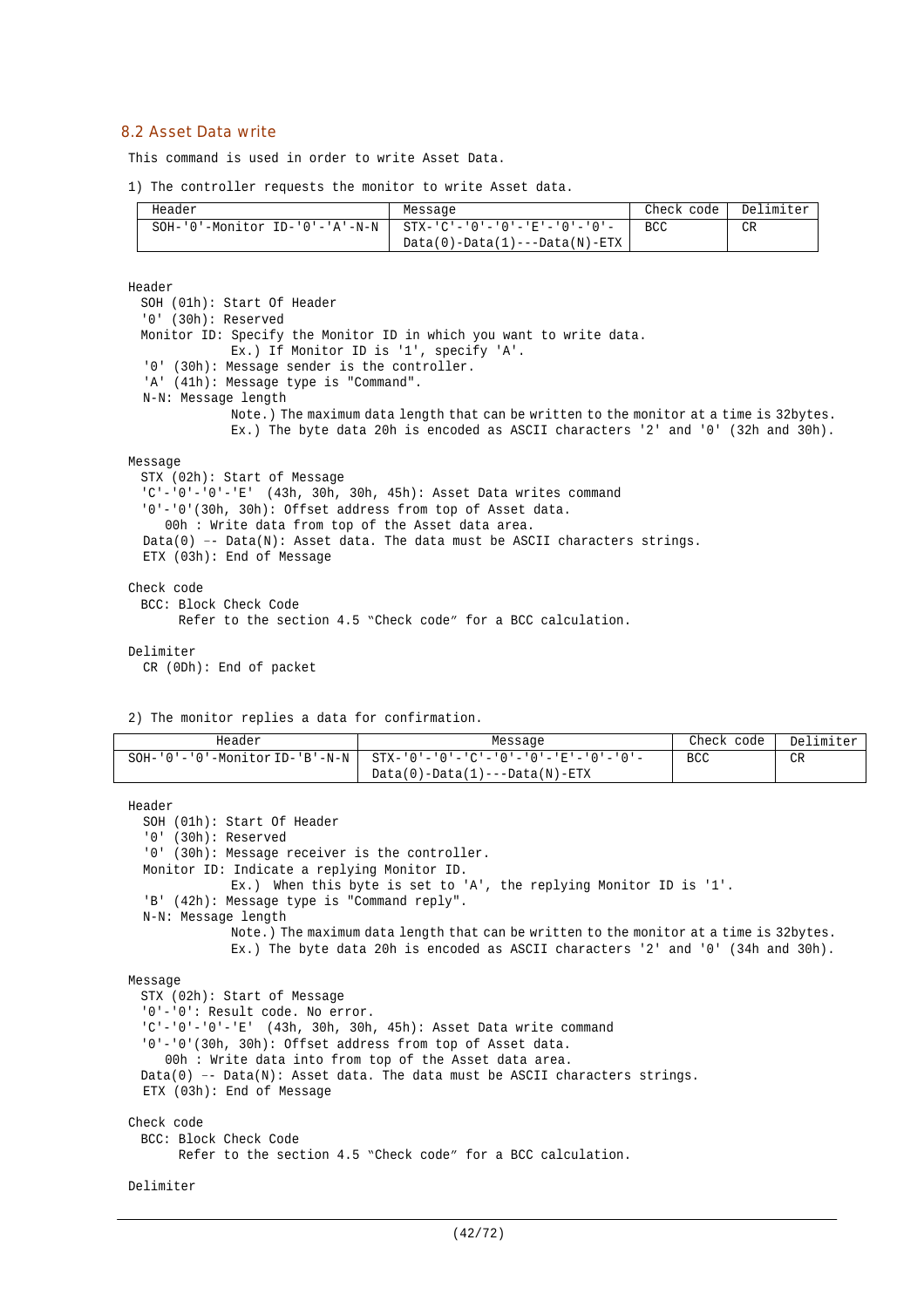CR (0Dh): End of packet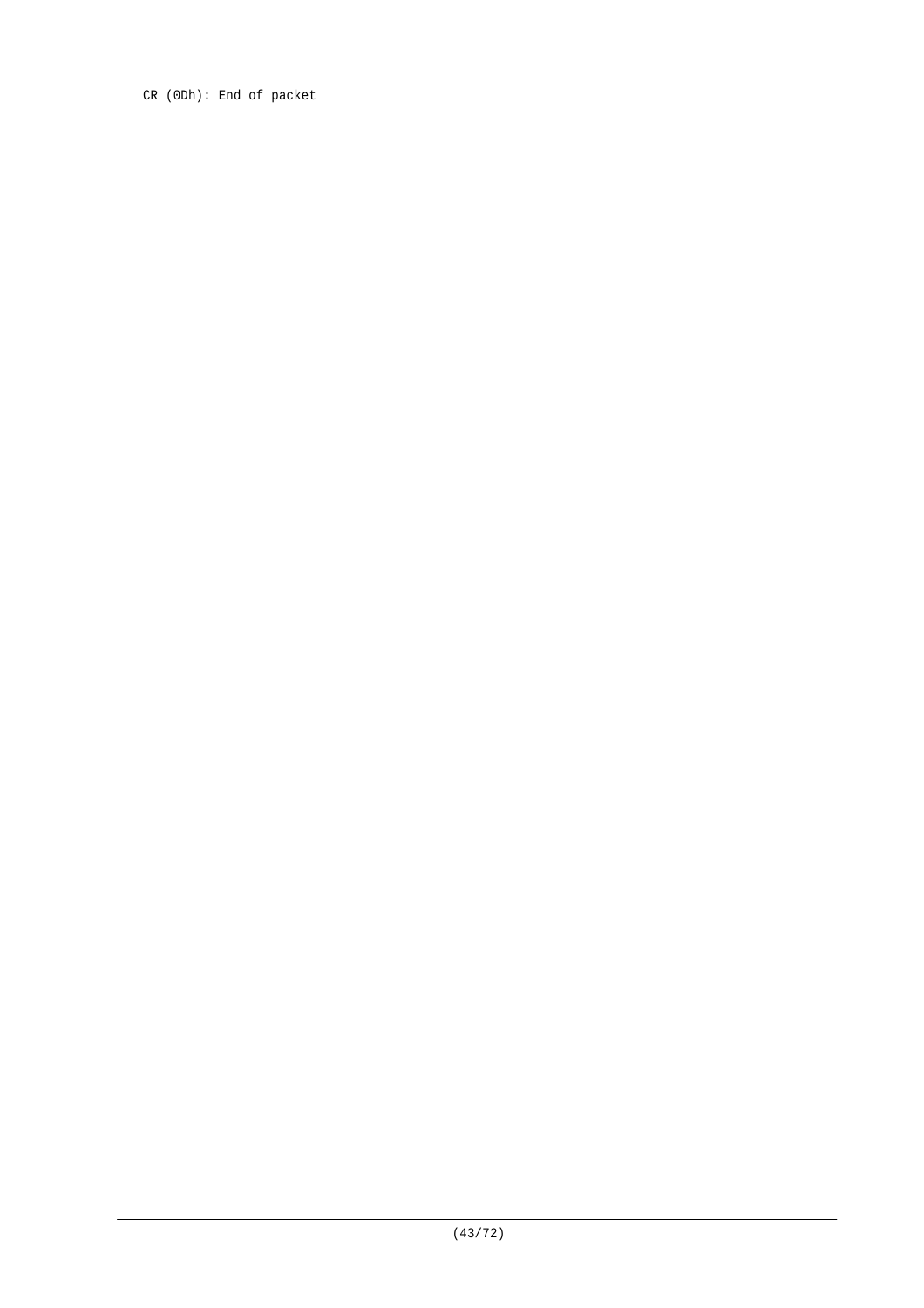# 9. Date & Time read and write

#### 9.1 Date & Time Read

This command is used in order to read the setting of Date & Time.

|  |  | 1) The controller requests the monitor to reply with the Date & Time. |  |  |  |  |  |  |  |  |  |  |  |
|--|--|-----------------------------------------------------------------------|--|--|--|--|--|--|--|--|--|--|--|
|--|--|-----------------------------------------------------------------------|--|--|--|--|--|--|--|--|--|--|--|

| Header                       | Message                 | Check code | Delimiter |
|------------------------------|-------------------------|------------|-----------|
| SOH-'0'-Monitor              | STX-'C'-'2'-'1'-'1'-ETX | BCC        | CR        |
| $TD - '0' - 'A' - '0' - '6'$ |                         |            |           |

Header SOH (01h): Start Of Header '0' (30h): Reserved Monitor ID: Specify the Monitor ID of which you want to get status. Ex.) If Monitor ID is '1', specify 'A'. '0' (30h): Message sender is the controller. 'A' (41h): Message type is "Command". '0'-'6'(30h, 36h): Message length Message STX (02h): Start of Message 'C'-'2'-'1'-'1' (43h, 32h, 31h, 31h): Date & time read request command. ETX (03h): End of Message Check code BCC: Block Check Code Refer to the section 4.5 "Check code" for a BCC calculation.

#### Delimiter

CR (0Dh): End of packet

2) The monitor replies Date & Time to the controller.

| Header                                           | Message                               | Check<br>code I | Delimiter |
|--------------------------------------------------|---------------------------------------|-----------------|-----------|
| $SOH - '0' - '0' - Monitor ID - 'B' - '1' - '4'$ | STX-'C'-'3'-'1'-'1'-YY-MM-DD-WW-HH-MN | <b>BCC</b>      | CR        |
|                                                  | $-DS-ETX$                             |                 |           |

```
Header
  SOH (01h): Start of Header
  '0' (30h): Reserved
  '0' (30h): Message receiver is the controller
 Monitor ID: Indicate a replying Monitor ID
             Ex.) When this byte is set to 'A', the replying Monitor ID is '1'.
  'B' (42h): Message type is "Command reply"
  '1'-'4'(31h, 34h): Message length
Message
  STX (02h): Start of Message
  'C'-'3'-'1'-'1' (43h, 33h, 31h, 31h): Date & Time read reply command
  'YY'-'MM'-'DD'-'WW'-'HH'-'MN'-'DS': Date & Time data
       YY: Year (offset 2000)
           '0'-'0'(30h, 30h): 2000
           |
            '6'-'3'(36h, 33h): 2099 (99 = 63h)
       MM: Month
            '0'-'1'(30h, 31h): January
               |
             '0'-'C'(30h, 43h): December
       DD: Day
             '0'-'1'(30h, 31h): 1
               |
             '1'-'E'(31h, 45h): 30(=1Eh)
             '1'-'F'(31h, 46h): 31(=1Fh)
```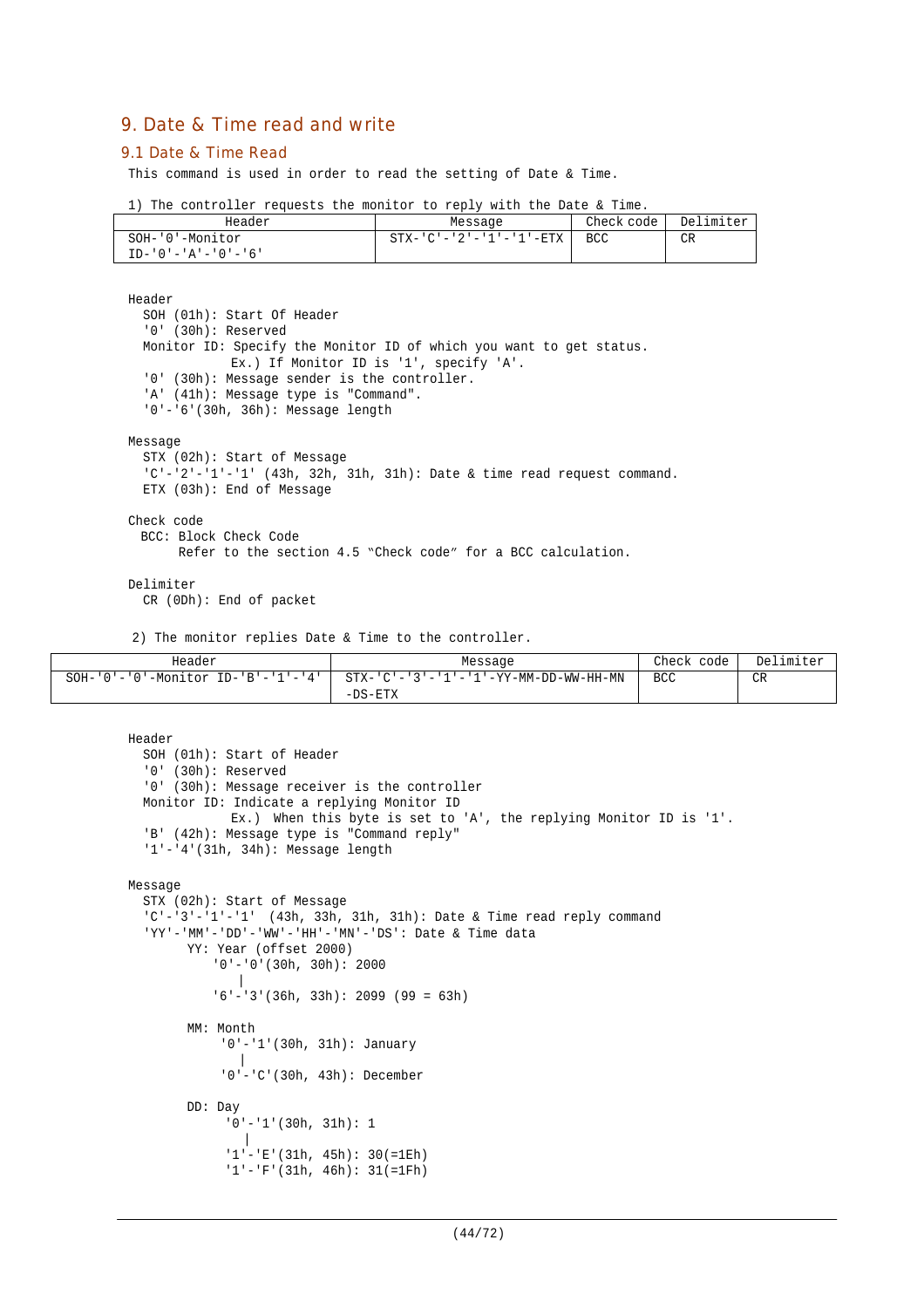```
WW: weekdays
            '0'-'0'(30h, 30h): Sunday
            '0'-'1'(30h, 31h): Monday
            '0'-'2'(30h, 32h): Tuesday
             '0'-'3'(30h, 33h): Wednesday
             '0'-'4'(30h, 34h): Thursday
             '0'-'5'(30h, 35h): Friday
            '0'-'6'(30h, 36h): Saturday
        HH: Hours
             '0'-'0'(30h, 30h): 0
               |
             1'-'7'(31h, 37h): 23 (=17h)
       MN: Minutes
            '0'-'0'(30h, 30h): 0
               \blacksquare'3'-'B' (33h, 42h): 59 (=3Bh)
        DS: Daylight saving (Summer time)
             '0'-'0'(30h, 30h): NO
             '0'-'1'(30h, 31h): YES
 ETX (03h): End of Message
Check code
 BCC: Block Check Code
        Refer to the section 4.5 "Check code" for a BCC calculation.
Delimiter
  CR (0Dh): End of packet
```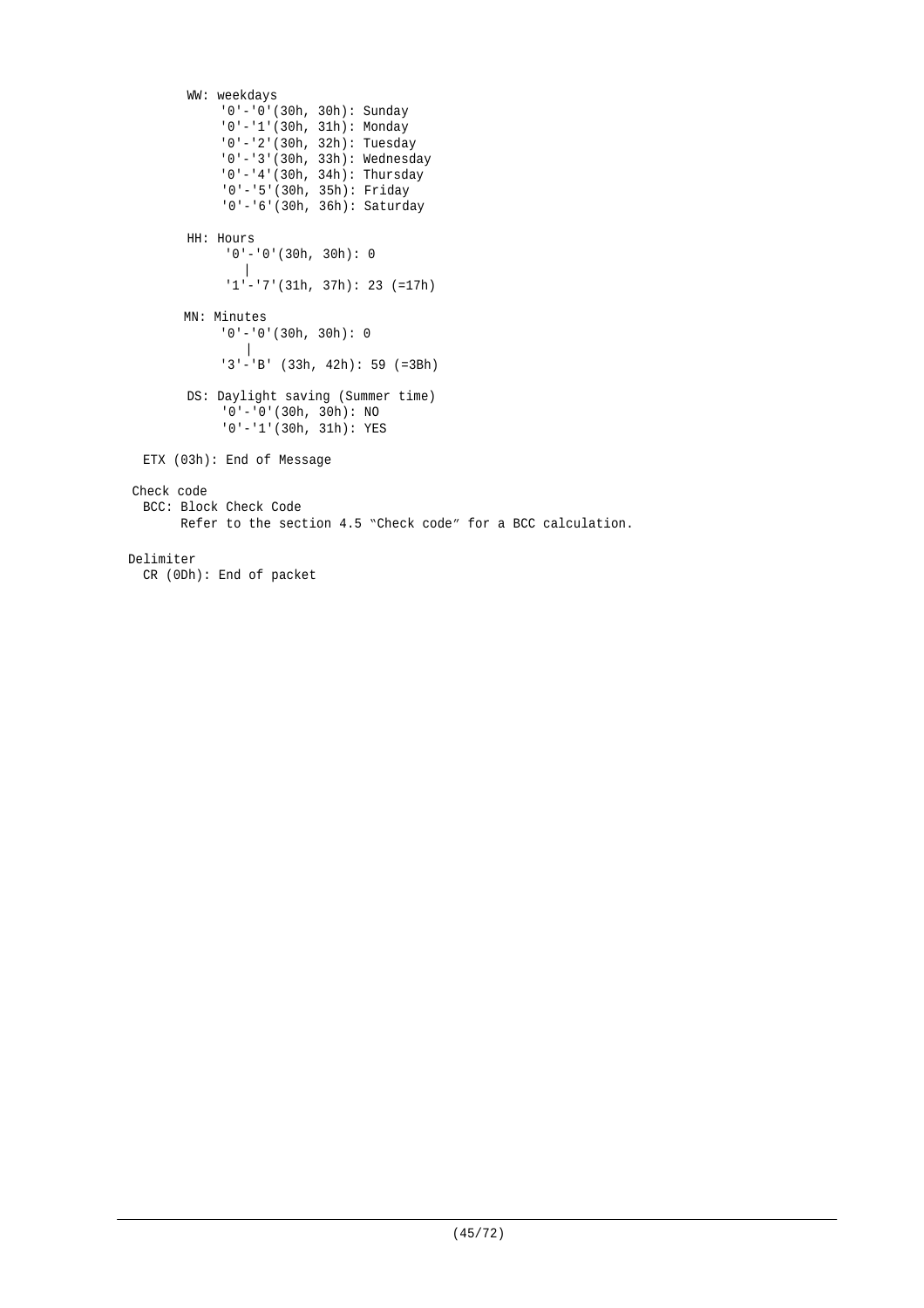### 9.2 Date & Time Write

This command is used in order to write the setting of the Date & Time.

1) The controller requests the monitor to write Date & Time.

| Header  | Message                                                                         | Check code | Delimiter |
|---------|---------------------------------------------------------------------------------|------------|-----------|
| SOH-'0' | '-Monitor ID-'0'-'A'-'1'-'2'   STX-'C'-'2'-'1'-'2'-YY-MM-DD-WW-HH-MN<br>-DS-ETX | BCC        | CR        |

```
Header
 SOH (01h): Start Of Header
  '0' (30h): Reserved
 Monitor ID: Specify the Monitor ID of which you want to change the setting.
             Ex.) If Monitor ID is '1', specify 'A'.
  '0' (30h): Message sender is the controller.
  'A' (41h): Message type is "Command".
  '1'-'2'(31h, 32h): Message length
Message
  STX (02h): Start of Message
  'C'-'2'-'1'-'2' (43h, 32h, 31h, 32h): Date & Time write command
  'YY'-'MM'-'DD'-'WW'-'HH'-'MN'-'DS': Date & Time data
       YY: Year (offset 2000)
            '0'-'0'(30h, 30h): 2000
           |
           '6'-'3'(36h, 33h): 2099 (99 = 63h)
        MM: Month
            '0'-'1'(30h, 31h): January
               |
            '0'-'C'(30h, 43h): December
        DD: Day
             '0'-'1'(30h, 31h): 1
                |
             '1'-'E'(31h, 45h): 30(=1Eh)
             '1'-'F'(31h, 46h): 31(=1Fh)
        WW: weekdays
            '0'-'0'(30h, 30h): Sunday
             '0'-'1'(30h, 31h): Monday
             '0'-'2'(30h, 32h): Tuesday
            '0'-'3'(30h, 33h): Wednesday
            '0'-'4'(30h, 34h): Thursday
            '0'-'5'(30h, 35h): Friday
            '0'-'6'(30h, 36h): Saturday
        HH: Hours
             '0'-'0'(30h, 30h): 0
                |
              '1'-'7'(31h, 37h): 23 (=17h)
        MN: Minutes
            '0'-'0'(30h, 30h): 0
               \Box'3'-'B' (33h, 42h): 59 (=3Bh)
        DS: Daylight saving (Summer time)
            '0'-'0'(30h, 30h): NO
            '0'-'1'(30h, 31h): YES
  ETX (03h): End of Message
Check code
  BCC: Block Check Code
        Refer to the section 4.5 "Check code" for a BCC calculation.
```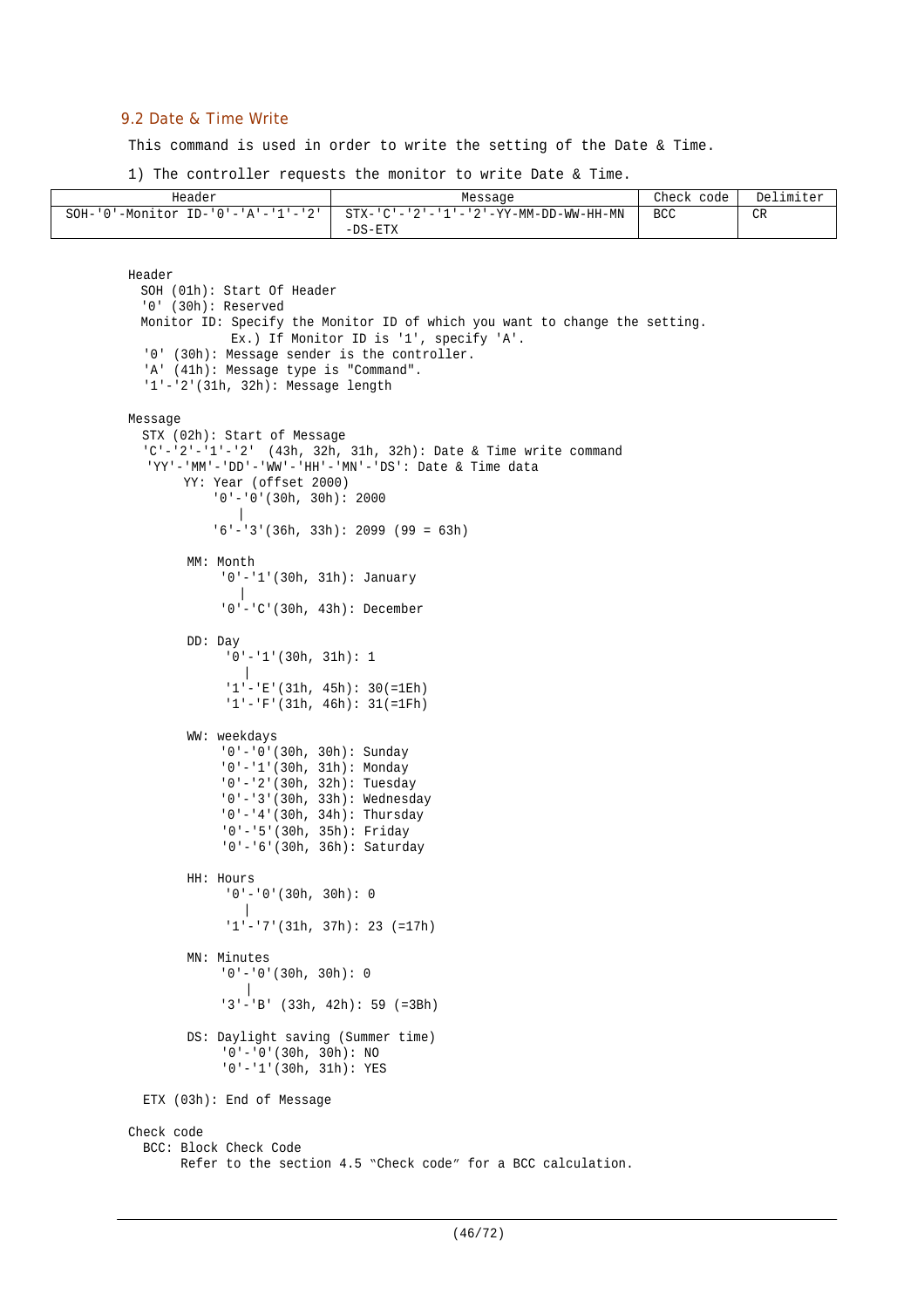2) The monitor replies a data for confirmation.

```
Header Message Check code Delimiter Message Check code Delimiter
SOH-'0'-'0'-Monitor ID-'B'-'1'-'6' STX-'C'-'3'-'1'-'2'-ST-YY-MM-DD-WW-HH-MN
                                     -DS-ETX
                                                                               BCC CRHeader
         SOH (01h): Start Of Header
          '0' (30h): Reserved
          '0' (30h): Message receiver is the controller.
         Monitor ID: Indicate a replying Monitor ID.
                     Ex.) When this byte is set to 'A', the replying Monitor ID is '1'.
          'B' (42h): Message type is "Command reply".
          '1'-'6'(31h, 36h): Message length
       Message
         STX (02h): Start of Message
          'C'-'3'-'1'-'2' (43h, 33h, 31h, 32h): Date & Time write reply command
          ST: Date & Time Status command
                '0'-'0'(30h, 30h): No error
               '0'-'1'(30h, 31h): Error
          'YY'-'MM'-'DD'-'WW'-'HH'-'MN'-'DS': Date & Time data
               YY: Year (offset 2000)
                   '0'-'0'(30h, 30h): 2000
                     \blacksquare'6'-'3'(36h, 33h): 2099 (99 = 63h)
               MM: Month
                   '0'-'1'(30h, 31h): January
                       |
                    '0'-'C'(30h, 43h): December
               DD: Day
                    '0'-'1'(30h, 31h): 1
                       |
                    '1'-'E'(31h, 45h): 30(=1Eh)
                    '1'-'F'(31h, 46h): 31(=1Fh)
               WW: weekdays
                    '0'-'0'(30h, 30h): Sunday
                    '0'-'1'(30h, 31h): Monday
                    '0'-'2'(30h, 32h): Tuesday
                    '0'-'3'(30h, 33h): Wednesday
                    '0'-'4'(30h, 34h): Thursday
                     '0'-'5'(30h, 35h): Friday
                    '0'-'6'(30h, 36h): Saturday
               HH: Hours
                    '0'-'0'(30h, 30h): 0
                       |
                     '1'-'7'(31h, 37h): 23 (=17h)
                MN: Minutes
                    '0'-'0'(30h, 30h): 0
                       |
                    '3'-'B' (33h, 42h): 59 (=3Bh)
               DS: Daylight saving (Summer time)
                    '0'-'0'(30h, 30h): NO
                    '0'-'1'(30h, 31h): YES
         ETX (03h): End of Message
       Check code
          BCC: Block Check Code
               Refer to the section 4.5 "Check code" for a BCC calculation.
```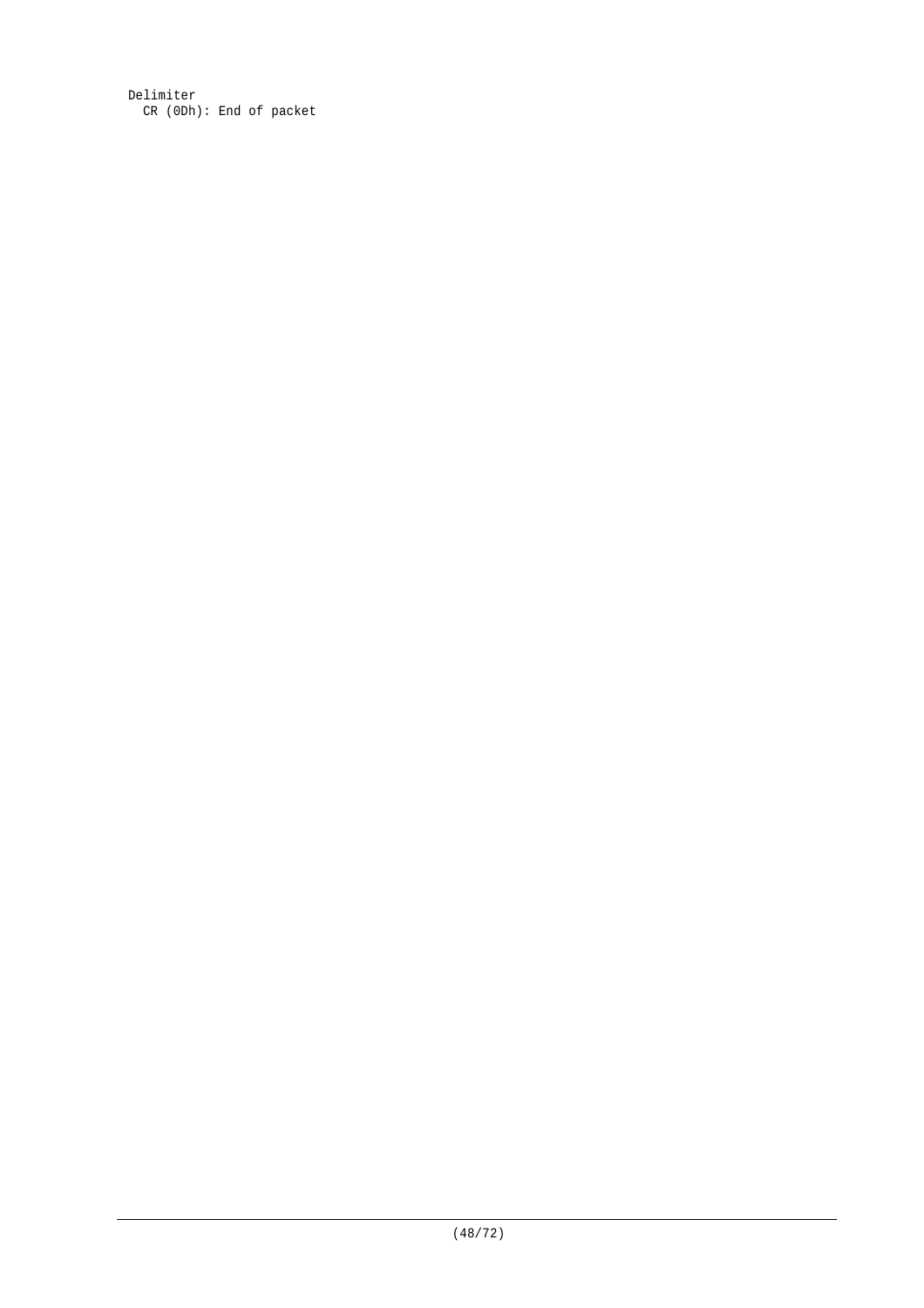# 10. Schedule read and write

#### 10.1 Schedule Read

This command is used in order to read the setting of the Schedule.

1) The controller requests the monitor to read Schedule.

| Header                                 | Message                                         | Therk,<br>code | Delimiter |
|----------------------------------------|-------------------------------------------------|----------------|-----------|
| '-Monitor ID-'0'-'A'-'0'-'8'  <br>SOH- | '-PG-ETX   BCC<br>$STX - 'C' - '2' - '2' - '1'$ |                | CR        |

Header

```
SOH (01h): Start Of Header
  '0' (30h): Reserved
  Monitor ID: Specify the Monitor ID of which you want to get status.
              Ex.) If Monitor ID is '1', specify 'A'.
  '0' (30h): Message sender is the controller.
  'A' (41h): Message type is "Command".
  '0'-'8'(30h, 38h): Message length
Message
  STX (02h): Start of Message
  C' - 2' - 2' - 1' (43h, 32h, 32h, 31h): Schedule read request command.
  PG: Program No.
        \triangleright The data must be ASCII characters strings.
  ETX (03h): End of Message
Check code
 BCC: Block Check Code
      Refer to the section 4.5 "Check code" for a BCC calculation.
```
Delimiter

CR (0Dh): End of packet

2) The monitor replies Schedule to the controller.

ON MIN: Turn on time (minute) '0'-'0'(30h, 30h): 0

| Header | Message                                                                     | Check code | Delimiter |
|--------|-----------------------------------------------------------------------------|------------|-----------|
|        | SOH-'0'-'0'-Monitor ID-'B'-'2'-'6'   STX-'C'-'3'-'2'-'1'-PG-ON HOUR-ON MIN- | BCC        | CR        |
|        | OFF HOUR-OFF MIN-INPUT-WD-FL-P MODE-                                        |            |           |
|        | EXT1-EXT2-EXT3-EXT4-EXT5-EXT6-EXT7-ETX                                      |            |           |

```
Header
  SOH (01h): Start of Header
  '0' (30h): Reserved
  '0' (30h): Message receiver is the controller.
  Monitor ID: Indicate a replying Monitor ID.
             Ex.) When this byte is set to 'A', the replying Monitor ID is '1'.
  'B' (42h): Message type is "Command reply".
  '2'-'6'(32h, 36h): Message length
Message
  STX (02h): Start of Message
  'C'-'3'-'2'-'1' (43h, 33h, 32h, 31h): Schedule read reply command
  PG-ON HOURS-ON MIN-OFF HOURS-OFF MIN-INPUT-WD-FL-P MODE-
  EXT1-EXT2-EXT3-EXT4-EXT5-EXT6-EXT7: Schedule data
       PG: Program No.
            '0'-'0'(30h, 30h): Program No.1
               |
            '0'-'6'(30h, 36h): Program No.7
        ON HOUR: Turn on time (hour)
            '0'-'0'(30h, 30h): 00
               |
            '1'-'7'(31h, 37h): 23 (=17h)
            '1'-'8'(31h, 38h): ON timer isn't set.
```
(49/72)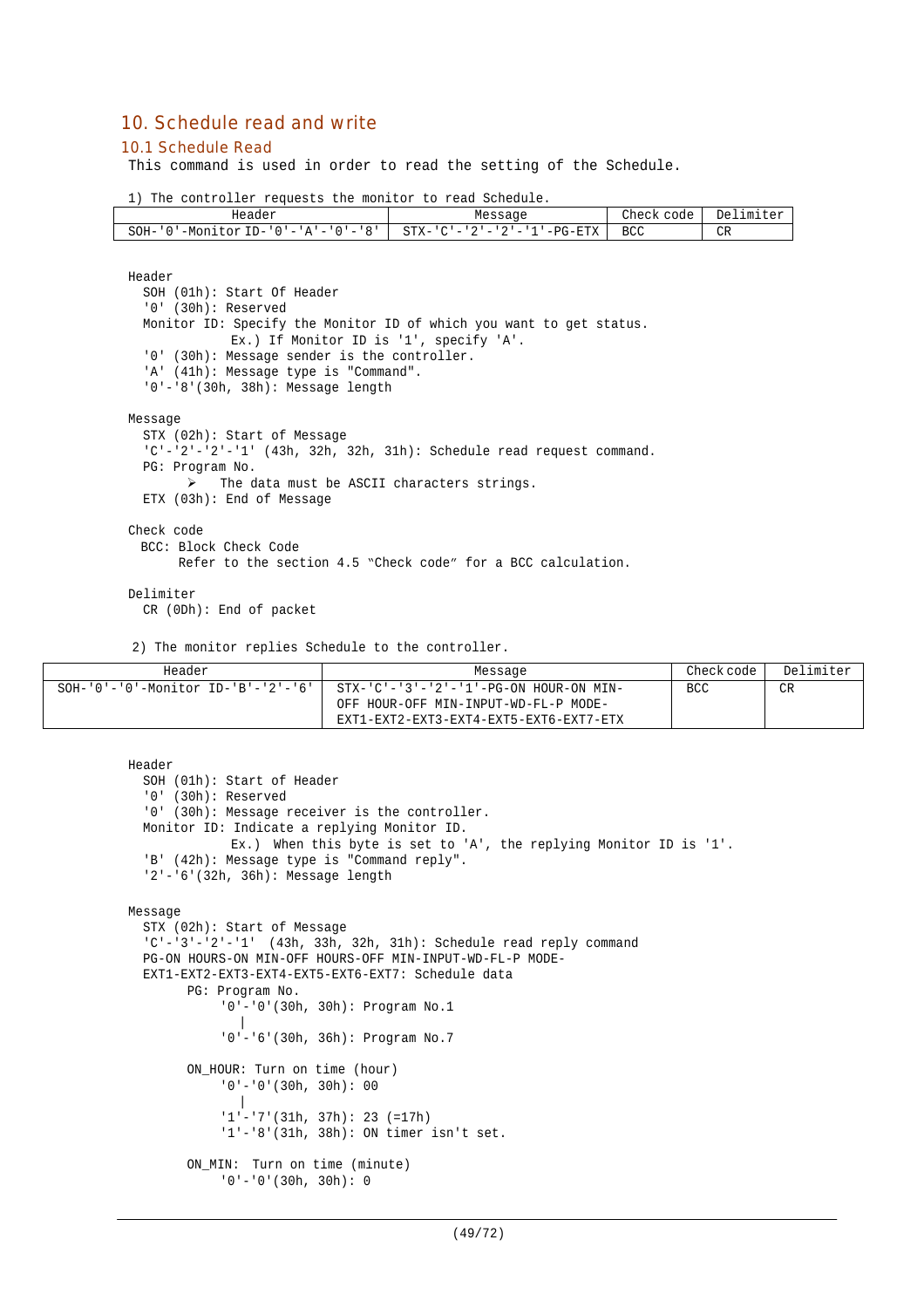```
|
     '3'-'B'(33h, 42h): 59
    '3'-'C'(33h, 43h): On timer isn't set.
OFF_HOUR: Turn off time (hour)
    '0'-'0'(30h, 30h): 00
      \blacksquare'1'-'7'(31h, 37h): 23 (=17h)
    '1'-'8'(31h, 38h): Off timer isn't set.
OFF MIN: Turn off time (minute)
    '0'-'0'(30h, 30h): 0
      \blacksquare'3'-'B'(33h, 42h): 59 (=3Bh)
    '3'-'C'(33h, 43h): Off timer isn't set.
INPUT: Timer input
    '0'-'0'(30h,30h): No mean (works on last memory)
    '0'-'1'(30h,31h): VGA
    '0'-'2'(30h,32h): RGB/HV
    '0'-'3'(30h,33h): DVI
    '0'-'5'(30h,35h): Video1
    '0'-'6'(30h,36h): Video2
    '0'-'7'(30h,37h): S-Video
    '0'-'A'(30h,41h): TV
    '0'-'C'(30h,43h): DVD/HD1
    '0'-'D'(30h,44h): Option
    '0'-'E'(30h,45h): DVD/HD2
    '0'-'F'(30h,46h): Display Port
    '1'-'1'(31h,31h): HDMI
WD: Week setting
    bit 0: Monday
    bit 1: Tuesday
    bit 2: Wednesday
    bit 3: Thursday
    bit 4: Friday
    bit 5: Saturday
    bit 6: Sunday
    EX.
    '0'-'1'(30h, 31h): Monday
    '0'-'4'(30h, 34h): Wednesday
    '0'-'F'(30h, 46h): Monday, Tuesday, Wednesday and Thursday
    '7'-'F'(37h, 46h): Monday to Sunday
FL: Option
    bit 0: 0:once 1:Everyday
    bit 1: 0:once 1:Every week
    bit 2: 0:Disable 1:Enable
    EX.
    '0'-'1'(30h, 31h): Disable, Everyday
    '0'-'4'(30h, 34h): Enable, once
P MODE: Picture mode
    '0'-'0'(30h,30h): No mean (works on last memory)
    '0'-'1'(30h,31h): sRGB
    '0'-'3'(30h,33h): Hi-Bright
    '0'-'4'(30h,34h): Standard
    '0'-'5'(30h,34h): Cinema
    '0'-'6'(30h,36h): ISF-Day
    '0'-'7'(30h,37h): ISF-Night
    '0'-'B'(30h,42h): Ambient-1
    '0'-'C'(30h,43h): Ambient-2
EXT1: Extension1
    '0'-'0'(30h,30h): (On this monitor, it is always '00')
EXT2: Extension 2
```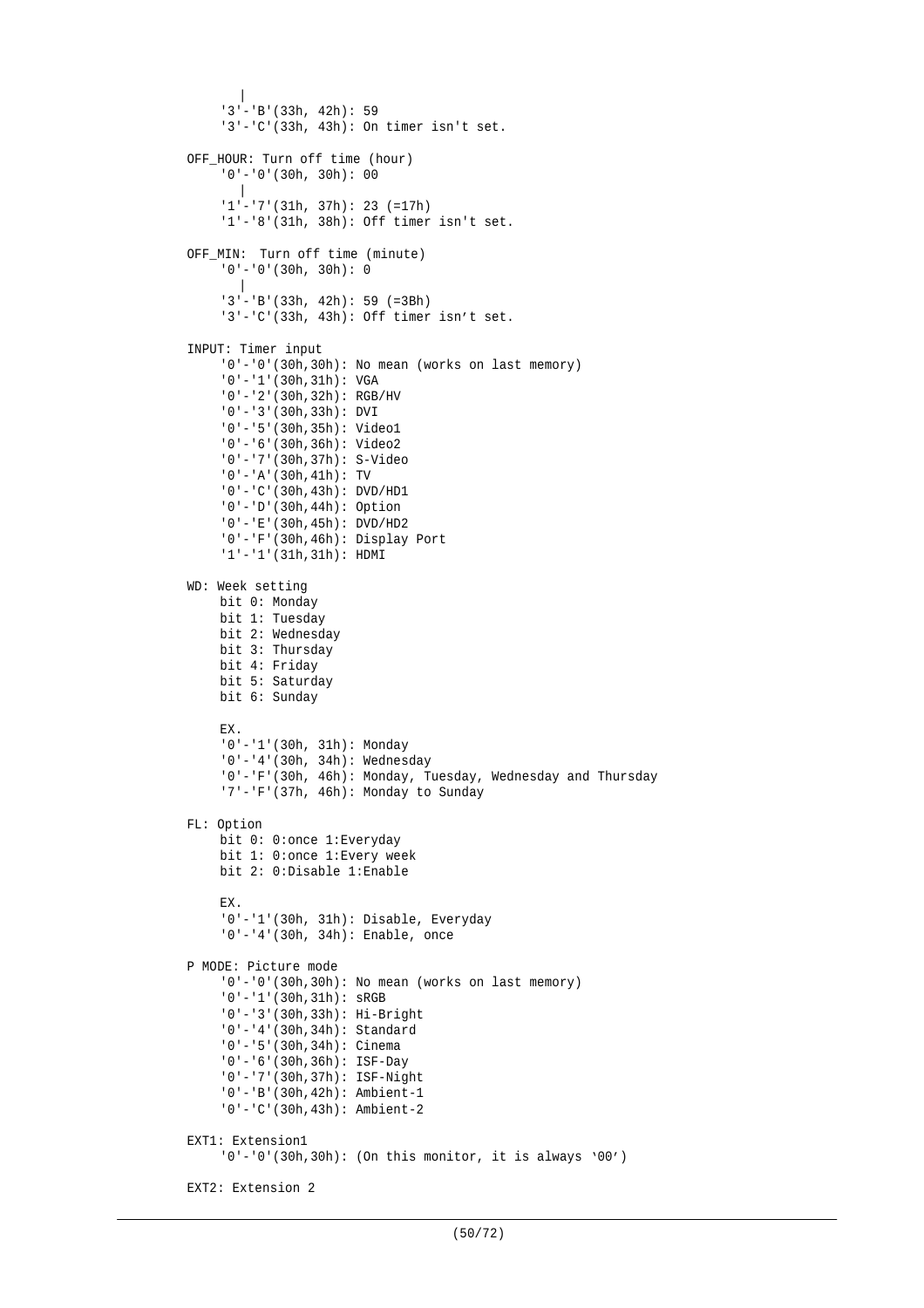'0'-'0'(30h,30h): (On this monitor, it is always '00') EXT3: Extension 3 '0'-'0'(30h,30h): (On this monitor, it is always '00') EXT4: Extension 4 '0'-'0'(30h,30h): (On this monitor, it is always '00') EXT5: Extension 5 '0'-'0'(30h,30h): (On this monitor, it is always '00') EXT6: Extension 6 '0'-'0'(30h,30h): (On this monitor, it is always '00') EXT7: Extension 7 '0'-'0'(30h,30h): (On this monitor, it is always '00') ETX (03h): End of Message Check code BCC: Block Check Code Refer to the section 4.5 "Check code" for a BCC calculation. Delimiter CR (0Dh): End of packet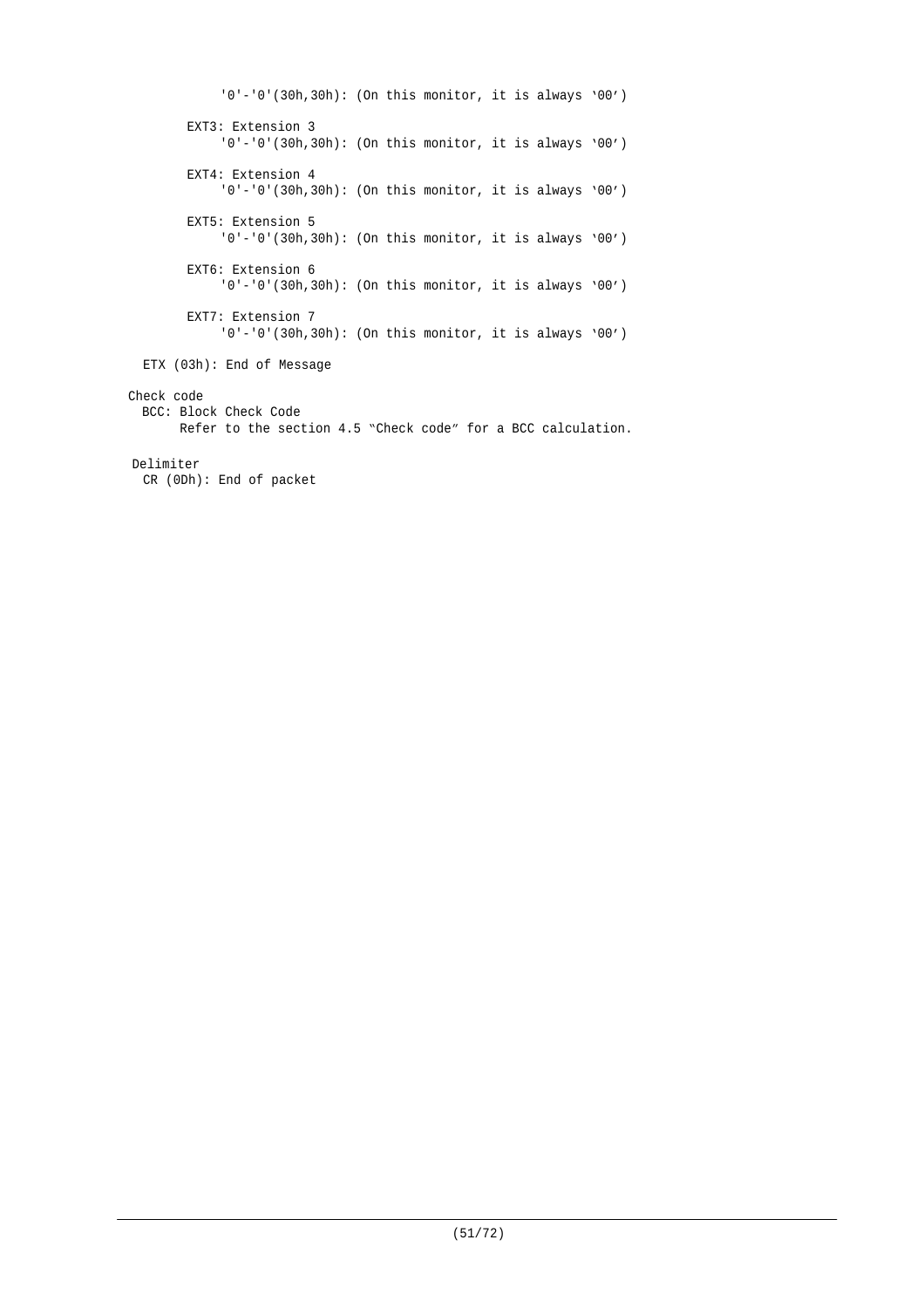\*\*\*Following command also can be used for to keep backward compatibility, in order to read the setting of the Schedule.

1) The controller requests the monitor to read Schedule.

| Header                                  | Message                    | Check code | Delimiter |
|-----------------------------------------|----------------------------|------------|-----------|
| '-Monitor ID-'0'-'A'-'0'-'8',<br>SOH-'0 | STX-'C'-'2'-'1'-'3'-PG-ETX | <b>BCC</b> | CR        |

```
Header
  SOH (01h): Start Of Header
  '0' (30h): Reserved
  Monitor ID: Specify the Monitor ID of which you want to get status.
              Ex.) If Monitor ID is '1', specify 'A'.
  '0' (30h): Message sender is the controller.
  'A' (41h): Message type is "Command".
  '0'-'8'(30h, 38h): Message length
Message
  STX (02h): Start of Message
  'C'-'2'-'1'-'3' (43h, 32h, 31h, 33h): Schedule read request command.
  PG: Program No.
       \triangleright The data must be ASCII characters strings.
  ETX (03h): End of Message
Check code
 BCC: Block Check Code
      Refer to the section 4.5 "Check code" for a BCC calculation.
```
Delimiter

CR (0Dh): End of packet

2) The monitor replies Schedule to the controller.

| Header                                           | Message                                                 | Check code | Delimiter |
|--------------------------------------------------|---------------------------------------------------------|------------|-----------|
| $SOH - '0' - '0' - Monttor ID - 'B' - '1' - '6'$ | $STX - 'C' - '3' - '1' - '3' - PG - ON HOUR - ON MIN -$ | <b>BCC</b> | <b>CR</b> |
|                                                  | OFF HOUR-OFF MIN-INPUT-WD-FL-ETX                        |            |           |

```
Header
  SOH (01h): Start of Header
  '0' (30h): Reserved
  '0' (30h): Message receiver is the controller.
 Monitor ID: Indicate a replying Monitor ID.
             Ex.) When this byte is set to 'A', the replying Monitor ID is '1'.
  'B' (42h): Message type is "Command reply".
  '1'-'6'(31h, 36h): Message length
Message
  STX (02h): Start of Message
  'C'-'3'-'1'-'3' (43h, 33h, 31h, 33h): Schedule read reply command
  PG-ON HOURS-ON MIN-OFF HOURS-OFF MIN-INPUT-WD-FL: Schedule data
        PG: Program No.
             '0'-'0'(30h, 30h): Program No.1
              |
            '0'-'6'(30h, 36h): Program No.7
        ON_HOUR: Turn on time (hour)
            '0'-'0'(30h, 30h): 00
              \blacksquare'1'-'7'(31h, 37h): 23 (=17h)
            '1'-'8'(31h, 38h): ON timer isn't set.
        ON_MIN: Turn on time (minute)
            '0'-'0'(30h, 30h): 0
               |
            '3'-'B'(33h, 42h): 59
            '3'-'C'(33h, 43h): On timer isn't set.
```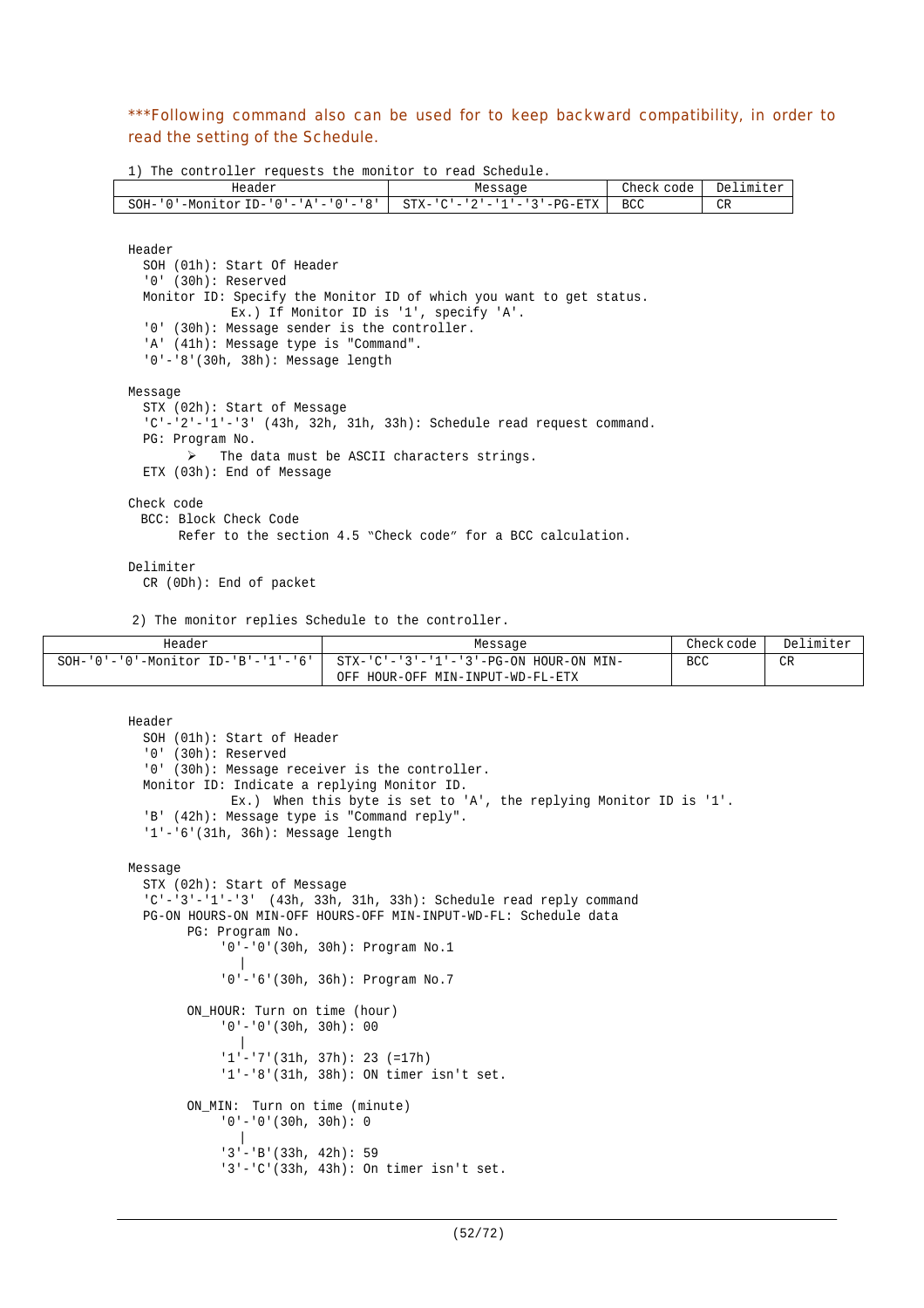```
OFF_HOUR: Turn off time (hour)
            '0'-'0'(30h, 30h): 00
              \blacksquare'1'-'7'(31h, 37h): 23 (=17h)
            '1'-'8'(31h, 38h): Off timer isn't set.
        OFF_MIN: Turn off time (minute)
            '0'-'0'(30h, 30h): 0
              \blacksquare'3'-'B'(33h, 42h): 59 (=3Bh)
            '3'-'C'(33h, 43h): Off timer isn't set.
        INPUT: Timer input
            '0'-'0'(30h, 30h): DVI
            '0'-'1'(30h, 31h): VGA
             '0'-'2'(30h, 32h): RGB/HV
             '0'-'3'(30h, 33h): DVD/HD1
             '0'-'4'(30h, 34h): VIDEO
            '0'-'5'(30h, 35h): S-VIDEO
            '0'-'7'(30h,30h): No mean (Works on last memory)
        WD: Week setting
            bit 0: Monday
            bit 1: Tuesday
            bit 2: Wednesday
            bit 3: Thursday
            bit 4: Friday
            bit 5: Saturday
            bit 6: Sunday
            EX.
            '0'-'1'(30h, 31h): Monday
            '0'-'4'(30h, 34h): Wednesday
            '0'-'F'(30h, 46h): Monday, Tuesday, Wednesday and Thursday
            '7'-'F'(37h, 46h): Monday to Sunday
        FL: Option
            bit 0: 0:once 1:Everyday
            bit 1: 0:once 1:Every week
            bit 2: 0:Disable 1:Enable
            EX.
            '0'-'1'(30h, 31h): Disable, Everyday
            '0'-'4'(30h, 34h): Enable, once
  ETX (03h): End of Message
Check code
 BCC: Block Check Code
       Refer to the section 4.5 "Check code" for a BCC calculation.
Delimiter
 CR (0Dh): End of packet
```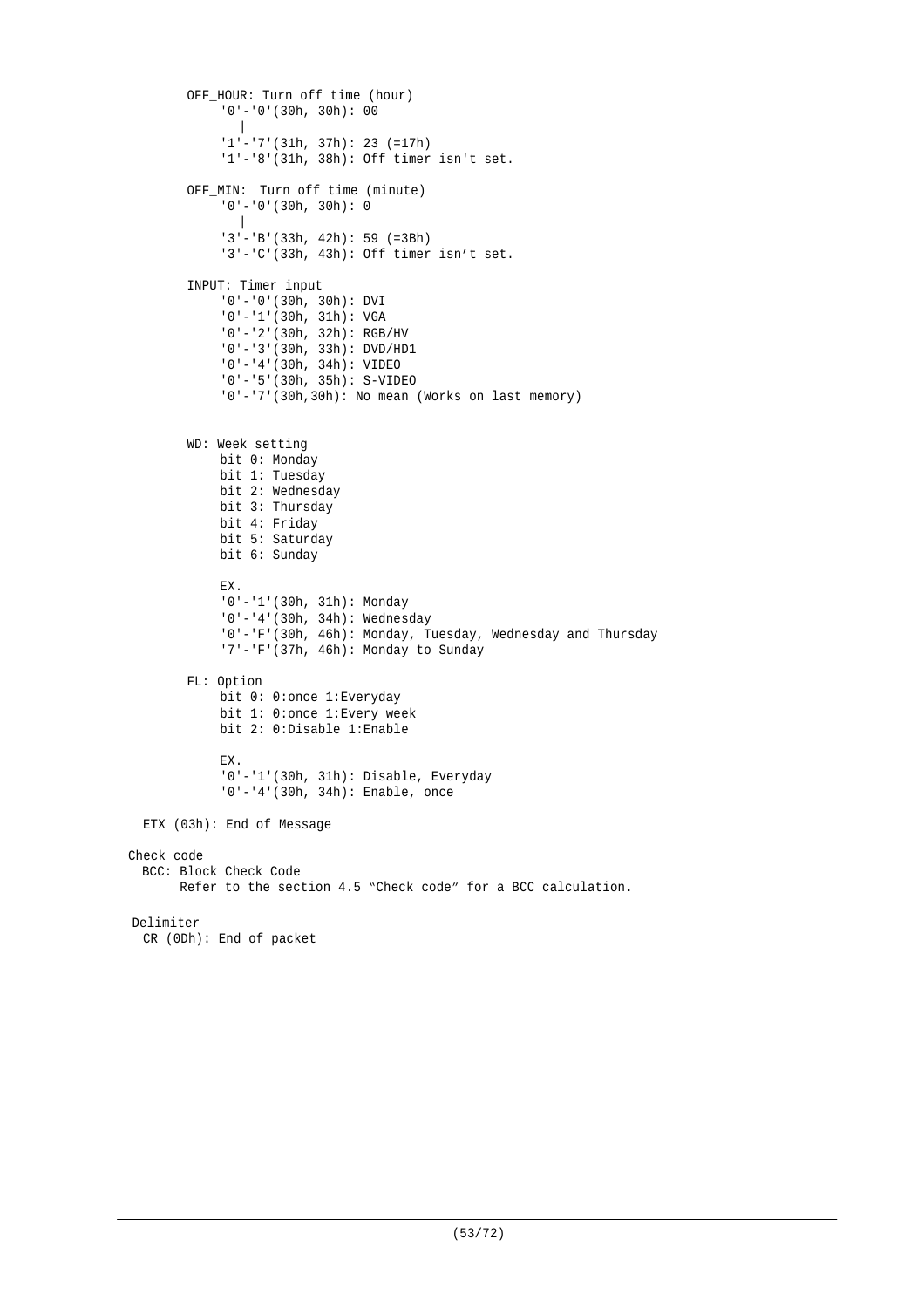#### 10.2 Schedule Write

This command is used in order to write the setting of the Schedule.

1) The controller requests the monitor to write Schedule.

| Header                                | Message                                                                                                                                   | Check code | Delimiter |
|---------------------------------------|-------------------------------------------------------------------------------------------------------------------------------------------|------------|-----------|
| $SOH-10$ '-Monitor ID-'0'-'A'-'2'-'6' | $STX - 'C' - '2' - '2' - '2' - PG - ON HOUR - ON MIN -$<br>OFF HOUR-OFF MIN-INPUT-WD-FL-P MODE-<br>EXT1-EXT2-EXT3-EXT4-EXT5-EXT6-EXT7-ETX | <b>BCC</b> | CR        |

```
Header
  SOH (01h): Start Of Header
  '0' (30h): Reserved
  Monitor ID: Specify the Monitor ID of which you want to change a setting.
             Ex.) If Monitor ID is '1', specify 'A'.
  '0' (30h): Message sender is the controller.
  'A' (41h): Message type is "Command".
  '2'-'6'(32h, 36h): Message length.
Message
 STX (02h): Start of Message
  'C'-'2'-'2'-'2' (43h, 32h, 32h, 32h): Schedule writes command
  PG-ON HOURS-ON MIN-OFF HOURS-OFF MIN-INPUT-WD-FL-P MODE
  EXT1-EXT2-EXT3-EXT4-EXT5-EXT6-EXT7: Schedule data
        PG: Program No.
             '0'-'0'(30h, 30h): Program No.1
              \blacksquare'0'-'6'(30h, 36h): Program No.7
        ON HOUR: Turn on time (hour)
            '0'-'0'(30h, 30h): 00
               |
             '1'-'7'(31h, 37h): 23 (=17h)
            '1'-'8'(31h, 38h): ON timer isn't set.
        ON_MIN: Turn on time (minute)
            '0'-'0'(30h, 30h): 0
              \blacksquare'3'-'B'(33h, 42h): 59
             '3'-'C'(33h, 43h): On timer isn't set.
        OFF_HOUR: Turn off time (hour)
             '0'-'0'(30h, 30h): 00
               |
             '1'-'7'(31h, 37h): 23 (=17h)
             '1'-'8'(31h, 38h): Off timer isn't set.
        OFF_MIN: Turn off time (minute)
             '0'-'0'(30h, 30h): 0
              \blacksquare'3'-'B'(33h, 42h): 59 (=3Bh)
            '3'-'C'(33h, 43h): Off timer isn't set.
        INPUT: Timer input
            '0'-'0'(30h,30h): No mean (works on last memory)
             '0'-'1'(30h,31h): VGA
             '0'-'2'(30h,32h): RGB/HV
             '0'-'3'(30h,33h): DVI
             '0'-'4'(30h,34h): HDMI (Set only)
            '0'-'5'(30h,35h): Video1
            '0'-'6'(30h,36h): Video2
             '0'-'7'(30h,37h): S-Video
             '0'-'A'(30h,41h): TV
             '0'-'C'(30h,43h): DVD/HD1
            '0'-'D'(30h,44h): Option
            '0'-'E'(30h,45h): DVD/HD2
            '0'-'F'(30h,46h): Display Port
```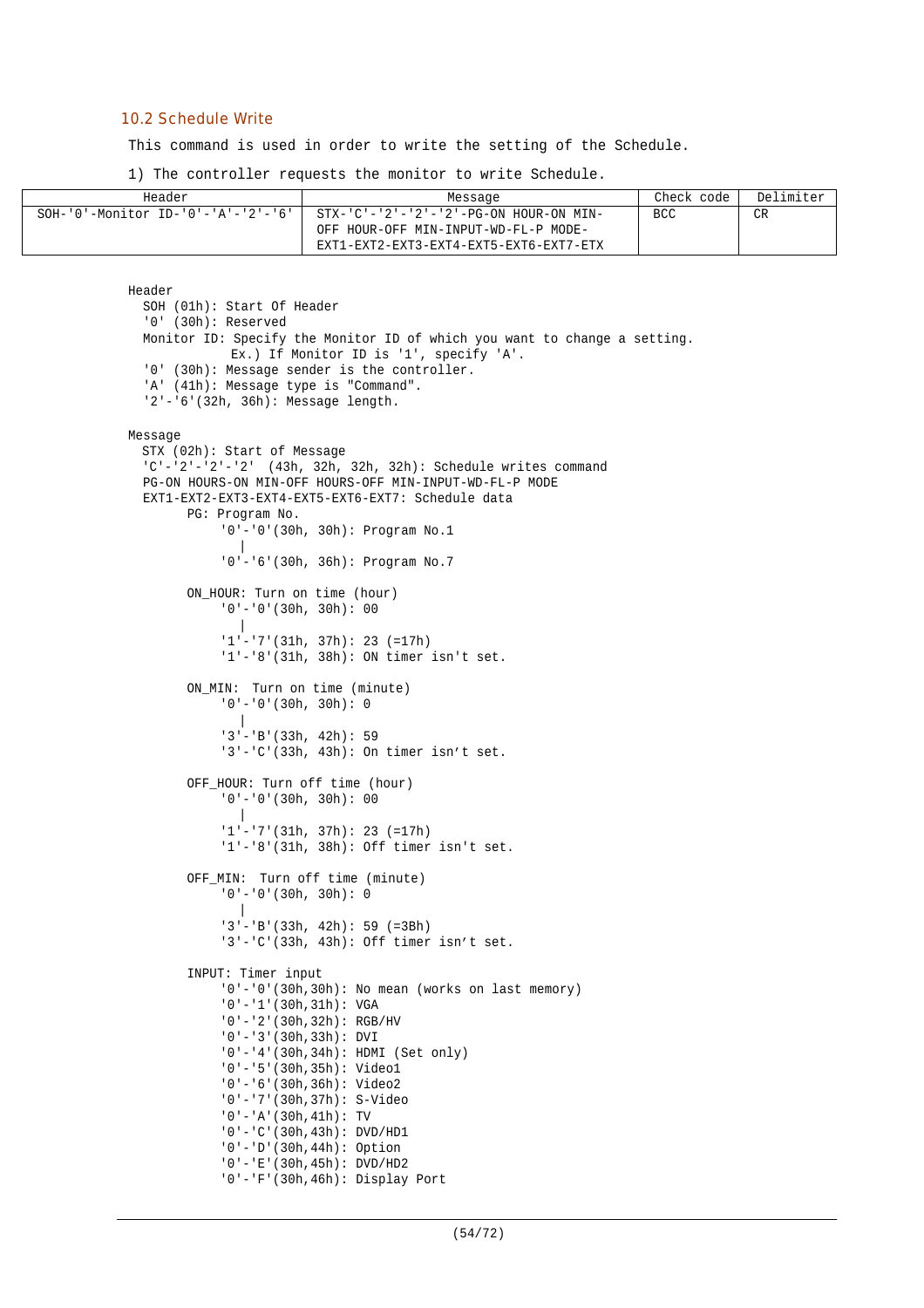```
'1'-'1'(31h,31h): HDMI
            * Please select active input on your system (setting).
            * If you select inactive input here, the input change execution will be ignored.
        WD: Week setting
            bit 0: Monday
            bit 1: Tuesday
            bit 2: Wednesday
            bit 3: Thursday
            bit 4: Friday
            bit 5: Saturday
            bit 6: Sunday
            EX.
            '0'-'1'(30h, 31h): Monday
            '0'-'4'(30h, 34h): Wednesday
            '0'-'F'(30h, 46h): Monday, Tuesday, Wednesday and Thursday
            '7'-'F'(37h, 46h): Monday to Sunday
        FL: Option
            bit 0: 0:once 1:Everyday
            bit 1: 0:once 1:Every week
            bit 2: 0:Disable 1:Enable
             * When bit 0 and bit 1 are '1', it behaves as Everyday.
            EX.
            '0'-'1'(30h, 31h): Disable, Everyday
            '0'-'4'(30h, 34h): Enable, once
        P MODE: Picture mode
            '0'-'0'(30h,30h): No mean (Works on last memory)
            '0'-'1'(30h,31h): sRGB
            '0'-'3'(30h,33h): Hi-Bright
            '0'-'4'(30h,34h): Standard
            '0'-'5'(30h,34h): Cinema
            '0'-'6'(30h,36h): ISF-Day
            '0'-'7'(30h,37h): ISF-Night
            '0'-'B'(30h,42h): Ambient-1
            '0'-'C'(30h,43h): Ambient-2
            * Please select active picture mode on your system (setting).
            * If you select inactive picture mode here, the input change execution will be ignored.
        EXT1: Extension1
            '0'-'0'(30h,30h): (On this monitor, it is always '00')
        EXT2: Extension 2
            '0'-'0'(30h,30h): (On this monitor, it is always '00')
        EXT3: Extension 3
            '0'-'0'(30h,30h): (On this monitor, it is always '00')
        EXT4: Extension 4
            '0'-'0'(30h,30h): (On this monitor, it is always '00')
        EXT5: Extension 5
            '0'-'0'(30h,30h): (On this monitor, it is always '00')
        EXT6: Extension 6
            '0'-'0'(30h,30h): (On this monitor, it is always '00')
        EXT7: Extension 7
            '0'-'0'(30h,30h): (On this monitor, it is always '00')
  ETX (03h): End of Message
Check code
  BCC: Block Check Code
        Refer to the section 4.5 "Check code" for a BCC calculation.
```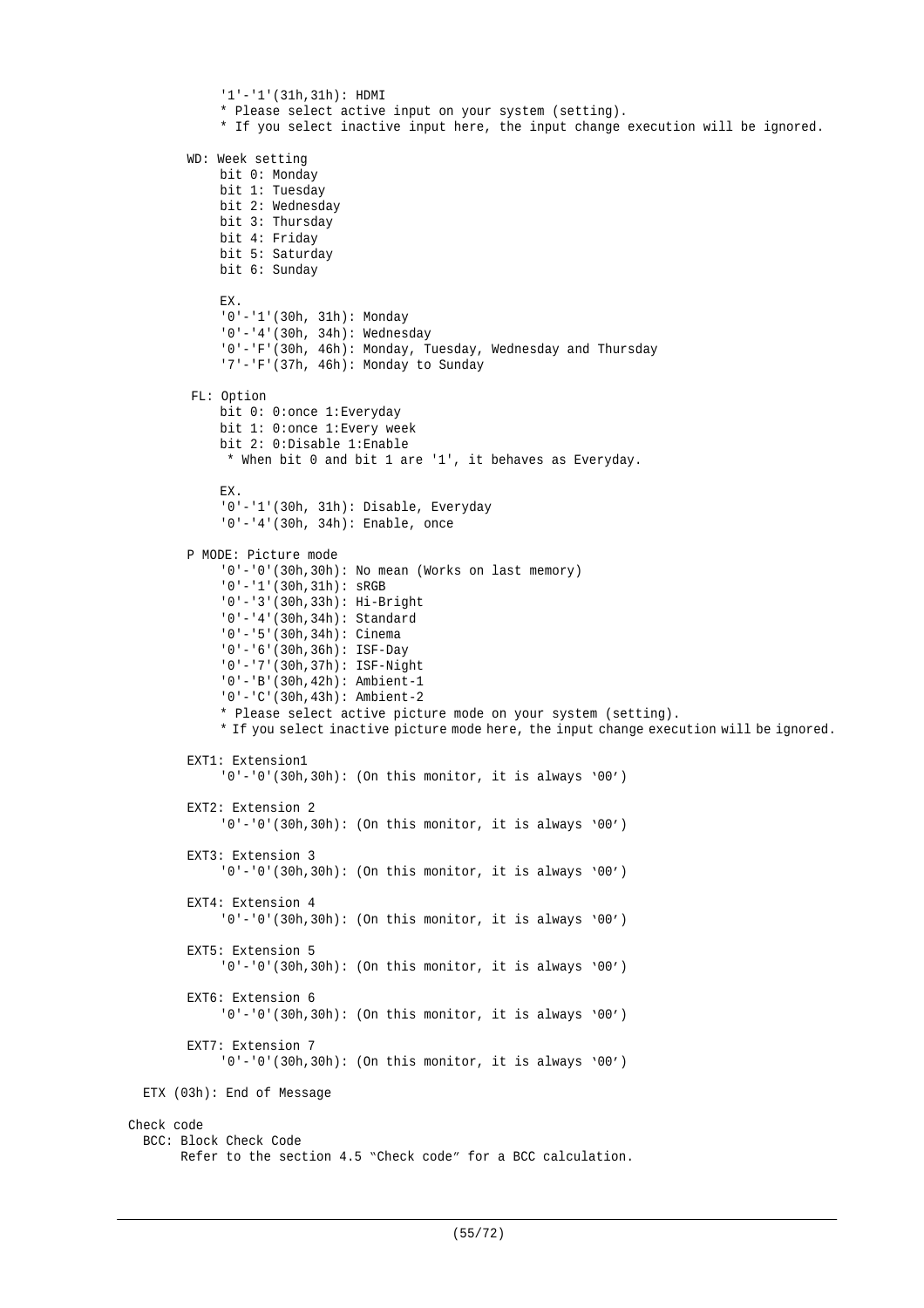2) The monitor replies a data for confirmation.

| Header                                           | -----                                                        | Message                                                                  | Check code | Delimiter |
|--------------------------------------------------|--------------------------------------------------------------|--------------------------------------------------------------------------|------------|-----------|
| $SOH - '0' - '0' - Monttor ID - 'B' - '2' - '8'$ |                                                              | STX-'C'-'3'-'2'-'2'-ST-PG-ON HOUR-ON MIN-                                | <b>BCC</b> | CR        |
|                                                  |                                                              | OFF HOUR-OFF MIN-INPUT-WD-FL-P MODE-                                     |            |           |
|                                                  |                                                              | EXT1-EXT2-EXT3-EXT4-EXT5-EXT6-EXT7-ETX                                   |            |           |
|                                                  |                                                              |                                                                          |            |           |
| Header                                           |                                                              |                                                                          |            |           |
|                                                  | SOH (01h): Start Of Header                                   |                                                                          |            |           |
| $'0'$ (30h): Reserved                            |                                                              |                                                                          |            |           |
|                                                  |                                                              | '0' (30h): Message receiver is the controller.                           |            |           |
|                                                  |                                                              | Monitor ID: Indicate a replying Monitor ID.                              |            |           |
|                                                  |                                                              | Ex.) When this byte is set to 'A', the replying Monitor ID is '1'.       |            |           |
|                                                  |                                                              | 'B' (42h): Message type is "Command reply".                              |            |           |
|                                                  | $'2' - '8'$ (32h, 38h): Message length                       |                                                                          |            |           |
|                                                  |                                                              |                                                                          |            |           |
| Message                                          |                                                              |                                                                          |            |           |
|                                                  | STX (02h): Start of Message                                  |                                                                          |            |           |
|                                                  |                                                              | $C'$ -'3'-'2'-'2' (43h, 33h, 32h, 32h): Schedule writes reply command    |            |           |
|                                                  | ST: Schedule Status command                                  |                                                                          |            |           |
|                                                  | $'0'$ -'0'(30h, 30h): No error                               |                                                                          |            |           |
|                                                  | $'0'$ -'1'(30h, 31h): Error                                  |                                                                          |            |           |
|                                                  |                                                              | PG-ON HOURS-ON MIN-OFF HOURS-OFF MIN-INPUT-WD-FL-P MODE                  |            |           |
|                                                  |                                                              | EXT1-EXT2-EXT3-EXT4-EXT5-EXT6-EXT7: Schedule data                        |            |           |
|                                                  | PG: Program No.                                              |                                                                          |            |           |
|                                                  |                                                              | $'0'$ - $'0'$ (30h, 30h): Program No.1                                   |            |           |
|                                                  |                                                              |                                                                          |            |           |
|                                                  |                                                              | $'0'$ - $'6'$ (30h, 36h): Program No.7                                   |            |           |
|                                                  |                                                              |                                                                          |            |           |
|                                                  | ON_HOUR: Turn on time (hour)<br>$'0'$ - $'0'$ (30h, 30h): 00 |                                                                          |            |           |
|                                                  |                                                              |                                                                          |            |           |
|                                                  |                                                              | $1! - 7! (31h, 37h): 23 (=17h)$                                          |            |           |
|                                                  |                                                              | $'1'$ - '8' (31h, 38h): ON timer isn't set.                              |            |           |
|                                                  |                                                              |                                                                          |            |           |
|                                                  |                                                              | ON_MIN: Turn on time (minute)                                            |            |           |
|                                                  | $'0'$ - $'0'$ (30h, 30h): 0                                  |                                                                          |            |           |
|                                                  |                                                              |                                                                          |            |           |
|                                                  | $'3'$ - 'B' (33h, 42h): 59                                   |                                                                          |            |           |
|                                                  |                                                              | $'3'$ -'C'(33h, 43h): On timer isn't set.                                |            |           |
|                                                  |                                                              |                                                                          |            |           |
|                                                  |                                                              | OFF_HOUR: Turn off time (hour)                                           |            |           |
|                                                  | $'0'$ - $'0'$ (30h, 30h): 00                                 |                                                                          |            |           |
|                                                  |                                                              | $'1'$ - '7' (31h, 37h): 23 (=17h)                                        |            |           |
|                                                  |                                                              | $'1'$ -'8'(31h, 38h): Off timer isn't set.                               |            |           |
|                                                  |                                                              |                                                                          |            |           |
|                                                  |                                                              | OFF_MIN: Turn off time (minute)                                          |            |           |
|                                                  | $'0'$ - $'0'$ (30h, 30h): 0                                  |                                                                          |            |           |
|                                                  |                                                              |                                                                          |            |           |
|                                                  |                                                              | $'3'$ - 'B' (33h, 42h): 59 (=3Bh)                                        |            |           |
|                                                  |                                                              | $'3'$ -'C'(33h, 43h): Off timer isn't set.                               |            |           |
|                                                  |                                                              |                                                                          |            |           |
|                                                  | INPUT: Timer input                                           |                                                                          |            |           |
|                                                  |                                                              | '0'-'0'(30h,30h): No mean (works on last memory)                         |            |           |
|                                                  | $'0' - '1' (30h, 31h)$ : VGA                                 |                                                                          |            |           |
|                                                  | $'0'$ - '2' (30h, 32h): RGB/HV                               |                                                                          |            |           |
|                                                  | $'0'$ - '3' (30h, 33h): DVI                                  |                                                                          |            |           |
|                                                  | $'0'$ - '5' (30h, 35h): Video1                               |                                                                          |            |           |
|                                                  | $'0'$ - '6' (30h, 36h): Video2                               |                                                                          |            |           |
|                                                  |                                                              | $'0'$ -'7'(30h,37h): S-Video                                             |            |           |
|                                                  | $'0'$ - 'A' (30h, 41h): TV                                   |                                                                          |            |           |
|                                                  |                                                              | $'0'$ - $'C'$ (30h, 43h): DVD/HD1                                        |            |           |
|                                                  | $'0'$ - 'D' (30h, 44h): Option                               |                                                                          |            |           |
|                                                  |                                                              | $'0'$ - 'E' (30h, 45h): DVD/HD2<br>$'0'$ - $F'(30h, 46h)$ : Display Port |            |           |
|                                                  | $'1'$ - $'1'$ (31h,31h): HDMI                                |                                                                          |            |           |
|                                                  |                                                              |                                                                          |            |           |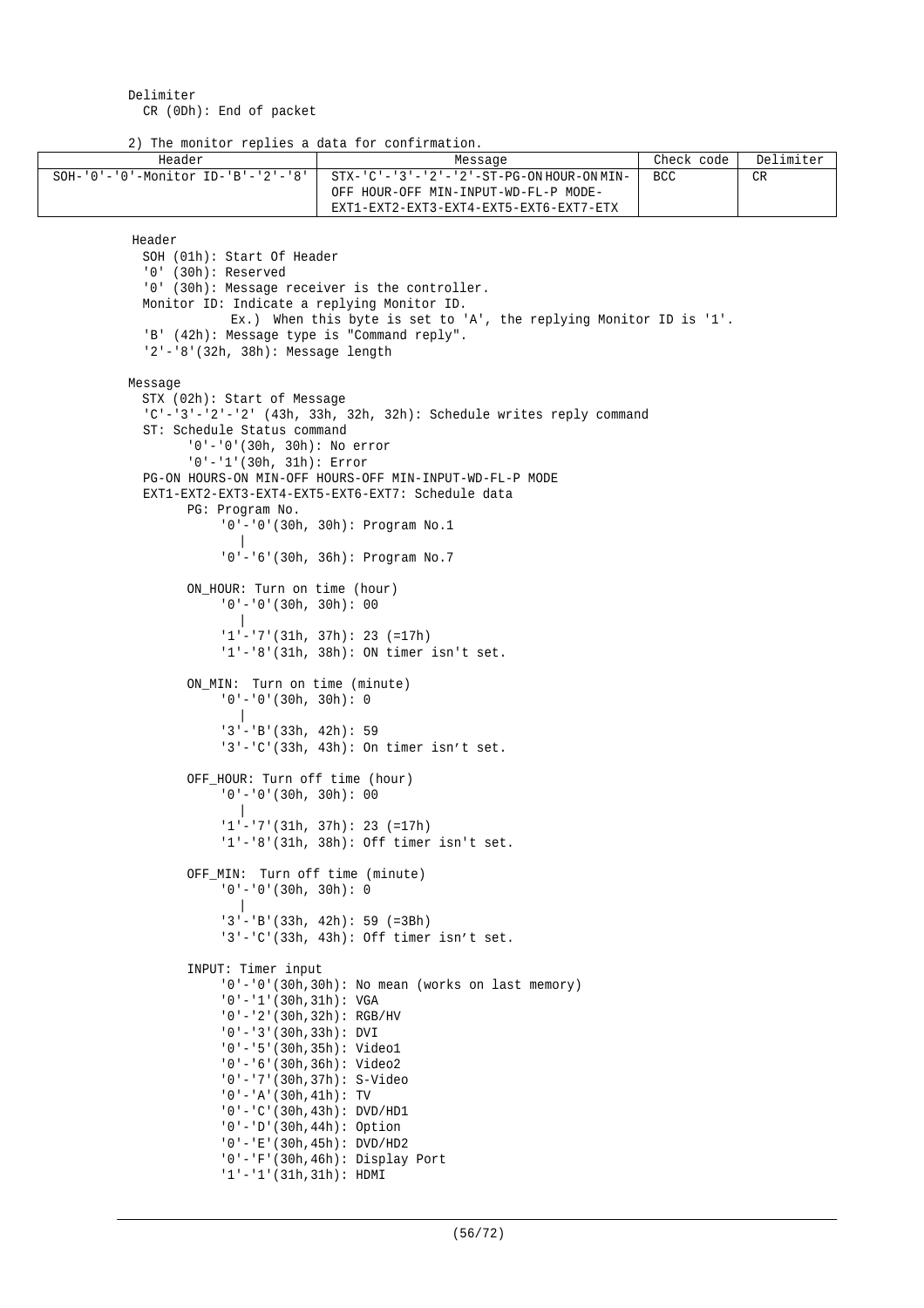```
WD: Week setting
            bit 0: Monday
            bit 1: Tuesday
            bit 2: Wednesday
            bit 3: Thursday
            bit 4: Friday
            bit 5: Saturday
            bit 6: Sunday
            EX.
            '0'-'1'(30h, 31h): Monday
            '0'-'4'(30h, 34h): Wednesday
            '0'-'F'(30h, 46h): Monday, Tuesday, Wednesday and Thursday
            '7'-'F'(37h, 46h): Monday to Sunday
       FL: Option
            bit 0: 0:once 1:Everyday
            bit 1: 0:once 1:Every week
            bit 2: 0:Disable 1:Enable
            * When bit 0 and bit 1 are '1', it behaves as Everyday.
            EX.
            '0'-'1'(30h, 31h): Disable, Everyday
            '0'-'4'(30h, 34h): Enable, once
       P MODE: Picture mode
            '0'-'0'(30h,30h): No mean (works on last memory)
            '0'-'1'(30h,31h): sRGB
            '0'-'3'(30h,33h): Hi-Bright
            '0'-'4'(30h,34h): Standard
            '0'-'5'(30h,34h): Cinema
            '0'-'6'(30h,36h): ISF-Day
            '0'-'7'(30h,37h): ISF-Night
            '0'-'B'(30h,42h): Ambient-1
            '0'-'C'(30h,43h): Ambient-2
       EXT1: Extension1
            '0'-'0'(30h,30h): (On this monitor, it is always '00')
       EXT2: Extension 2
            '0'-'0'(30h,30h): (On this monitor, it is always '00')
       EXT3: Extension 3
            '0'-'0'(30h,30h): (On this monitor, it is always '00')
       EXT4: Extension 4
            '0'-'0'(30h,30h): (On this monitor, it is always '00')
       EXT5: Extension 5
            '0'-'0'(30h,30h): (On this monitor, it is always '00')
       EXT6: Extension 6
            '0'-'0'(30h,30h): (On this monitor, it is always '00')
       EXT7: Extension 7
            '0'-'0'(30h,30h): (On this monitor, it is always '00')
  ETX (03h): End of Message
Check code
  BCC: Block Check Code
        Refer to the section 4.5 "Check code" for a BCC calculation.
Delimiter
  CR (0Dh): End of packet
3) The controller requests the monitor to write Enable/Disable Schedule.
```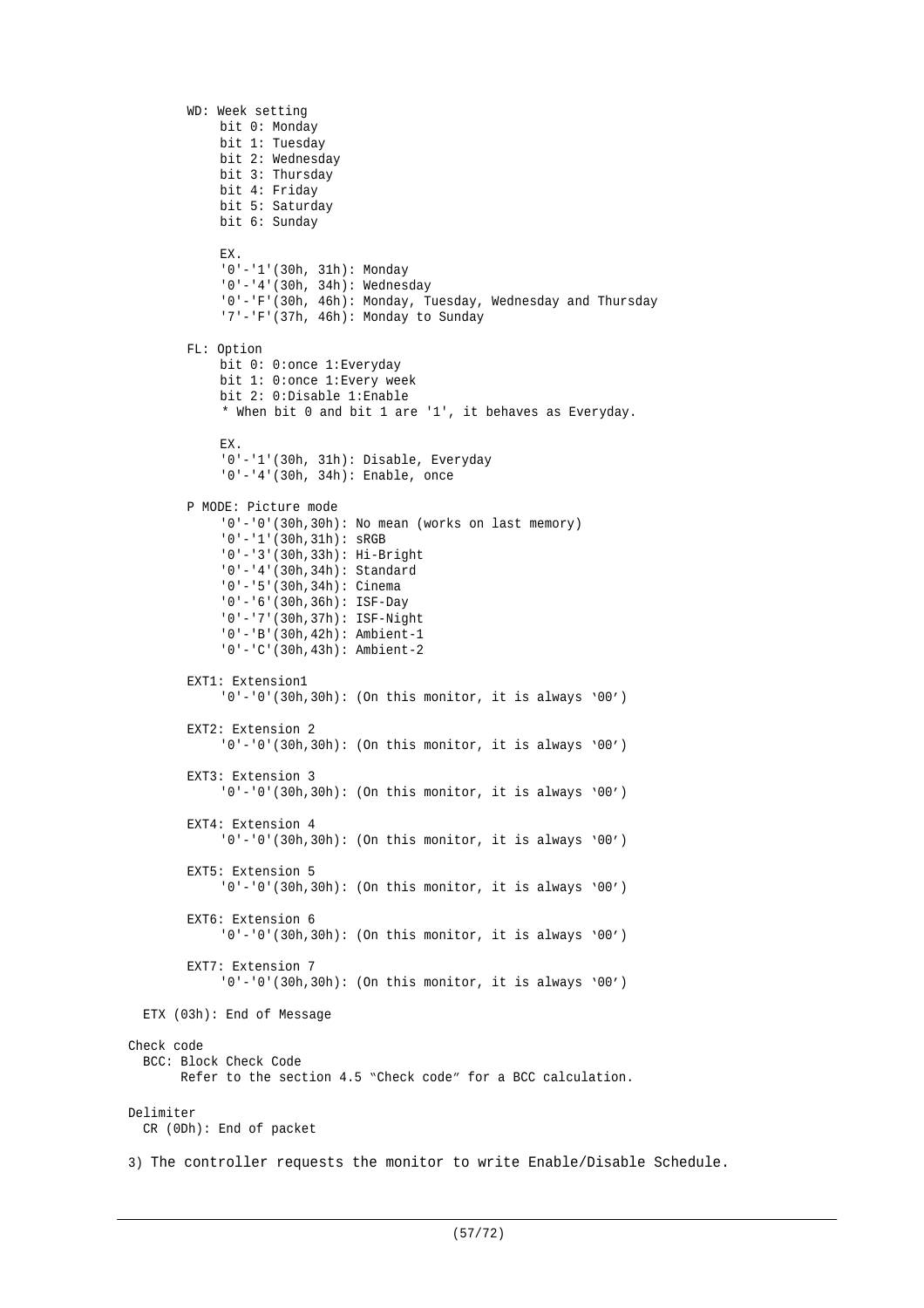| Header          | Messaqe                                                       | Check<br>code | Delimiter |
|-----------------|---------------------------------------------------------------|---------------|-----------|
| SOH-'、<br>י ה י | '-Monitor ID-'0'-'A'-'0'-'A'    STX-'C'-'2'-'1'-'5'-PG-EN-ETX | BCC           | CR        |

```
Header
```

```
SOH (01h): Start Of Header
  '0' (30h): Reserved
  Monitor ID: Specify the Monitor ID of which you want to change a setting.
             Ex.) If Monitor ID is '1', specify 'A'.
  '0' (30h): Message sender is the controller.
  'A' (41h): Message type is "Command".
  '0'-'A'(30h, 41h): Message length
Message
  STX (02h): Start of Message
  'C'-'2'-'1'-'5' (43h, 32h, 31h, 35h): Enable/Disable Schedule writes command
  PG-EN: Enable/Disable Schedule data
        PG: Program No.
            '0'-'0'(30h, 30h): Program No.1
               |
             '0'-'6'(30h, 36h): Program No.7
        EN: Enable /Disable
```
'0'-'0'(30h, 30h): Disable '0'-'1'(30h, 31h): Enable

ETX (03h): End of Message

# Check code

BCC: Block Check Code Refer to the section 4.5 "Check code" for a BCC calculation.

### Delimiter

CR (0Dh): End of packet

```
4) The monitor replies a data for confirmation.
```

| Header                                                                                                                            | Messagr                                                                                      | Check<br>code    | Delimiter<br>$F \cap r$ |
|-----------------------------------------------------------------------------------------------------------------------------------|----------------------------------------------------------------------------------------------|------------------|-------------------------|
| SOH-<br>$\sim$<br>$ID-$<br>- -<br>$+ \cap r$<br>-Mor<br>− ⊢<br>$\overline{\phantom{a}}$<br>$\overline{\phantom{a}}$<br><br>$\sim$ | $T-T-G-EN-L$<br><b>DEA</b><br>C <sub>max</sub><br>-<br>$-$<br>$\sim$ $\sim$ $\sim$<br>$\sim$ | <b>BCC</b><br>__ | CR<br>$\sim$            |

```
Header
  SOH (01h): Start Of Header
  '0' (30h): Reserved
  '0' (30h): Message receiver is the controller.
  Monitor ID: Indicate a replying Monitor ID.
             Ex.) When this byte is set to 'A', the replying Monitor ID is '1'.
  'B' (42h): Message type is "Command reply".
  '0'-'C' (30h, 43h): Message length
Message
  STX (02h): Start of Message
  'C'-'3'-'1'-'5' (43h, 33h, 31h, 35h): Enable/Disable Schedule writes reply command
  ST: Enable/Disable Schedule Status command
        '0'-'0'(30h, 30h): No error
        '0'-'1'(30h, 31h): Error
  PG-EN: Enable/Disable Schedule data
        PG: Program No.
            '0'-'0'(30h, 30h): Program No.1
               |
            '0'-'6'(30h, 36h): Program No.7
  EN: Enable /Disable
            '0'-'0'(30h, 30h): Disable
            '0'-'1'(30h, 31h): Enable
  ETX (03h): End of Message
Check code
  BCC: Block Check Code
        Refer to the section 4.5 "Check code" for a BCC calculation.
```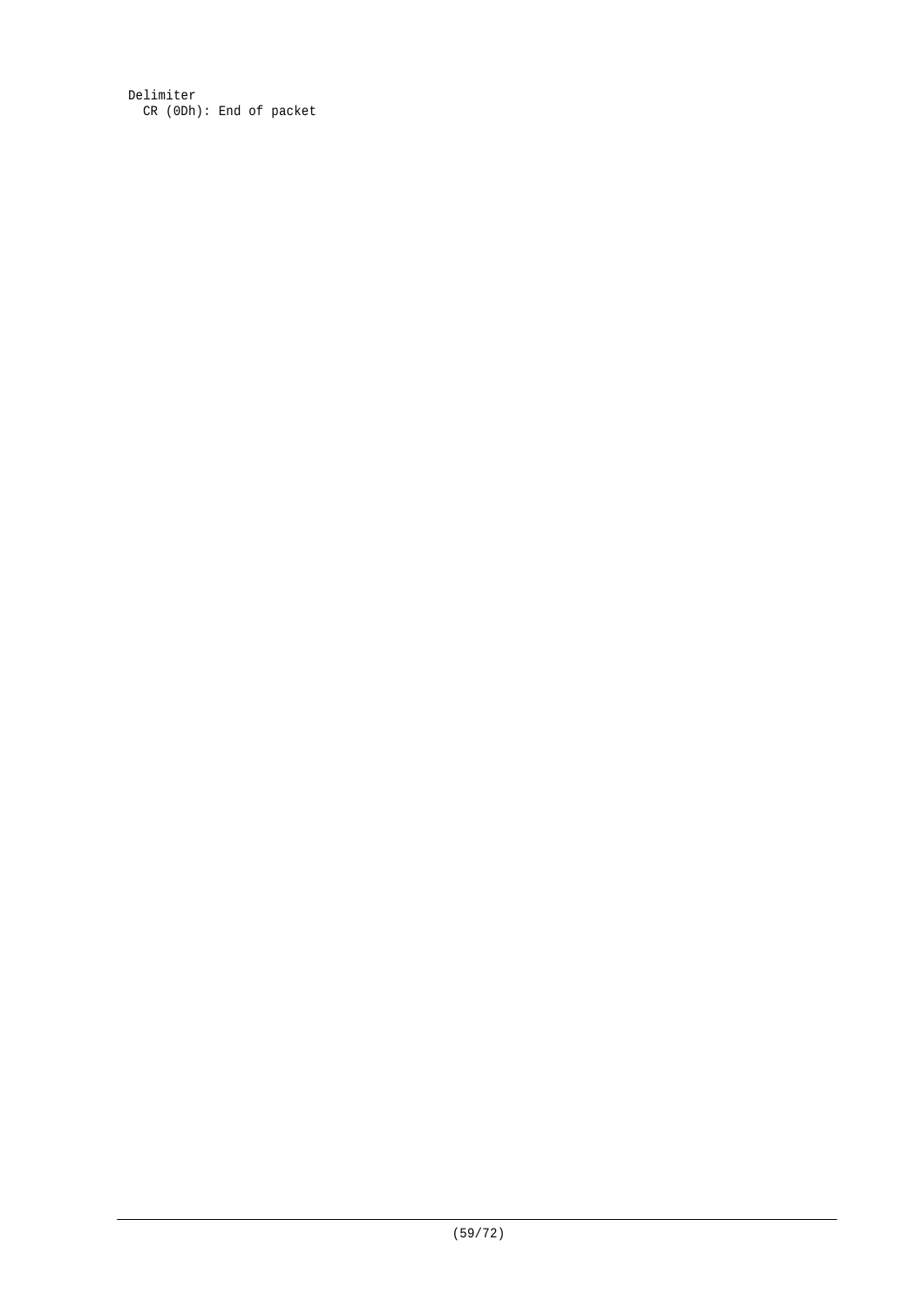# \*\*\*Following command also can be used for to keep backward compatibility, in order to write the setting of the Schedule.

1) The controller requests the monitor to write Schedule.

| Header | Message                                                                     | Check code I | Delimiter   |
|--------|-----------------------------------------------------------------------------|--------------|-------------|
|        | SOH-'0'-Monitor ID-'0'-'A'-'1'-'6'   STX-'C'-'2'-'1'-'4'-PG-ON HOUR-ON MIN- | <b>BCC</b>   | $\cap$<br>◡ |
|        | OFF HOUR-OFF MIN-INPUT-WD-FL-ETX                                            |              |             |

```
Header
  SOH (01h): Start Of Header
  '0' (30h): Reserved
  Monitor ID: Specify the Monitor ID of which you want to change a setting.
             Ex.) If Monitor ID is '1', specify 'A'.
  '0' (30h): Message sender is the controller.
  'A' (41h): Message type is "Command".
  '1'-'6'(31h, 36h): Message length.
Message
  STX (02h): Start of Message
  'C'-'2'-'1'-'4' (43h, 32h, 31h, 34h): Schedule writes command
  PG-ON HOURS-ON MIN-OFF HOURS-OFF MIN-INPUT-WD-FL: Schedule data
        PG: Program No.
            '0'-'0'(30h, 30h): Program No.1
               |
            '0'-'6'(30h, 36h): Program No.7
        ON HOUR: Turn on time (hour)
            '0'-'0'(30h, 30h): 00
              |
            '1'-'7'(31h, 37h): 23 (=17h)
            '1'-'8'(31h, 38h): ON timer isn't set.
        ON_MIN: Turn on time (minute)
            '0'-'0'(30h, 30h): 0
               |
            '3'-'B'(33h, 42h): 59
            '3'-'C'(33h, 43h): On timer isn't set.
        OFF_HOUR: Turn off time (hour)
            '0'-'0'(30h, 30h): 00
               |
            '1'-'7'(31h, 37h): 23 (=17h)
            '1'-'8'(31h, 38h): Off timer isn't set.
        OFF_MIN: Turn off time (minute)
            '0'-'0'(30h, 30h): 0
               |
            '3'-'B'(33h, 42h): 59 (=3Bh)
            '3'-'C'(33h, 43h): Off timer isn't set.
        INPUT: Timer input
            '0'-'0'(30h, 30h): DVI
            '0'-'1'(30h, 31h): VGA
            '0'-'2'(30h, 32h): RGB/HV
            '0'-'3'(30h, 33h): DVD/HD1
            '0'-'4'(30h, 34h): VIDEO
             '0'-'5'(30h, 35h): S-VIDEO
             '0'-'7'(30h, 37h): (Works on last memory)
            * Please select active input on your system (setting).
            * If you select inactive input here, the input change execution will be ignored.
        WD: Week setting
            bit 0: Monday
            bit 1: Tuesday
            bit 2: Wednesday
```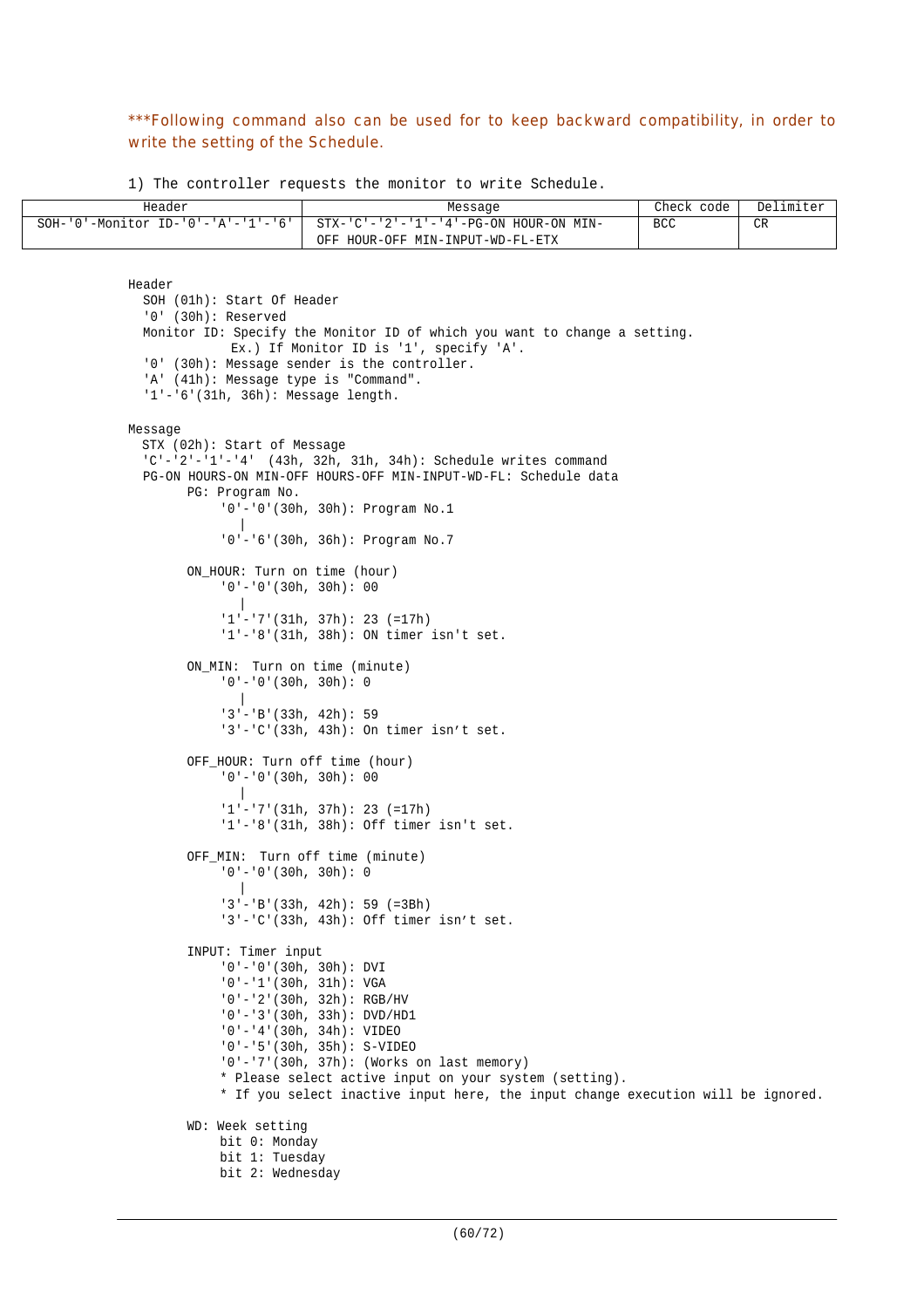```
bit 3: Thursday
            bit 4: Friday
            bit 5: Saturday
            bit 6: Sunday
            EX.
            '0'-'1'(30h, 31h): Monday
            '0'-'4'(30h, 34h): Wednesday
            '0'-'F'(30h, 46h): Monday, Tuesday, Wednesday and Thursday
            '7'-'F'(37h, 46h): Monday to Sunday
        FL: Option
            bit 0: 0: once 1: Everyday
            bit 1: 0:once 1:Every week
            bit 2: 0:Disable 1:Enable
             * When bit 0 and bit 1 are '1', it behaves as Everyday.
            EX.
            '0'-'1'(30h, 31h): Disable, Everyday
            '0'-'4'(30h, 34h): Enable, once
 ETX (03h): End of Message
Check code
  BCC: Block Check Code
        Refer to the section 4.5 "Check code" for a BCC calculation.
Delimiter
  CR (0Dh): End of packet
```
2) The monitor replies a data for confirmation.

| Header                                           | Message                                   | Check<br>code l | Delimiter |
|--------------------------------------------------|-------------------------------------------|-----------------|-----------|
| $SOH - '0' - '0' - Monttor ID - 'B' - '1' - '8'$ | STX-'C'-'3'-'1'-'4'-ST-PG-ON HOUR-ON MIN- | <b>BCC</b>      | <b>CR</b> |
|                                                  | OFF HOUR-OFF MIN-INPUT-WD-FL-ETX          |                 |           |

Header

```
SOH (01h): Start Of Header
  '0' (30h): Reserved
  '0' (30h): Message receiver is the controller.
 Monitor ID: Indicate a replying Monitor ID.
             Ex.) When this byte is set to 'A', the replying Monitor ID is '1'.
  'B' (42h): Message type is "Command reply".
  '1'-'8'(31h, 38h): Message length
Message
  STX (02h): Start of Message
  'C'-'3'-'1'-'4' (43h, 33h, 31h, 34h): Schedule writes reply command
  ST: Schedule Status command
        '0'-'0'(30h, 30h): No error
        '0'-'1'(30h, 31h): Error
  PG-ON HOURS-ON MIN-OFF HOURS-OFF MIN-INPUT-WD-FL: Schedule data
        PG: Program No.
            '0'-'0'(30h, 30h): Program No.1
               |
            '0'-'6'(30h, 36h): Program No.7
        ON_HOUR: Turn on time (hour)
            '0'-'0'(30h, 30h): 00
               |
             '1'-'7'(31h, 37h): 23 (=17h)
            '1'-'8'(31h, 38h): ON timer isn't set.
        ON_MIN: Turn on time (minute)
            '0'-'0'(30h, 30h): 0
               |
             '3'-'B'(33h, 42h): 59
            '3'-'C'(33h, 43h): On timer isn't set.
        OFF_HOUR: Turn off time (hour)
```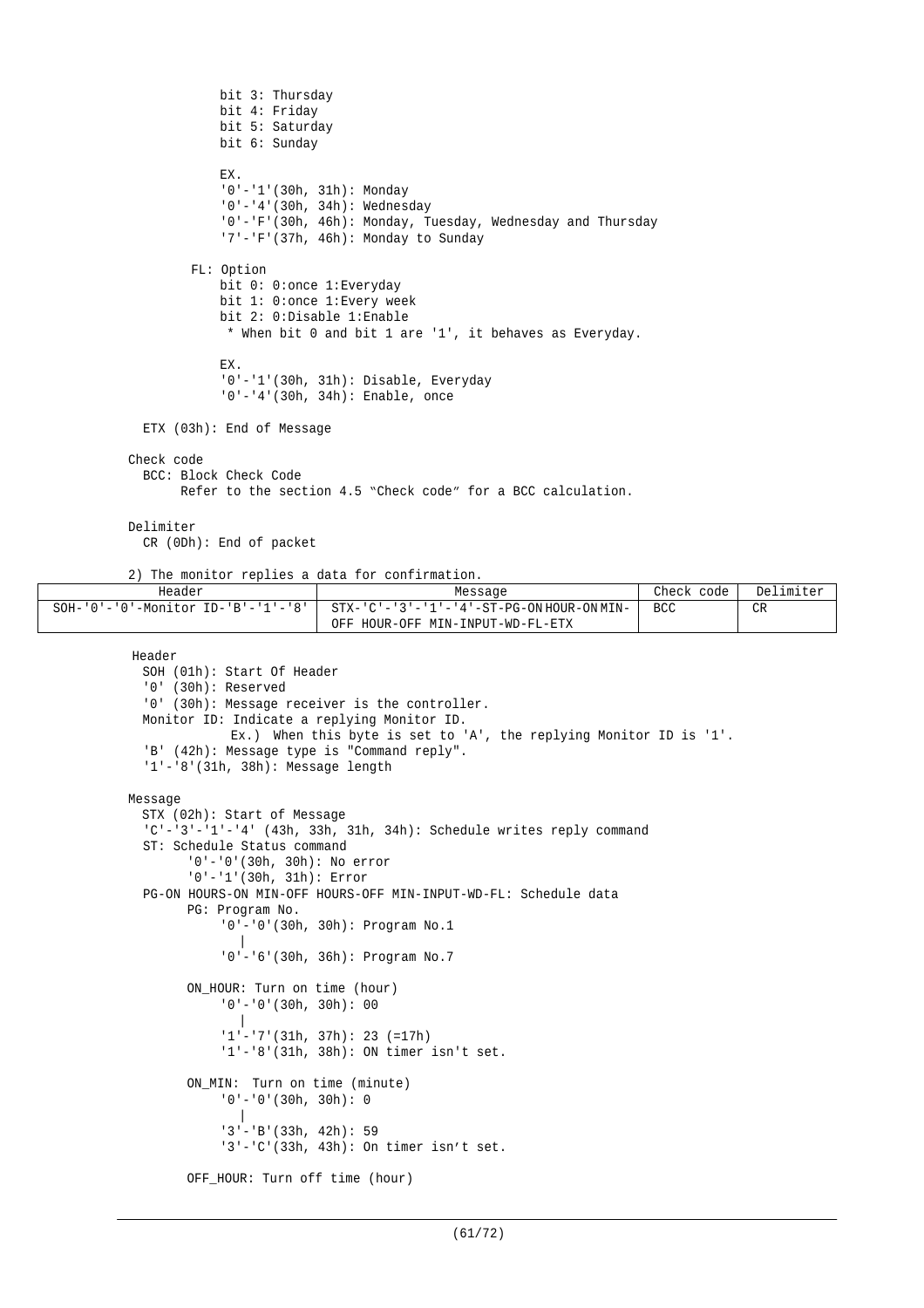```
'0'-'0'(30h, 30h): 00
               |
              '1'-'7'(31h, 37h): 23 (=17h)
              '1'-'8'(31h, 38h): Off timer isn't set.
         OFF_MIN: Turn off time (minute)
              12...<br>10' - 10' (30h, 30h): 0|
              '3'-'B'(33h, 42h): 59 (=3Bh)
              '3'-'C'(33h, 43h): Off timer isn't set.
         INPUT: Timer input
              '0'-'0'(30h, 30h): DVI
              '0'-'1'(30h, 31h): VGA
              '0'-'2'(30h, 32h): RGB/HV
              '0'-'3'(30h, 33h): DVD/HD1
              '0'-'4'(30h, 34h): VIDEO
              '0'-'5'(30h, 35h): S-VIDEO
              '0'-'7'(30h,30h): No mean (Works on last memory)
         WD: Week setting
             bit 0: Monday
             bit 1: Tuesday
             bit 2: Wednesday
             bit 3: Thursday
             bit 4: Friday
             bit 5: Saturday
             bit 6: Sunday
             EX.
              '0'-'1'(30h, 31h): Monday
              '0'-'4'(30h, 34h): Wednesday
              '0'-'F'(30h, 46h): Monday, Tuesday, Wednesday and Thursday
              '7'-'F'(37h, 46h): Monday to Sunday
         FL: Option
             bit 0: 0:once 1:Everyday
             bit 1: 0:once 1:Every week
              bit 2: 0:Disable 1:Enable
              * When bit 0 and bit 1 are '1', it behaves as Everyday.
             EX.
              '0'-'1'(30h, 31h): Disable, Everyday
              '0'-'4'(30h, 34h): Enable, once
   ETX (03h): End of Message
 Check code
   BCC: Block Check Code
         Refer to the section 4.5 "Check code" for a BCC calculation.
 Delimiter
   CR (0Dh): End of packet
 3) The controller requests the monitor to write Enable/Disable Schedule.
             Header Message Check code Delimiter
SOH - '0' - Monitor ID - '0' - 'A' - '0' - 'A' STX - 'C' - '2' - '1' - '5' - PG-EN-ETX BCC CR
 Header
   SOH (01h): Start Of Header
   '0' (30h): Reserved
   Monitor ID: Specify the Monitor ID of which you want to change a setting.
              Ex.) If Monitor ID is '1', specify 'A'.
   '0' (30h): Message sender is the controller.
   'A' (41h): Message type is "Command".
    '0'-'A'(30h, 41h): Message length
 Message
```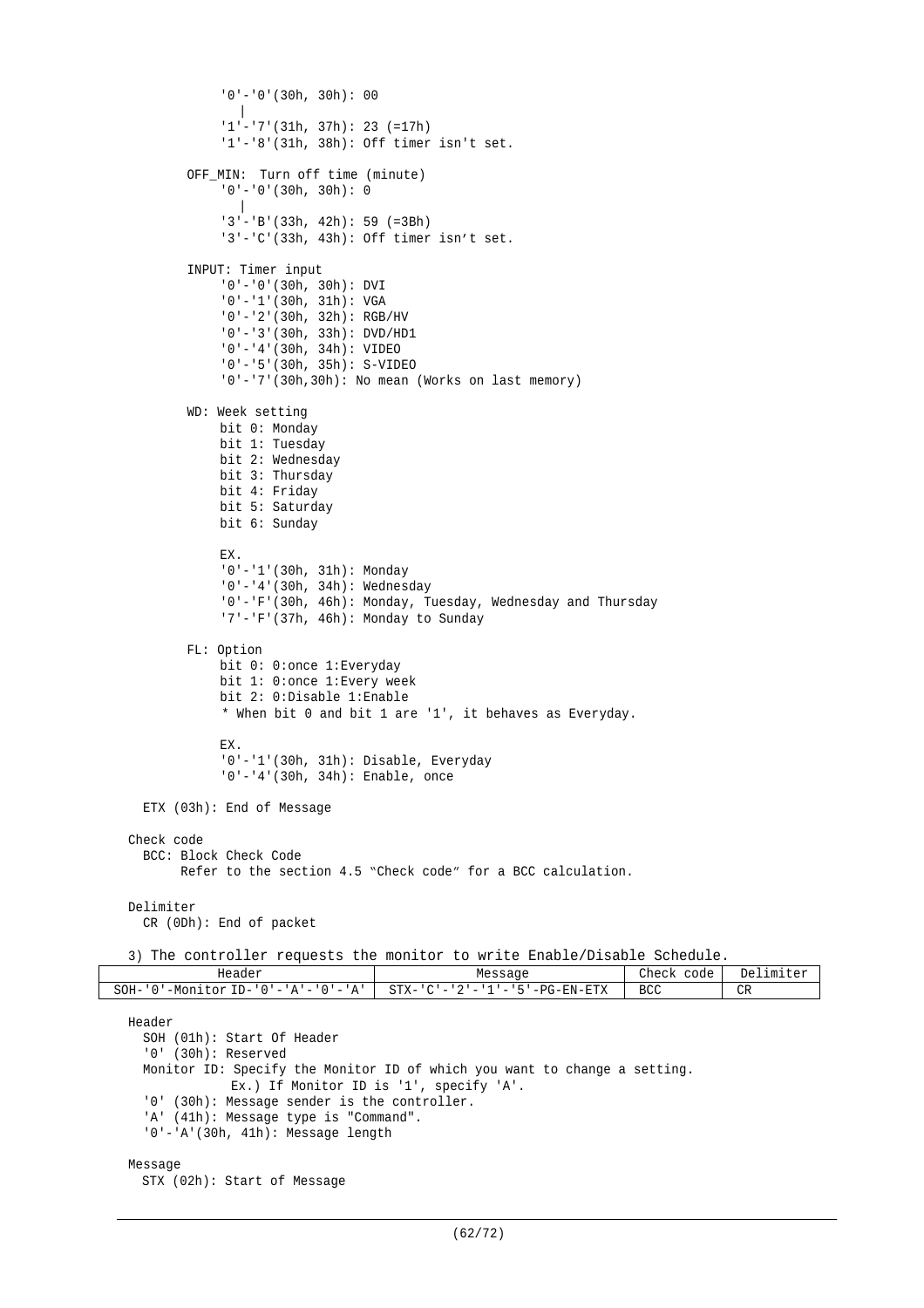```
'C'-'2'-'1'-'5' (43h, 32h, 31h, 35h): Enable/Disable Schedule writes command
          PG-EN: Enable/Disable Schedule data
                PG: Program No.
                    '0'-'0'(30h, 30h): Program No.1
                       |
                    '0'-'6'(30h, 36h): Program No.7
                EN: Enable /Disable
                    '0'-'0'(30h, 30h): Disable
                    '0'-'1'(30h, 31h): Enable
          ETX (03h): End of Message
        Check code
          BCC: Block Check Code
               Refer to the section 4.5 "Check code" for a BCC calculation.
        Delimiter
          CR (0Dh): End of packet
        4) The monitor replies a data for confirmation.<br>Header
                                      Message Check code Delimiter<br>
STX-'C'-'3'-'1'-'5'-ST-PG-EN-ETX BCC CR
SOH-'0'-'0'-Monitor ID-'B'-'0'-'C' STX-'C'-'3'-'1'-'5'-ST-PG-EN-ETX BCC CR
        Header
          SOH (01h): Start Of Header
          '0' (30h): Reserved
          '0' (30h): Message receiver is the controller.
          Monitor ID: Indicate a replying Monitor ID.
                     Ex.) When this byte is set to 'A', the replying Monitor ID is '1'.
          'B' (42h): Message type is "Command reply".
          '0'-'C' (30h, 43h): Message length
        Message
          STX (02h): Start of Message
          'C'-'3'-'1'-'5' (43h, 33h, 31h, 35h): Enable/Disable Schedule writes reply command
          ST: Enable/Disable Schedule Status command
                '0'-'0'(30h, 30h): No error
                '0'-'1'(30h, 31h): Error
          PG-EN: Enable/Disable Schedule data
                PG: Program No.
                    '0'-'0'(30h, 30h): Program No.1
                       |
                     '0'-'6'(30h, 36h): Program No.7
          EN: Enable /Disable
                     '0'-'0'(30h, 30h): Disable
                     '0'-'1'(30h, 31h): Enable
         ETX (03h): End of Message
        Check code
         BCC: Block Check Code
                Refer to the section 4.5 "Check code" for a BCC calculation.
        Delimiter
          CR (0Dh): End of packet
```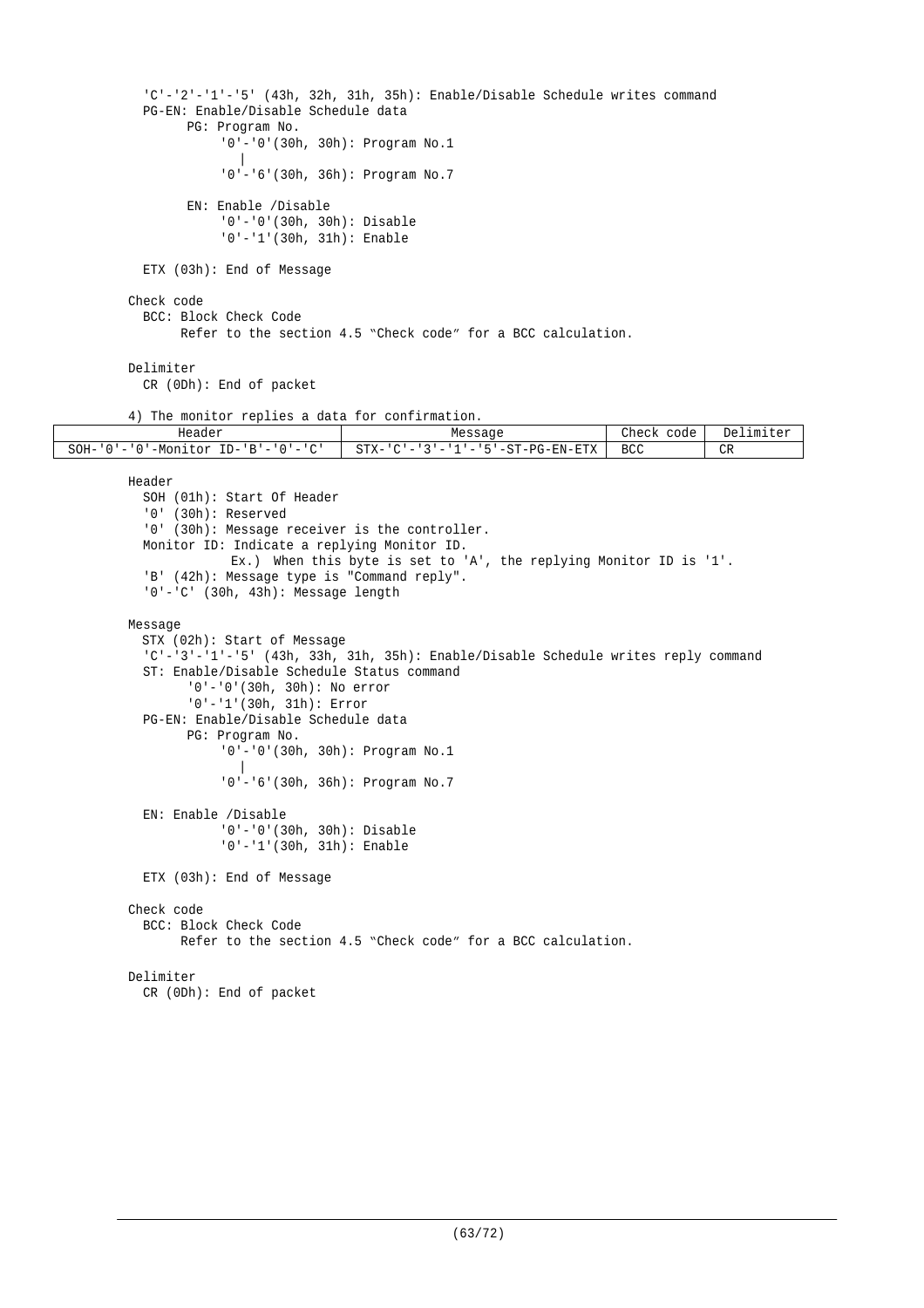# 11. Self diagnosis

### 11.1 Self-diagnosis status read

This command is used in order to read the Self-diagnosis status.

1) The controller requests the monitor to read Self-diagnosis status.

| Header                                                                 | Message                           | Check<br>code | De]<br>$F \cap Y$<br>.ımıter |
|------------------------------------------------------------------------|-----------------------------------|---------------|------------------------------|
| SOH-<br>$TD -$<br>-Moni<br>4<br>⊤nr<br>' () ' = ' A ' = ' () ' = '<br> | $-ETX$<br>$STX-$<br>R<br>-<br>--- | <b>BCC</b>    | CR                           |

Header SOH (01h): Start of Header '0' (30h): Reserved Monitor ID: Specify the Monitor ID which you want to get status. Ex.) If Monitor ID is '1', specify 'A'. '0' (30h): Message sender is the controller. 'A' (41h): Message type is "Command". '0'-'4'(30h, 34h): Message length Message STX (02h): Start of Message 'B'-'1' (42h, 31h): Self-diagnosis command ETX (03h): End of Message Check code BCC: Block Check Code Refer to the section 4.5 "Check code" for a BCC calculation. Delimiter

CR (0Dh): End of packet

2) The monitor replies a result of the self-diagnosis.

| Header                               | Message                           | Check code | Delimiter |
|--------------------------------------|-----------------------------------|------------|-----------|
| $SOH-101-101-10$ -Monitor ID-1B'-N-N | $STX - 'A' - '1' -$               | BCC        | CR        |
|                                      | $ST(0) - ST(1)$ --------ST(n)-ETX |            |           |

```
Header
  SOH (01h): Start Of Header
  '0' (30h): Reserved
  '0' (30h): Message receiver is the controller.
  Monitor ID: Indicate a replying Monitor ID.
             Ex.) When this byte is set to 'A', the replying Monitor ID is '1'.
  'B' (42h): Message type is "Command reply".
  N-N: Message length
             Note.) The maximum data length that can be written to the monitor at a time is 32bytes.
              Ex.) The byte data 20h is encoded as ASCII characters '2' and '0' (34h and 30h).
Message
  STX (02h): Start of Message
  'A'-'1' (41h, 31h): Application Test Report reply command
  ST: Result of self-tests
        '0'-'0'(30h, 30h):00: Normal
        '7'-'0'(37h, 30h):70: Standby-power +3.3V abnormality
        '7'-'1'(37h, 31h):71: Standby-power +5V abnormality
        '7'-'2'(37h, 32h):72: Panel-power +12V abnormality
        '7'-'8'(37h, 38h):78: Inverter power/Option slot2 power +24V Abnormality
        '8'-'0'(38h, 30h):80: Cooling fan-1 abnormality
        '8'-'1'(38h, 31h):81: Cooling fan-2 abnormality
        ('8'-'2'(38h, 32h):82: Cooling fan-3 abnormality)
        '9'-'0'(39h, 30h):90: Inverter abnormality
        '9'-'1'(39h, 31h):91: LED Backlight abnormality
        'A'-'0'(41h, 30h):A0: Temperature abnormality – shutdown
        'A'-'1'(41h, 31h):A1: Temperature abnormality – half brightness
        'A'-'2'(41h, 32h):A2: SENSOR reached at the temperature that the user had specified.
        'B'-'0'(42h, 30h):B0: No signal
        'C'-'0'(43h, 30h):C0: Option board abnormality
```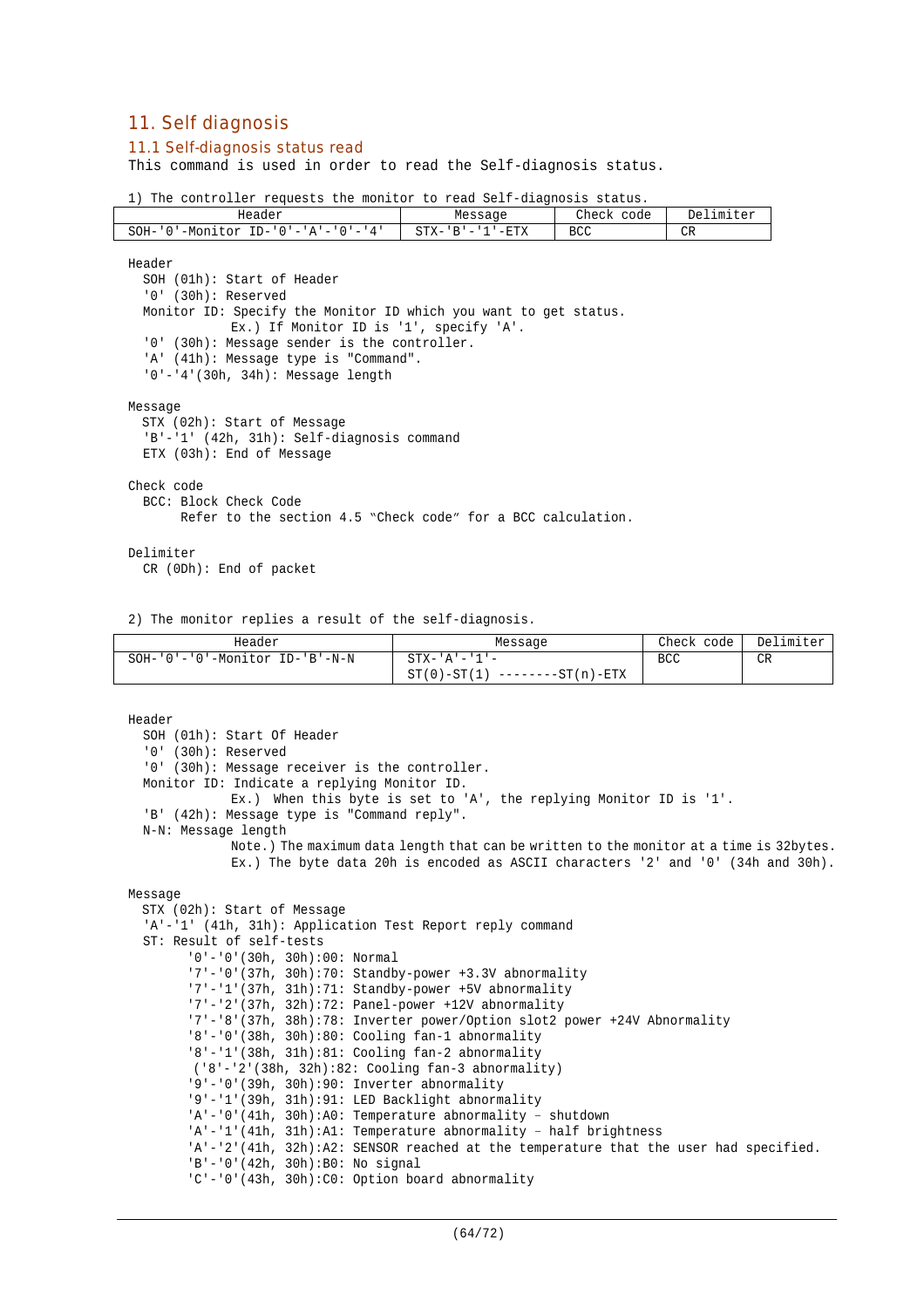ETX (03h): End of Message Check code BCC: Block Check Code Refer to the section 4.5 "Check code" for a BCC calculation.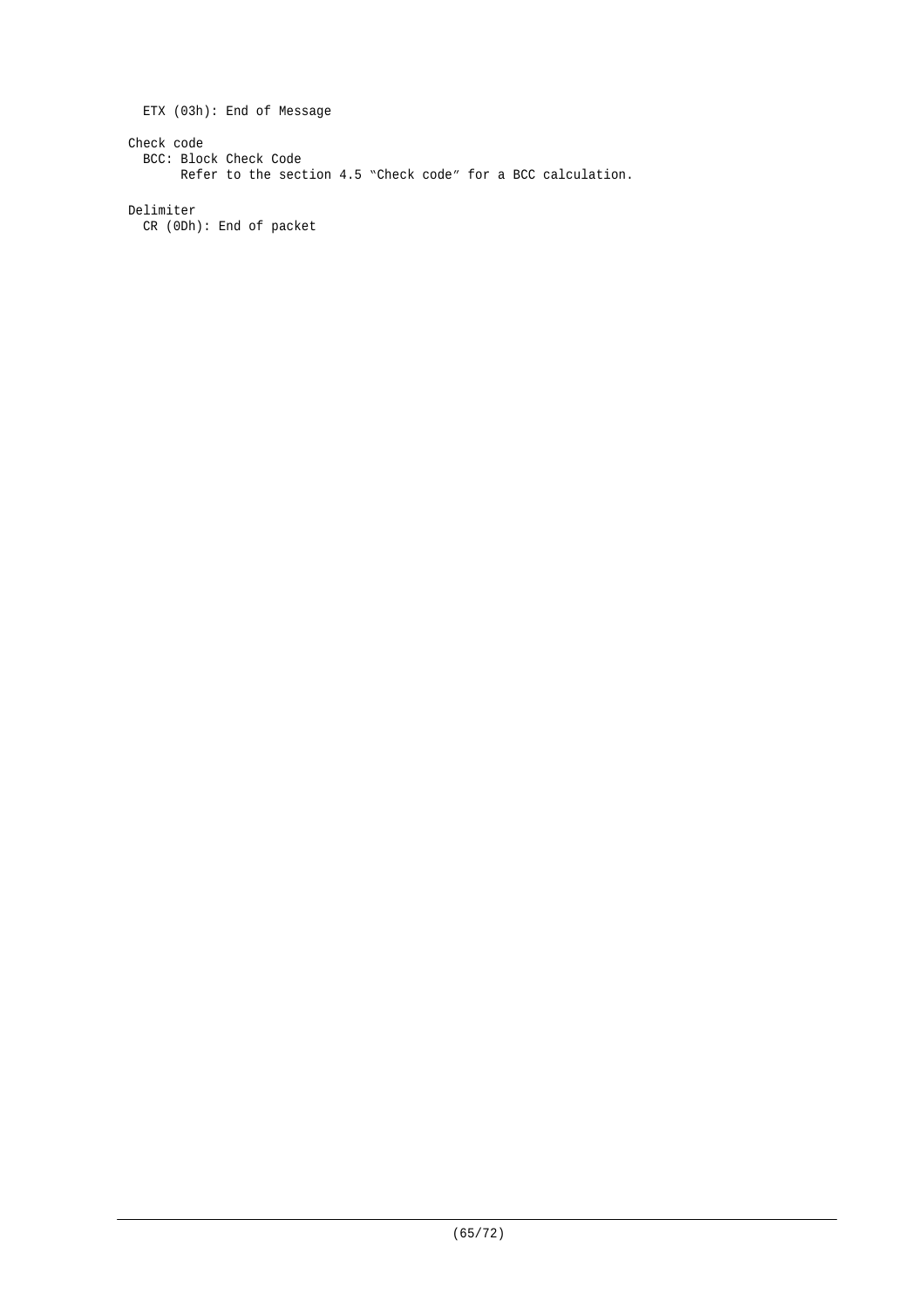# 12. Serial No. & Model Name Read

#### 12.1 Serial No. Read

This command is used in order to read a serial number.

|  |  | 1) The controller requests the monitor to read a serial number. |  |  |  |  |  |  |  |  |
|--|--|-----------------------------------------------------------------|--|--|--|--|--|--|--|--|
|--|--|-----------------------------------------------------------------|--|--|--|--|--|--|--|--|

| Header                                                                                                                                                                                                                                                                                                                 | Message                                                      | Check code | Delimiter      |
|------------------------------------------------------------------------------------------------------------------------------------------------------------------------------------------------------------------------------------------------------------------------------------------------------------------------|--------------------------------------------------------------|------------|----------------|
| $SOH - '0' - Monitor ID - '0' - 'A' - '0' - '6'$                                                                                                                                                                                                                                                                       | $STX - 'C' - '2' - '1' - '6' - ETX$                          | <b>BCC</b> | C <sub>R</sub> |
| Header<br>SOH (01h): Start Of Header<br>$'0'$ (30h): Reserved<br>Monitor ID: Specify the Monitor ID which you want to get serial number.<br>Ex.) If Monitor ID is '1', specify 'A'.<br>'0' (30h): Message sender is the controller.<br>'A' (41h): Message type is "Command".<br>$'0' - '6'$ (30h, 36h): Message length |                                                              |            |                |
| Message<br>STX (02h): Start of Message<br>'C'-'2'-'1'-'6' (43h, 32h, 31h, 36h): Serial No. command<br>ETX (03h): End of Message                                                                                                                                                                                        |                                                              |            |                |
| Check code<br>BCC: Block Check Code                                                                                                                                                                                                                                                                                    | Refer to the section 4.5 "Check code" for a BCC calculation. |            |                |
| Delimiter<br>$CR$ (ODh): End of packet                                                                                                                                                                                                                                                                                 |                                                              |            |                |

2) The monitor replies the serial No. data to the controller.

| Header                                                | Message                         | Check code | Delimiter |
|-------------------------------------------------------|---------------------------------|------------|-----------|
| SOH-'0'-'0'-Monitor ID-'B'-N-N   STX-'C'-'3'-'1'-'6'- |                                 | <b>BCC</b> | CR        |
|                                                       | $Data(0)-Data(1)---Data(n)-ETX$ |            |           |

```
Header
  SOH (01h): Start Of Header
  '0' (30h): Reserved
 '0' (30h): Message receiver is the controller.
 Monitor ID: Indicate a replying Monitor ID.
             Ex.) When this byte is set to 'A', the replying Monitor ID is '1'.
'B' (42h): Message type is "Command reply".
N-N: Message length
             Note.) The maximum data length that can be returned from the monitor at a time is
                    32bytes.
             Ex.) The byte data 20h is encoded as ASCII characters '2' and '0' (32h and 30h).
Message
 STX (02h): Start of Message
  'C'-'3'-'1'-'6' (41h, 33h, 31h, 36h): Serial No. reply command
 Data(0)-Data(1)----Data(n):Serial Number
  > These data are encoded to ASCII characters strings.
ETX (03h): End of Message
Check code
 BCC: Block Check Code
       Refer to the section 4.5 "Check code" for a BCC calculation.
Delimiter
 CR (0Dh): End of packet
```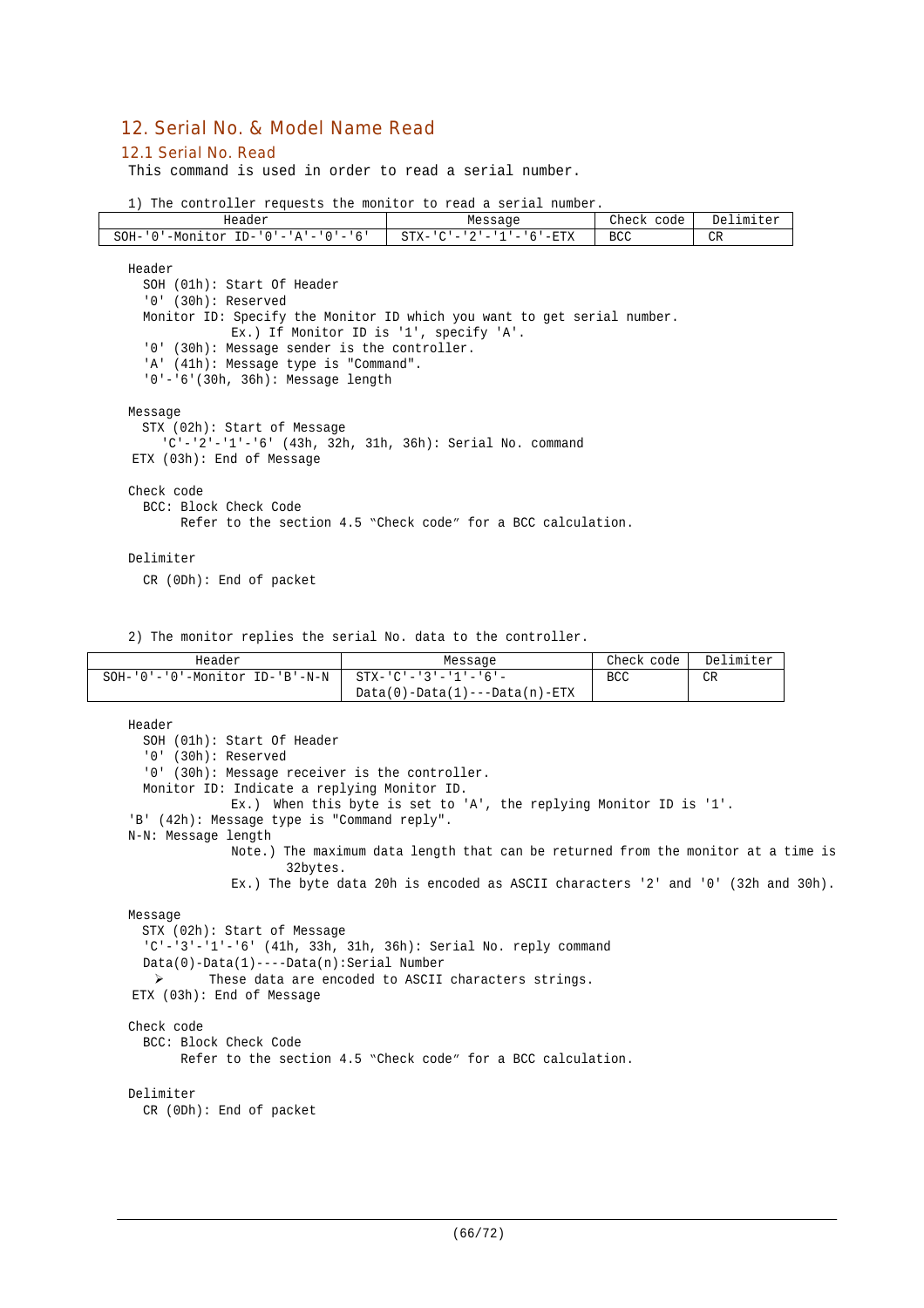### 12.2 Model Name Read

This command is used in order to read the Model Name.

1) The controller requests the monitor to read Model Name.

| Header                                                                                                                                                                                                                               |          | Message                                                                                                                                                                                                                                         | Check code | Delimiter  |           |
|--------------------------------------------------------------------------------------------------------------------------------------------------------------------------------------------------------------------------------------|----------|-------------------------------------------------------------------------------------------------------------------------------------------------------------------------------------------------------------------------------------------------|------------|------------|-----------|
| SOH- $'0'$ -Monitor ID- $'0'$ -'A'-'0'-'6'                                                                                                                                                                                           |          | $STX - 'C' - '2' - '1' - '7' - ETX$                                                                                                                                                                                                             | <b>BCC</b> | CR         |           |
| Header<br>SOH (01h): Start Of Header<br>'0' (30h): Reserved<br>'0' (30h): Message sender is the controller.<br>'A' (41h): Message type is "Command".<br>'0'-'6'(30h, 36h): Message length                                            |          | Monitor ID: Specify the Monitor ID which you want to get Model Name.<br>Ex.) If Monitor ID is '1', specify 'A'.                                                                                                                                 |            |            |           |
| Message<br>STX (02h): Start of Message<br>ETX (03h): End of Message                                                                                                                                                                  |          | 'C'-'2'-'1'-'7' (43h, 32h, 31h, 37h): Model Name command                                                                                                                                                                                        |            |            |           |
| Check code<br>BCC: Block Check Code                                                                                                                                                                                                  |          | Refer to the section 4.5 "Check code" for a BCC calculation.                                                                                                                                                                                    |            |            |           |
| Delimiter<br>CR (ODh): End of packet                                                                                                                                                                                                 |          | 2) The monitor replies the model name data to the controller.                                                                                                                                                                                   |            |            |           |
| Header                                                                                                                                                                                                                               |          | Message                                                                                                                                                                                                                                         |            | Check code | Delimiter |
| SOH-'0'-'0'-Monitor ID-'B'-N-N                                                                                                                                                                                                       |          | $STX - 'C' - '3' - '1' - '7' - Data(0) - Data(1) - -$<br>$-Data(n) - ETX$                                                                                                                                                                       |            | <b>BCC</b> | <b>CR</b> |
| Header<br>SOH (01h): Start Of Header<br>$'0'$ (30h): Reserved<br>'0' (30h): Message receiver is the controller.<br>Monitor ID: Indicate a replying Monitor ID.<br>'B' (42h): Message type is "Command reply".<br>N-N: Message length | 32bytes. | Ex.) When this byte is set to 'A', the replying Monitor ID is '1'.<br>Note.) The maximum data length that can be returned from the monitor at a time is<br>Ex.) The byte data 20h is encoded as ASCII characters $'2'$ and $'0'$ (32h and 30h). |            |            |           |
| Message                                                                                                                                                                                                                              |          |                                                                                                                                                                                                                                                 |            |            |           |

```
STX (02h): Start of Message
  'C'-'3'-'1'-'7' (43h, 33h, 31h, 37h): Model Name reply Command
 Data(0) -Data(1)----Data(n):Model name
   These data are encoded to ASCII characters strings.
 ETX (03h): End of Message
Check code
 BCC: Block Check Code
       Refer to the section 4.5 "Check code" for a BCC calculation.
Delimiter
```

```
CR (0Dh): End of packet
```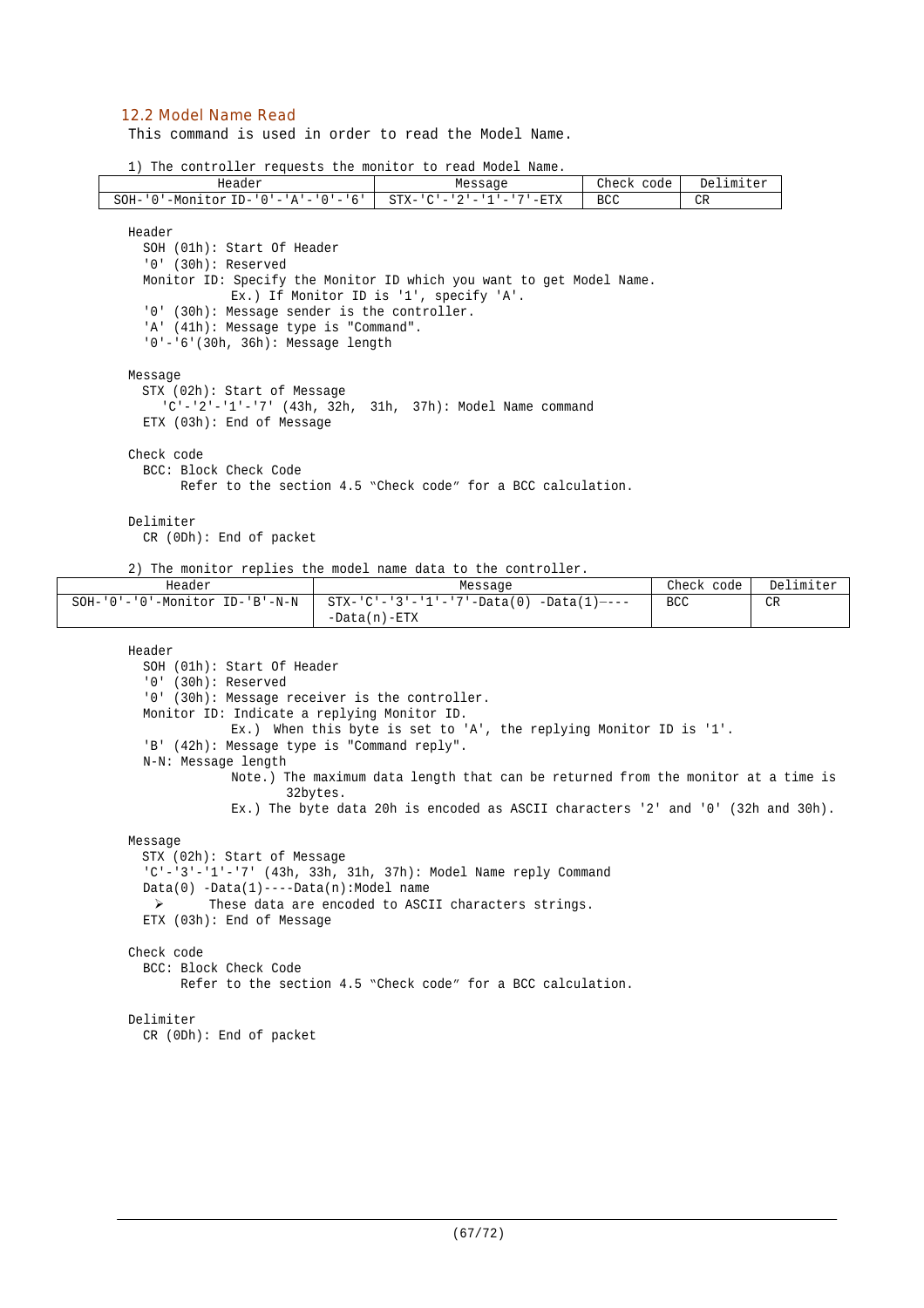# 13. Security Lock

# 13.1 Security Lock Control

This command sets the condition of security lock function to "LOCK" or "UNLOCK".

If security pass codes 1st to 4th are matched with monitor resisted pass codes, then this command is executed, and reply no error status and a new condition.

If codes aren't matched with them then setting isn't changed, and reply error status and a current condition.

If the monitor receives this command while waiting for Pass codes inputs, then it only checks Pass cords (and releases image muting if Pass codes are OK) and doesn't apply "EN" parameter.

Header Research Message Research Check

Delimiter

1) The controller requests the monitor to set the condition of security lock.

|                                                                                                                                                                               |                                                                           | code       |    |
|-------------------------------------------------------------------------------------------------------------------------------------------------------------------------------|---------------------------------------------------------------------------|------------|----|
| $SOH - '0' - MonitorID - '0' - 'A' - '1' - '0'$                                                                                                                               | $STX - 'C' - '2' - '1' - 'D' - EN - P1 - P2 - P3 - P4 - ETX$              | <b>BCC</b> | CR |
| Header<br>SOH (01h): Start Of Header<br>$'0'$ (30h): Reserved<br>Ex.) If Monitor ID is '1', specify 'A'.                                                                      | Monitor ID: Specify the Monitor ID of which you want to change a setting. |            |    |
| '0' (30h): Message sender is the controller.<br>'A' (41h): Message type is "Command".<br>$'1'$ - '0' (31h, 30h): Message length                                               |                                                                           |            |    |
| Message<br>STX (02h): Start of Message<br>EN-P1-P2-P3-P4: Lock condition control data<br>EN: Enable /Disable<br>$'0'$ -'0'(30h, 30h): Disable<br>$'0'$ -'1'(30h, 31h): Enable | $C'$ -'2'-'1'-'D' (43h, 32h, 31h, 44h): Security Lock Control command     |            |    |
| P1: Security Pass code 1st<br>$'0'$ - '0' (30h, 30h): "0"<br>$'0'$ - $'9'$ (30h, 39h): "9"                                                                                    |                                                                           |            |    |
| P2: Security Pass code 2nd<br>$'0'$ - $'0'$ (30h, 30h): "0"<br>$'0'$ - $'9'$ (30h, 39h): "9"                                                                                  |                                                                           |            |    |
| P3: Security Pass code 3rd<br>$'0'$ - $'0'$ (30h, 30h): "0"<br>$'0'$ - $'9'$ (30h, 39h): "9"                                                                                  |                                                                           |            |    |
| P4: Security Pass code 4th<br>$'0' - '0'$ (30h, 30h): "0"<br>$'0'$ - $'9'$ (30h, 39h): "9"                                                                                    |                                                                           |            |    |
| ETX (03h): End of Message                                                                                                                                                     |                                                                           |            |    |
| Check code<br>BCC: Block Check Code                                                                                                                                           | Refer to the section 4.5 "Check code" for a BCC calculation.              |            |    |
| Delimiter<br>CR (ODh): End of packet                                                                                                                                          |                                                                           |            |    |
| 2) The monitor replies the result to the controller.                                                                                                                          |                                                                           |            |    |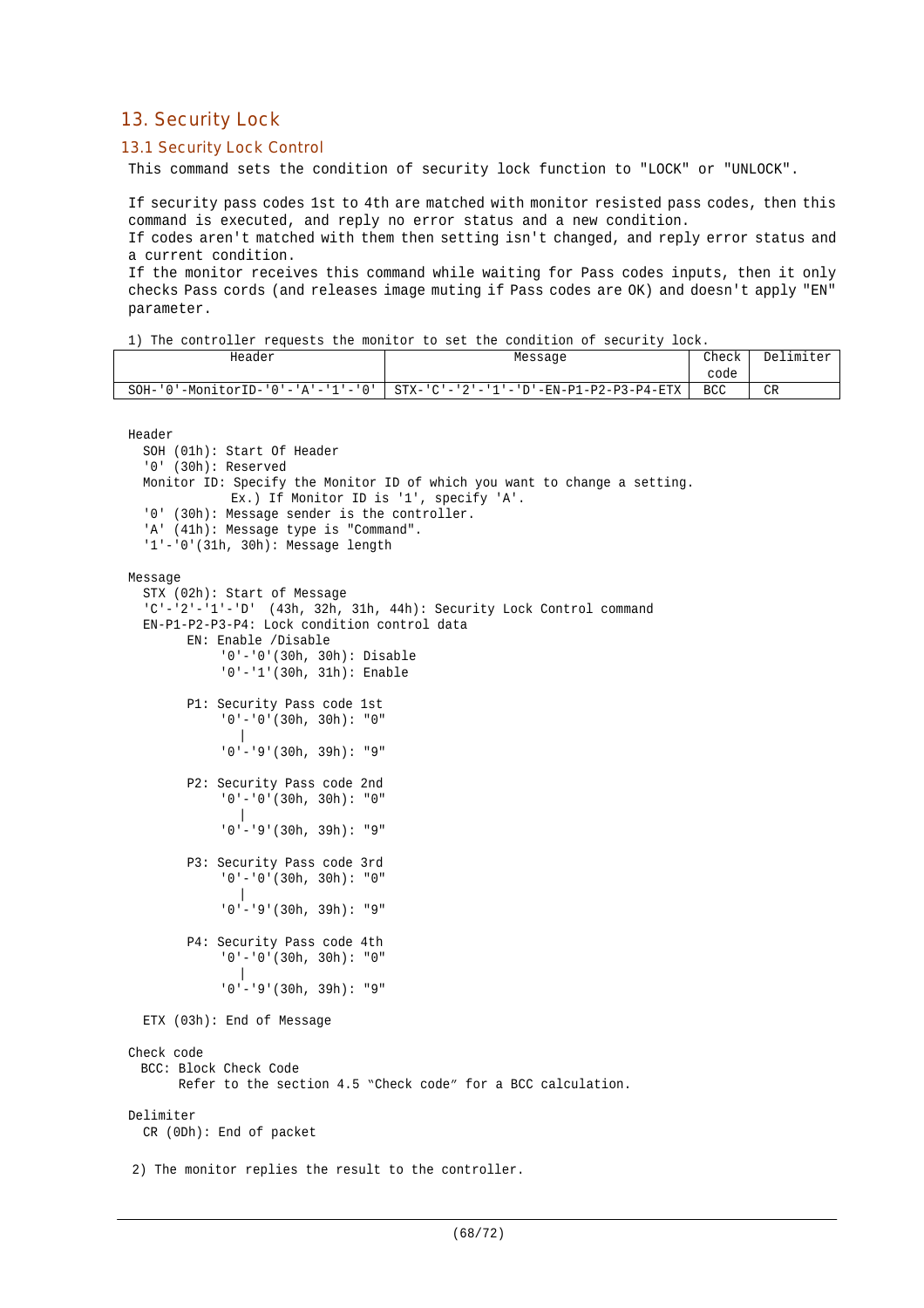| Header                                          | Message                       | Check<br>code | Delimiter |
|-------------------------------------------------|-------------------------------|---------------|-----------|
| $\cdot$ ID-'B'-'0'-'A'  <br>SOH-'0'-'0'-Monitor | STX-'C'-'3'-'1'-'D'-ST-EN-ETX | <b>BCC</b>    | CR        |

Header

```
SOH (01h): Start of Header
  '0' (30h): Reserved
  '0' (30h): Message receiver is the controller.
 Monitor ID: Indicate a replying Monitor ID.
             Ex.) When this byte is set to 'A', the replying Monitor ID is '1'.
  'B' (42h): Message type is "Command reply".
  '0'-'A'(30h, 41h): Message length
Message
  STX (02h): Start of Message
  'C'-'3'-'1'-'D' (43h, 33h, 31h, 44h): Security Lock Control reply command
  ST-EN: Lock condition result data
       ST: Status
            '0'-'0'(30h, 30h): No error
            '0'-'1'(30h, 31h): Error
       EN: Enable /Disable (Current condition)
            '0'-'0'(30h, 30h): Disable
            '0'-'1'(30h, 31h): Enable
  ETX (03h): End of Message
Check code
 BCC: Block Check Code
       Refer to the section 4.5 "Check code" for a BCC calculation.
Delimiter
  CR (0Dh): End of packet
```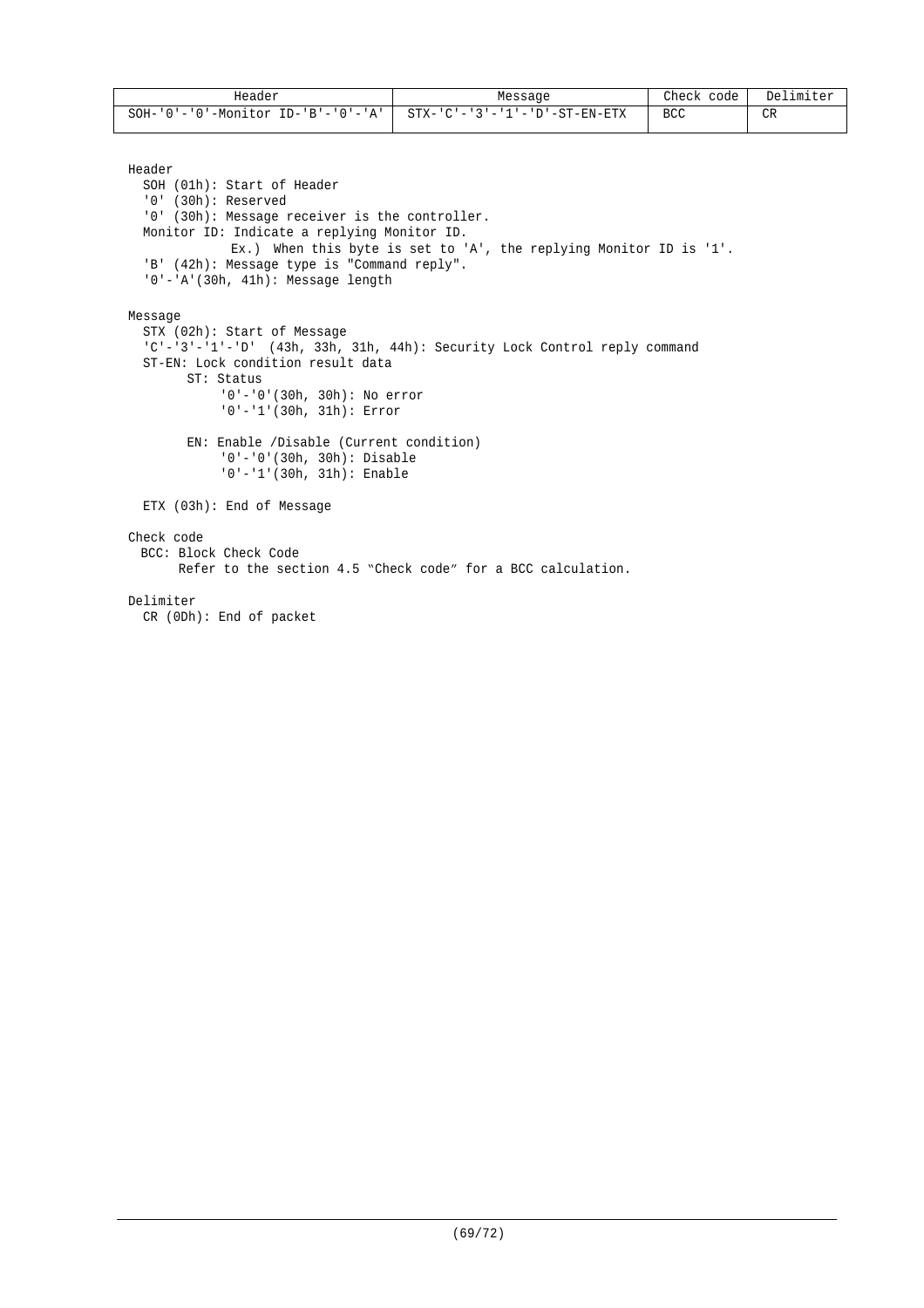# 14. Direct TV Chanel Read & Write

When DTV unit (Option unit) is installed, channel setting is read and write directly.

#### 14.1 Direct TV Chanel Read & Reply

1) The controller requests the monitor to read channel information.

| Header                                                                 | Message                                                      | Check code | Delimiter |
|------------------------------------------------------------------------|--------------------------------------------------------------|------------|-----------|
| $SOH - '0'$ -Monitor ID-'0'-'A'-'0'-'6'                                | $STX - 'C' - '2' - '2' - 'C' - ETX$                          | <b>BCC</b> | CR        |
| Header                                                                 |                                                              |            |           |
| SOH (01h): Start Of Header                                             |                                                              |            |           |
| '0' (30h): Reserved                                                    |                                                              |            |           |
| Monitor ID: Specify the Monitor ID which you want to get Model Name.   |                                                              |            |           |
|                                                                        | Ex.) If Monitor ID is '1', specify 'A'.                      |            |           |
| '0' (30h): Message sender is the controller.                           |                                                              |            |           |
| 'A' (41h): Message type is "Command".                                  |                                                              |            |           |
| $'0' - '6'$ (30h, 36h): Message length                                 |                                                              |            |           |
|                                                                        |                                                              |            |           |
| Message                                                                |                                                              |            |           |
| STX (02h): Start of Message                                            |                                                              |            |           |
| $C'$ -'2'-'2'-'C' (43h, 32h, 32h, 43h): Direct TV Channel Read command |                                                              |            |           |
| ETX (03h): End of Message                                              |                                                              |            |           |
| Check code                                                             |                                                              |            |           |
| BCC: Block Check Code                                                  |                                                              |            |           |
|                                                                        | Refer to the section 4.5 "Check code" for a BCC calculation. |            |           |
|                                                                        |                                                              |            |           |
| Delimiter                                                              |                                                              |            |           |
| $CR$ (ODh): End of packet                                              |                                                              |            |           |
|                                                                        |                                                              |            |           |
| 2) The monitor replies the result to the controller.                   |                                                              |            |           |

| Header                             | Message                                          | Check code        | Delimiter |
|------------------------------------|--------------------------------------------------|-------------------|-----------|
| SOH-'0'-'0'-Monitor ID-'B'-'1'-'2' | -'3'-'2'-'C'-MajorCH-MinorCH-ETX<br>STX-'C'<br>I | <b>BCC</b><br>___ |           |

```
Header
```

```
SOH (01h): Start of Header
  '0' (30h): Reserved
  '0' (30h): Message receiver is the controller.
 Monitor ID: Indicate a replying Monitor ID.
             Ex.) When this byte is set to 'A', the replying Monitor ID is '1'.
  'B' (42h): Message type is "Command reply".
  '1'-'2'(31h, 32h): Message length = 18bytes
Message
  STX (02h): Start of Message
  'C'-'3'-'2'-'C' (43h, 33h, 32h, 43h): Direct TV Channel read reply command
 MajorCH: Major Channel (00000000h – FFFFFFFFh),
           '0'-'0'-'0'-'0'-'0'-'0'-'0'-'0' 'F'-'F'-'F'-'F'-'F'-'F'-'F'-'F'
 MinorCH: Minor Channel (0000h – FFFFh),
           '0'-'0'-'0'-'0' 'F'-'F'-'F'-'F'
 ETX (03h): End of Message
Check code
 BCC: Block Check Code
       Refer to the section 4.5 "Check code" for a BCC calculation.
Delimiter
  CR (0Dh): End of packet
```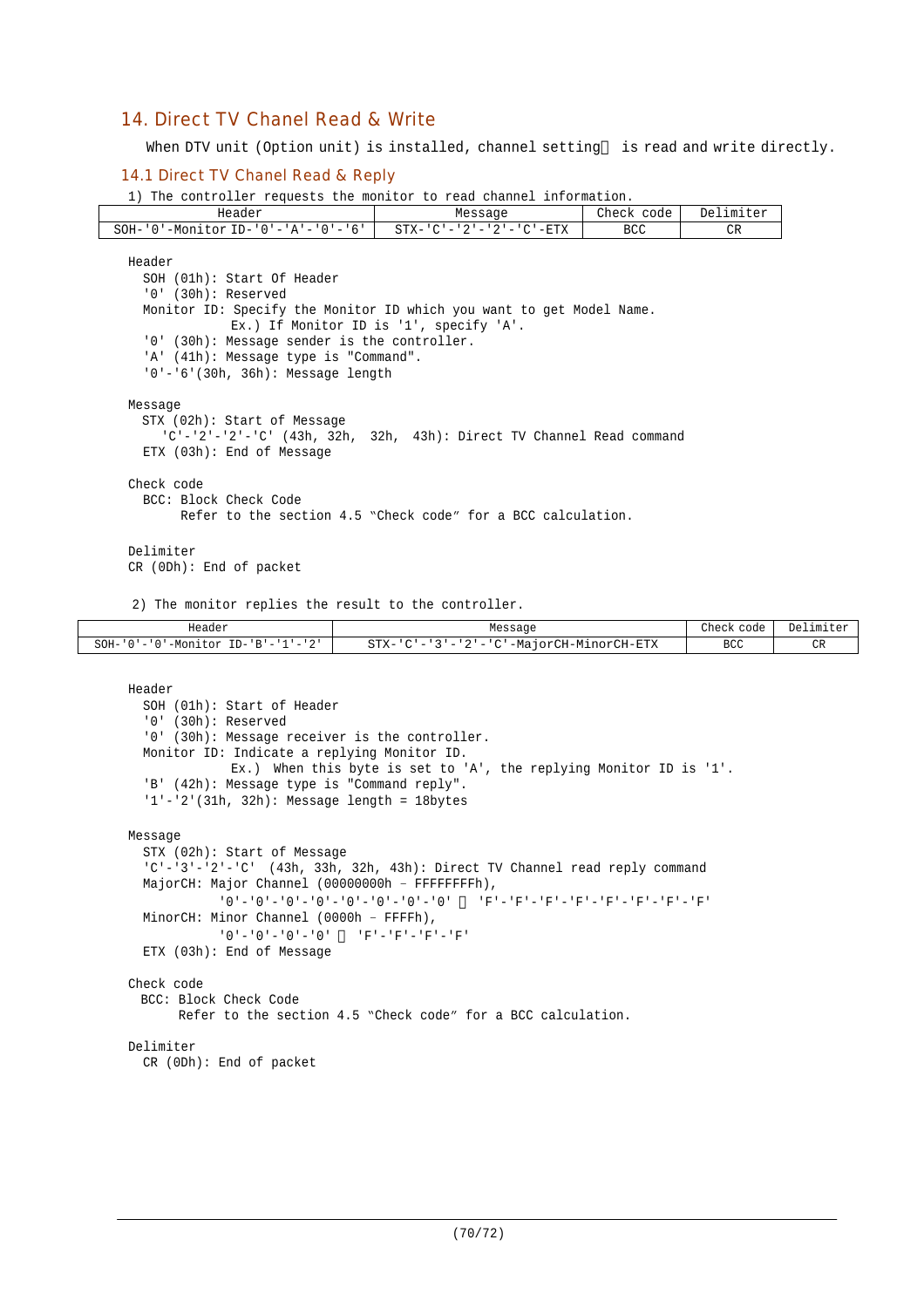### 14.2 Direct TV Chanel Write & Reply

1) The controller requests the monitor to write channel information.

| Header                                          | Message                                                                                             | Check code | Delimiter |
|-------------------------------------------------|-----------------------------------------------------------------------------------------------------|------------|-----------|
| SOH-'0'-Monitor ID-'0'-'A'-'1'-'2'              | STX-'C'-'2'-'2'-'D'-MajorCH-MinorCH-ETX                                                             | BCC.       | CR        |
| Header                                          |                                                                                                     |            |           |
| SOH (01h): Start Of Header                      |                                                                                                     |            |           |
| $'0'$ (30h): Reserved                           |                                                                                                     |            |           |
|                                                 | Monitor ID: Specify the Monitor ID which you want to get Model Name.                                |            |           |
|                                                 | Ex.) If Monitor ID is '1', specify 'A'.                                                             |            |           |
| '0' (30h): Message sender is the controller.    |                                                                                                     |            |           |
| 'A' (41h): Message type is "Command".           |                                                                                                     |            |           |
| $1'-2'$ (31h, 32h): Message length = 18bytes    |                                                                                                     |            |           |
|                                                 |                                                                                                     |            |           |
| Message                                         |                                                                                                     |            |           |
| STX (02h): Start of Message                     |                                                                                                     |            |           |
|                                                 | $C'$ -'2'-'2'-'D' (43h, 32h, 32h, 44h): Direct TV Channel write command                             |            |           |
| MajorCH: Major Channel (00000000h - FFFFFFFFh), |                                                                                                     |            |           |
|                                                 | יתי – יתי – יתי – יתי – יתי – יתי – יתי – יתי – יחי – יחי – יחי – יחי – יחי – יחי – יחי – יחי – יחי |            |           |
| MinorCH: Minor Channel (0000h - FFFFh),         |                                                                                                     |            |           |
|                                                 | $101 - 101 - 101 - 101$                                                                             |            |           |
| ETX (03h): End of Message                       |                                                                                                     |            |           |
| Check code                                      |                                                                                                     |            |           |
| BCC: Block Check Code                           |                                                                                                     |            |           |
|                                                 | Refer to the section 4.5 "Check code" for a BCC calculation.                                        |            |           |
|                                                 |                                                                                                     |            |           |
| Delimiter                                       |                                                                                                     |            |           |
| $CR$ (ODh): End of packet                       |                                                                                                     |            |           |

2) The monitor replies the result to the controller.

| Header<br>.                                                                                                                                              | Message                                                                               | Check code | Delimiter           |
|----------------------------------------------------------------------------------------------------------------------------------------------------------|---------------------------------------------------------------------------------------|------------|---------------------|
| $\cap$<br>$SOH -$<br>$\mathbf{R}$ $\mathbf{R}$<br><sup>10</sup> '-Monitul<br>T <sub>D</sub><br>$\cdot$ $\cdot$ $\cdot$ $\cdot$<br>$\cdot$ $\cdot$ $\sim$ | '-MajorCH-MinorCH-ETX<br>$\sim$ $\sim$<br>$STX-$<br>.<br>$\qquad \qquad \blacksquare$ | BCC        | n <sub>n</sub><br>◡ |

```
Header
  SOH (01h): Start of Header
  '0' (30h): Reserved
  '0' (30h): Message receiver is the controller.
  Monitor ID: Indicate a replying Monitor ID.
             Ex.) When this byte is set to 'A', the replying Monitor ID is '1'.
  'B' (42h): Message type is "Command reply".
  '1'-'2'(31h, 32h): Message length = 18bytes
Message
  STX (02h): Start of Message
  'C'-'3'-'2'-'D' (43h, 33h, 32h, 43h): Direct TV Channel write reply command
 MajorCH: Major Channel (00000000h – FFFFFFFFh),
            '0'-'0'-'0'-'0'-'0'-'0'-'0'-'0' 'F'-'F'-'F'-'F'-'F'-'F'-'F'-'F'
 MinorCH: Minor Channel (0000h – FFFFh),
           '0' -'0'-'0'-'0' 'F'-'F'-'F'-'F'
  ETX (03h): End of Message
Check code
 BCC: Block Check Code
       Refer to the section 4.5 "Check code" for a BCC calculation.
Delimiter
 CR (0Dh): End of packet
```